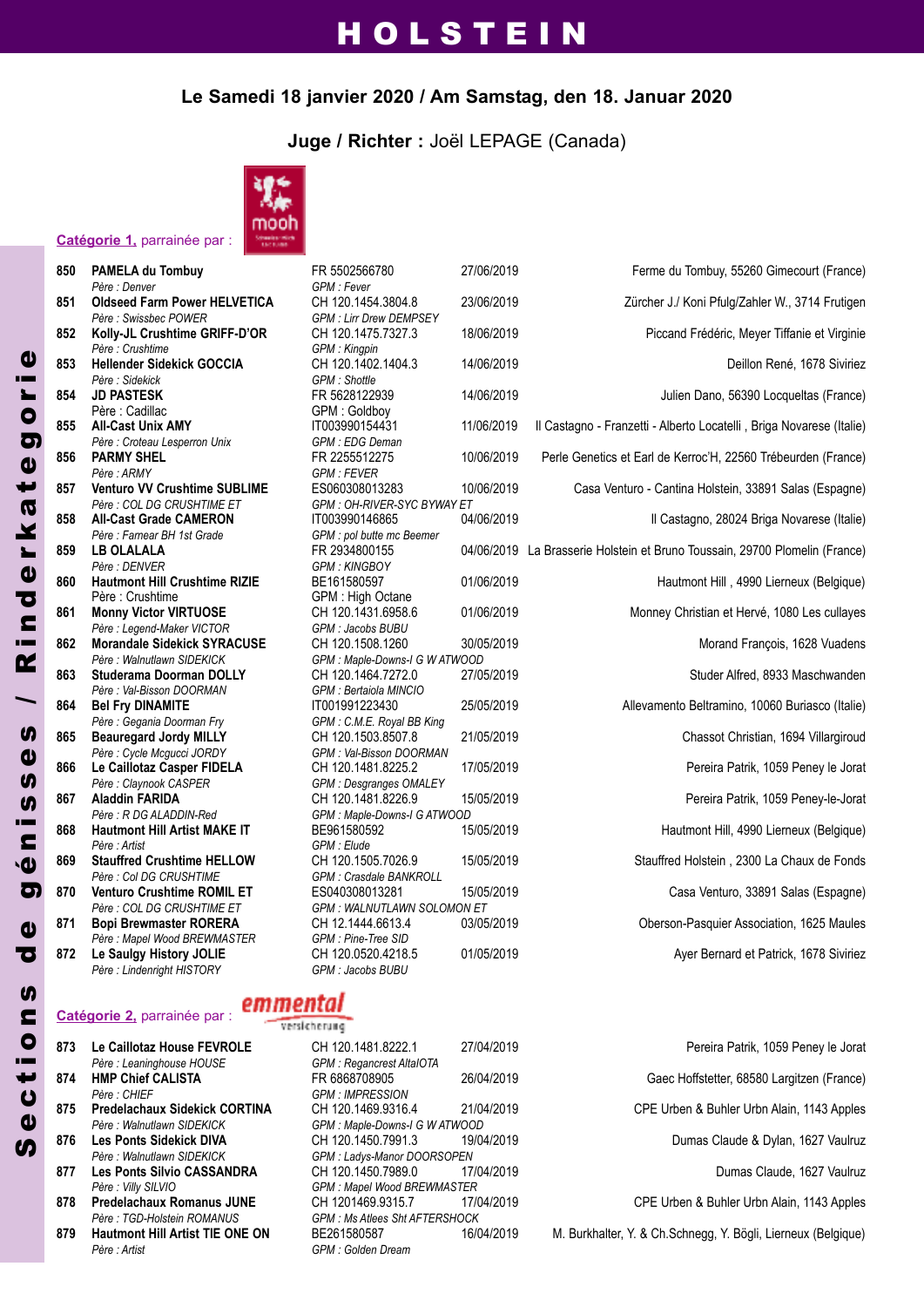*Père : Scientific B DEFIANT GPM : Val-Bisson DOORMAN Père : Mr Leaninghouse AMMO GPM : Scientific B DEFIANT Père : Col DG Crushtime GPM : Walnutlawn Solomon Père : Dodge Gina GPM : Père : DENVER GPM : ATWOOD Père : Walnutlawn SIDEKICK GPM : Lirr Drew DEMPSEY Père : Riverdown INCREDIBULL GPM : Mr Apples ARMANI Père : Legend-Maker VICTOR GPM : Mr Chassity GOLD CHIP Père : Col DG CRUSHTIME GPM : Pol Butte Mc BEEMER Père : Brenland Denver GPM : Windbrook Père : Jacoby GPM : Jasper Père : Kingpin GPM : Isitolo Père : Crushtime GPM : Beemer Père : Walnutlawn Sidekick GPM : Braedale Goldwyn Père* : *Kings-Ransom 1st DEWARS GPM : Mr Chassity GO.*<br>**Predelachaux Galahad CROQUANTE** CH 120.1469.9313.3  $P$ ère *: Westcoast GALAHAD*  $P$ ère : Lirr *Drew DEMPSEY Père : Undenied GPM : Shot al Père : LOMGCHAMP GPM : GOLD-CHIP Père : Woodcrest King DOC GPM : Mr Chassity GOLD CHIP Père : Walnutlawn SOLOMON GPM : Braedale GOLDWYN Père : UNIX GPM : CHELIOS*

#### **Catégorie 3,** parrainée par :

| 906 | <b>DG JK Undenied ELODIE</b>      | CH 1:       |
|-----|-----------------------------------|-------------|
|     | Père : Undenied                   | GPM:        |
| 907 | <b>Grands-Bois Pinch VIRTUOSE</b> | CH 1:       |
|     | Père : Grand-Clos PINCH           | GPM:        |
| 908 | Magnolia capital Gain DALMATA     | IT001       |
|     | Père: Stantons CAPITAL GAIN       | GPM:        |
| 909 | <b>CHANET</b>                     | CH 1:       |
|     | Père : King DOC                   | GPM.        |
| 910 | <b>Hautmont Hill Pharo PHANY</b>  | <b>BE46</b> |
|     | Père : Pharo                      | GPM:        |
| 911 | Le Caillotaz Dempsey FIONA        | CH 1:       |
|     | Père : Lirr Drew DEMPSEY          | GPM:        |
| 912 | <b>Mox Beemer RAVENNA</b>         | DE 08       |
|     | Père : Pol Butte Mc BEEMER        | GPM:        |
| 913 | <b>All-Cast Crushtime CAMILLA</b> | IT003       |
|     | <i>Père : COL DG CRUSHTIME</i>    | GPM :       |
| 914 | Nova POLIE                        | FR 52       |
|     | Père : Blake                      | GPM.        |
| 915 | <b>HN PAMELA</b>                  | FR 14       |
|     | Pàre REEMER                       | <b>GPM</b>  |

**S** e $\boldsymbol{\mathsf{U}}$ t

 $\bullet$  $\blacksquare$ <u>ທ</u>

 $\overline{\mathbf{C}}$ e

 $\overline{\mathbf{c}}$ é

n i s

s $\mathbf{a}$ s

/

**R** 

 i n **D** erk $\overline{a}$ t $\boldsymbol{0}$  $\sigma$ or

 $\boldsymbol{a}$ 

*Père : WOODCREST KING DOC ET GPM : MR CHASSITY GOLD CHIP ET Père : Col DG CRUSHTIME GPM : Gen-Mark Stmatic SANCHEZ Père : Our-Favorite UNDENIED GPM : Mountfield Ssi Dcy MOGUL Père : Brenland DENVER GPM : Braedale GOLDWYN*

**880 Majoric Defiant SEATTLE** CH 120.1458.0729.5 13/04/2019 Majoric Holstein , 1626 Rueyres-Treyfayes<br>Pere : Scientific B DEFIANT GPM : Val-Bisson DOORMAN **Ruegruet Ammo JAMILA P** CH 120.1495.3689.4 11/04/2019 Rüttimann André & Patrick, 6276 Hohenrain **Venturo Doc SIDnEy ET** ES020308013278 10/04/2019 Casa Venturo, 33891 Salas (Espagne) **Bel Crushtime DEEJAy** IT001991223423 09/04/2019 All.Beltramino/BAG2/All.Nure/A.M.Voigt, 10060 Buriasco (Italie) **PERLE** FR 52 3872 4313 09/04/2019 Gaec De L'Ecluse, 52150 Hacourt (France) **885 BB PEPITE** FR1539161709 06/04/2019 S.C.E.A Besson, 15240 BASSIGNAC (France)<br>Père : DENVER **886 Stauffred Crushtime GONDOLE** CH 120.1483.2901.5 06/04/2019 Stauffred Holstein , 2300 La Chaux de Fonds<br>
Père : Col DG CRUSHTIME GPM : Gen-Mark Stmatic SANCHEZ **C P P Sidekick BRUnA** CH 120.1410.4039.9 05/04/2019 Currat Papaux Association, 1697 Les Ecasseys **Bürkli-Holst Incredibull JOSEFInE** CH 120.1467.9157.9 29/03/2019 Bürkli Ueli / Betschart Fabian &Zweifel Philipp, 5630 Muri **Bopi Victor RARIE** CH 120.1444.6610.3 28/03/2019 Oberson-Pasquier Association, 1625 Maules Père : Legend-Maker VICTOR GPM : Mr Chassity GOLD CHIP **Mattenhof Crushtime GIULIE** CH 120.1282.0070.9 28/03/2019 Fankhauser Martin & Erhard Junker, 3664 Burgistein **MIDALI Denver PROVIDEnCE** FR 6868706493 27/03/2019 Gaec Butsch, 68220 Ranspach-le-Haut (France) **892 HH JOLIE** DE 03 619 12936 24/03/2019 Holstein Bosseler / Solanne Vaas, 4499 Limpach (Luxembourg)<br>Père : Jacoby **PIPELETTE** FR 6868693149 24/03/2019 Gaec Malaitis, 68320 Jebsheim ( France) **Mattenhof Crushtime GLORIAnA** CH 120.1282.0069.3 23/03/2019 William Morille, Landemont (France) **Bel Sidekick DOROTy** IT001991223416 21/03/2019 Allevamento Beltramino, 10060 Buriasco (Italie) **896 Les Tilleuls Dewars ELEANORE** CH 120.1469.3029.9 21/03/2019 **Delay Sébastien, 1446 Baulmes** Père : Kings-Ransom 1st DEWARS GPM : Mr Chassity GOLD CHIP **Predelachaux Galahad CROQUAnTE** CH 120.1469.9313.3 20/03/2019 CPE Urben & Buhler Urbn Alain, 1143 Apples **898 Schönhof´s Dempsey SMILEY** AT 252.470.769 20/03/2019 Schönhof Holstein , 5751 Maishofen - Austria<br>Père : Lirr Drew DEMPSEY GPM : Picston SHOTTLE **Wilt EnCHAnTE** FR 6771329183 13/03/2019 Gaec Malaitis, 68320 Jebsheim ( France) **PAMPLEMOUSSE** FR5230393652 08/03/2019 Gaec De Bellevue, 52500 Anrosey (France) **Hänni Farms Doc LA BELLA RAE** CH 120.1440.1427.4 07/03/2019 Ayer Bernard et Patrick / Maxime Jonin, 1678 Siviriez **CARICE** DE 083.1717.5063.3 06/03/2019 Grasser Sandra, 8732 Neuhaus **903 Bossred'v Denver WANIA** CH 120.1432.7253.8 02/03/2019 Boss Vincent et Jean-Daniel, 2058 Le Paquier<br>Père : Brenland DENVER **Drognens Solomon MyRTILLE** CH 120.1496.7006.2 02/03/2019 Suard Frédéric, 1678 Siviriez **Perle KIMy** FR 2255512268 01/03/2019 Perle Genetics, 22560 Trébeurden (France)

#### **LE GRUYÈRE BYRELLIVED MS**

**906 DG JK Undenied ELODIE** CH 120.0642.6466.7 24/02/2019 Mesot Luc, 1697 La Joux *Père : Undenied GPM : Doorman*  $GPM$  *: Maple-Downs-I G W ATWOOD Père : Stantons CAPITAL GAIN GPM : Magnolia Atwood ULTIMO Père : King DOC GPM : High Octane Père : Pharo GPM : Goldchip Père : Lirr Drew DEMPSEY GPM : Crackholm FEVER Père : Pol Butte Mc BEEMER GPM : Toc-Farm Duplex GLAUCO*  $GPM$  *: WALNUTLAWN SOLOMON*  $GPM$  *: DEMPSEY* 

**907 Grands-Bois Pinch VIRTUOSE** CH 120.1465.2479.5 22/02/2019 Ferme des Grands Bois , 1663 Epagny **908 Magnolia capital Gain DALMATA** IT001991198561 22/02/2019 Az. Ag. La Magnolia Di Balma, 10078 Venaria (Italie) **909 CH 120.1378.4651.6 21/02/2019 2019** Alain Genoud & Alexandre Moret **90002/2019 Hautmont Hill** , 4990 Lierneux (Belgique) **911 Le Caillotaz Dempsey FIOnA** CH 120.1495.4483.7 20/02/2019 Pereira Patrik, 1059 Peney le Jorat **20/02/2019** Mox Holsteins, 88677 Markdorf- Germany **Il Castagno** , 28024 Briga Novarese (Italie) **914 nova POLIE** FR 52 5098 0199 13/02/2019 Ph Deru , 52150 Graffigny Chemin (France) **915 Hn PAMELA** FR 1442852529 06/02/2019 Earl Des Ptites Normandes, 14124 La Cambe ( France)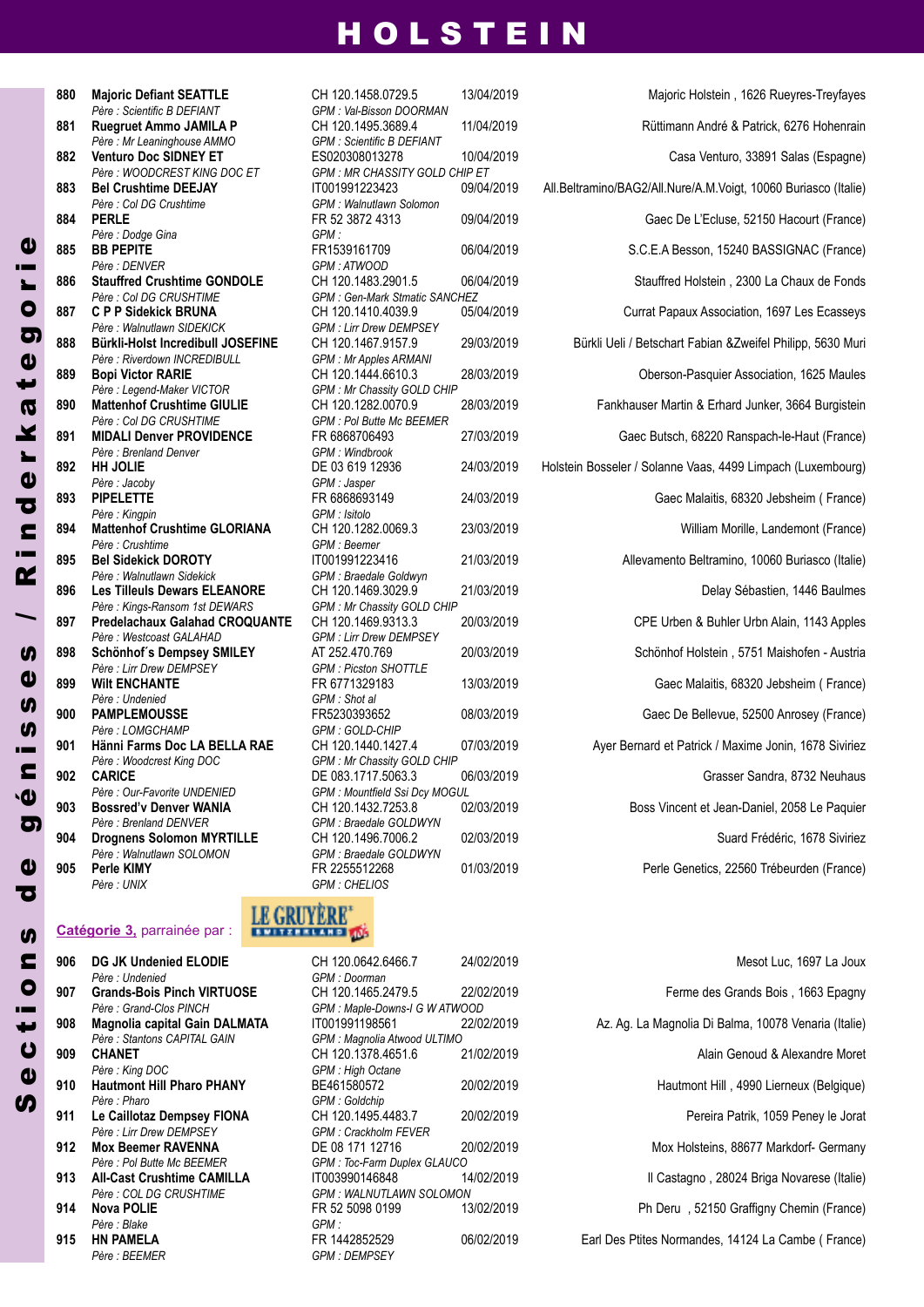| 916 | Bürkli-Holst Biggie BONJOUR        | CH 1:       |
|-----|------------------------------------|-------------|
|     | Père: S-S-I Bandares BIGGIE        | GPM:        |
| 917 | Mattenhof Denver GRENADINE         | CH 1:       |
|     | Père: Brenland DENVER              | GPM:        |
| 918 | <b>Morel LISA</b>                  | <b>FR01</b> |
|     | Père : SOLOMON                     | GPM:        |
| 919 | <b>Frico-Jack Brokaw NEOLIA</b>    | CH 1:       |
|     | Père: Mr Atwood BROKAW             | GPM:        |
| 920 | <b>Predelachaux Brash DOREE</b>    | CH 1:       |
|     | Père : Mr BRASH                    | GPM:        |
| 921 | Gloria Goldchip INMA               | <b>ES06</b> |
|     | Père : MR CHASSITY GOLD CHIP ET    | GPM:        |
| 922 | PEPITA du Neuhof                   | FR 68       |
|     | Père: Brenland Denver              | GPM:        |
| 923 | <b>Mattenhof Artist GIOVANNA</b>   | CH 1:       |
|     | Père: Stone-Front ARTIST           | GPM:        |
| 924 | <b>Ruegruet O Kaliber BELANA</b>   | CH 1:       |
|     | Père : Gs Alliance O KALIBER       | GPM:        |
| 925 | <b>BRENDA</b>                      | CH 1:       |
|     | Père :                             | GPM:        |
| 926 | <b>Bel Chief ATLANTA</b>           | CH 1:       |
|     | Père: Stantons CHIEF               | GPM:        |
| 927 | <b>Nohl GALIS</b>                  | 44298       |
|     | Père : Denver                      | GPM:        |
| 928 | <b>Plattery Armani FLO</b>         | CH 1:       |
|     | Père : Armani                      | GPM:        |
| 929 | <b>En Soussat Doppler FLORA</b>    | CH 1:       |
|     | Père : Scientific DOPPLER          | GPM:        |
| 930 | <b>PATOU</b>                       | CH 1:       |
|     | Père : Ek-Sti CALIFORNIA-ET        | GPM:        |
| 931 | <b>All-Cast Crushtime FEDERICA</b> | IT003       |
|     | Père : CYCLE MCGUCCI JORDY-RED     | GPM.        |
| 932 | <b>Morandale Undenied DELICATE</b> | CH 1:       |
|     | Père : Our-Favorite UNDENIED       | GPM:        |

*Père : S-S-I Bandares BIGGIE GPM : Maple-Downs-I G W ATWOOD Père : Brenland DENVER GPM : Walnutlawn SOLOMON Père : SOLOMON GPM : DETOX Père : Mr Atwood BROKAW GPM : Larcrest CONTRAST Père : Mr BRASH GPM : Fuxberg GOLDEN EYE Père : MR CHASSITY GOLD CHIP ET GPM : WALNUTLAWN SOLOMON ET Père : Brenland Denver GPM : Fitz Toc Père : Stone-Front ARTIST GPM : Maple-Downs-I G W ATWOOD Père : Gs Alliance O KALIBER GPM : Braedale GOLDWYN Père : Stantons CHIEF GPM : View-Home MONTEREY Père : Denver GPM : Goldchip Père : Armani GPM : Savard Père : Scientific DOPPLER GPM : St-Jacob Destry HEZTRY Père : Ek-Stj CALIFORNIA-ET GPM : Indianhead RED MARKER Père : CYCLE MCGUCCI JORDY-RED GPM : MR APPLES ARMANI* **932 Morandale Undenied DELICATE** CH 120.1451.4375.1 11/01/2019 Morand François, 1628 Vuadens *Père : Our-Favorite UNDENIED GPM : De-Su Bkm MCCUTCHEN 1174*

 **Bürkli-Holst Biggie BOnJOUR** CH 120.1467.9148.7 02/02/2019 Bürkli Ueli & Jann, 5630 Muri Fankhauser Martin 09:41 M+E Junker, Alex Barenco, Burgistein **Morel LISA** FR0119031036 01/02/2019 Ferme Morel/Scl Dijs, 1380 Saint Cyr sur Menthon (France) **Frico-Jack Brokaw nEOLIA** CH 120.1442.0926.7 28/01/2019 Progin Perrin Seewer Comex, 1624 La Verrerie **Predelachaux Brash DOREE** CH 120.1463.8397.2 28/01/2019 CPE Urben & Buhler Urbn Alain, 1143 Apples **Gloria Goldchip InMA** ES060604951471 27/01/2019 Gloria Holstein, 39593 Valdaliga (Espagne) **PEPITA du neuhof** FR 6868687980 26/01/2019 Elevage du Neuhof - Alicia Gutzwiller, Michelbach le haut (France) **24/01/2019 Fankhauser Martin / M+E Junker, All.Nure, 3664 Burgistein Ruegruet O Kaliber BELAnA** CH 120.1415.5085.0 24/01/2019 Rüttimann André & Patrick, 6276 Hohenrain **BREnDA** CH 120.1445.8571.2 23/01/2019 Schali Josef, 6074 Giswil **Bel Chief ATLAnTA** CH 120.1476.2328.2 22/01/2019 Conus Raphaél et Fabien, 1670 Bionnens **nohl GALIS** 4429827234 22/01/2019 Gaec Pom Holstein / Nohl Holstein, 35160 Monterfil (France) **Plattery Armani FLO** CH 120.1459.1344.6 22/01/2019 Pittet-Descloux, 1626 Romanens **En Soussat Doppler FLORA** CH 120.1389.3702.2 15/01/2019 Suchet Pierre-Alain, 1726 Farvagny **PATOU** CH 120.1456.4468.5 13/01/2019 Dubois Michel, 2116 Mont-de-Buttes **All-Cast Crushtime FEDERICA** IT003990146842 11/01/2019 Il Castagno - Ladina M. - Tag Italy By St, Briga Novarese (Italie)

Pub Ruegruet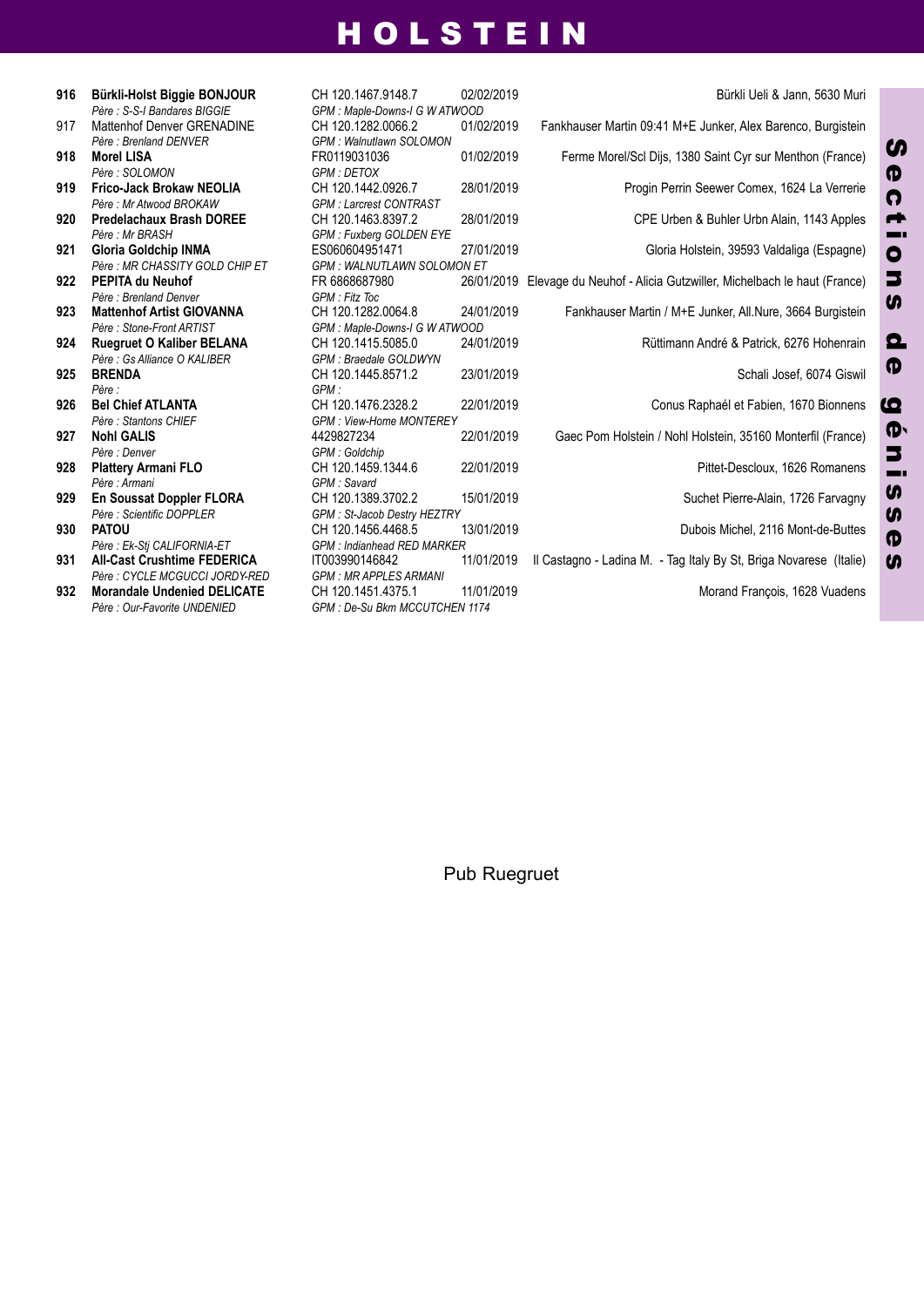- *Père : Stantons CHIEF GPM : Lirr Drew DEMPSEY*
- *Père : Our-Favorite Solomon UNDENIED GPM : De-Su Bkm MCCUTCHEN 1174*
- 
- *Père : Progenesis Takeoff GPM : Planillo Solomon Adelsol*
- *Père : Maple-Downs-I G W ATWOOD GPM : Val-Bisson DOORMAN*

#### ‱eranovit **Catégorie 4,** parrainée par :

 $P$ ère : Stantons CHIEF  $P$ ère : Claynook CASPER  $P\$ {e}re  $:$  *Walnutlawn* SOLOMON  $P$ ère : *Woodcrest King DOC*  $P$ ère : Legend-Maker VICTOR  $P\hat{e}$  *re*  $\hat{e}$  *POL BUTTE MC BEEMER ET*  $P$ ère : Walnutlawn SOLOMON  $P$ *ère : Victor*  $P$ ère : Val-Bisson DOORMAN  $P\text{ère : Mr Apples ARMANI}$  $P\grave{e}$ *re : Mi Miron*  $P\hat{e}$ *re*  $:$  *MERRICK PE*  $P$ ère : Walnutlawn Sidekick  $P\text{ère : Mirabell \,} \textit{SOUND} \textit{SYSTEM}$  $P$ ère : Legend-Maker VICTOR  $P$ ère : *Our-Favorite UNDENIED*  $P$ ère : *Grand-Clos PILPOIL*  $P$ *ère : Denver Père : All. Nure SECRETARIAT*<br>**PraderGrens Chief RITOURNELLE**  $P$ ère : Stantons CHIEF  $P$ ère : Castel **BAD**  $P\text{ère : DENVER}$  $P$ ère : Cycle *Mcgucci* JORDY  $P$ ère : *Undenied*  $P$ ère : Morningview **UPRIGHT**  $P\$ {e}re *: Doorman*  $P\$ {e}re *:* Comestar LAUTRUST  $P$ *ère : Diamondback* **967 Fankis Undenied WHITE ROSE** CH 120.1469.1700.9 01/11/2018 **Fankhauser Martin, 3664 Burgistein**<br>Père : Qur-Favorite Solomon UNDENIED GPM : Gillette WINDBROOK  $P\text{ère } \cdot \text{Our-Favorite}$  *Solomon UNDFNIFD* g

**933 Monny Chief CHERWynnE** CH 120.1431.6950.0 09/01/2019 Monney Christian et Hervé, 1080 Les cullayes *Père : POL BUTTE MC BEEMER ET GPM : PICSTON SHOTTLE ET TL TV* **937 Les Ponts Atwood ELISE** CH 120.1450.7973.9 03/01/2019 Dumas Claude, 1627 Vaulruz

**934 PraderGrens Undenied SURREy** CH 120.1410.1435.2 09/01/2019 Pradervand Cédric & Monique, 1274 Grens **935 Venturo Beemer MAGIA** ES000308013265 04/01/2019 Casa Venturo, 33891 Salas (Espagne) **936 Argomota Am To ADELI** ES070308051535 03/01/2019 Alberto Medina, 33394 Gijon (Spain)

| 938 | <b>MYRIAM</b>                                                | AT 859.835.668                                   | 31/12/2018 | Wassermann Rupert, 6473 Wenns - Austria                                                            |
|-----|--------------------------------------------------------------|--------------------------------------------------|------------|----------------------------------------------------------------------------------------------------|
|     | Père : Stantons CHIEF                                        | GPM: Val-Bisson DOORMAN                          |            |                                                                                                    |
| 939 | <b>VK Casper ASHLEY</b>                                      | CH 120.14830951.2                                | 23/12/2018 | VK Holstein Markus v.k, 3454 Sumiswald                                                             |
|     | Père : Claynook CASPER                                       | GPM : Val-Bisson DOORMAN                         |            |                                                                                                    |
| 940 | <b>Crottey Solomon DALHIA</b><br>Père : Walnutlawn SOLOMON   | CH 120.1457.9907.1<br>GPM : Amighetti NUMERO UNO | 21/12/2018 | Mottiez Arnaud / Hochuli Yves, 1903 Collonges                                                      |
| 941 | <b>Magnolia King Doc CLARA</b>                               | IT001991198514                                   | 17/12/2018 | Az. Ag. La Magnolia Di Balma, 10078 Venaria (Italie)                                               |
|     | Père : Woodcrest King DOC                                    | GPM : Val-bisson DOORMAN                         |            |                                                                                                    |
| 942 | <b>Drognens Victor LUXUEUSE</b>                              | CH 120.1437.4428.8                               | 15/12/2018 | Suard Frédéric, 1678 Siviriez                                                                      |
|     | Père : Legend-Maker VICTOR                                   | GPM: Farnear-Tbr AltaAVALON                      |            |                                                                                                    |
| 943 | <b>Venturo Beemer RULEY</b>                                  | ES090308013264                                   | 14/12/2018 | Casa Venturo, 33891 Salas (Espagne)                                                                |
|     | Père : POL BUTTE MC BEEMER ET                                | <b>GPM: BRAEDALE GOLDWYN TL TV</b>               |            |                                                                                                    |
| 944 | Vitali Top TI Solomon NICE                                   | CH 120.1468.3063.6                               | 12/12/2018 | Vitali Mattias et Baruffili Massimo, 6718 Olivone                                                  |
|     | Père : Walnutlawn SOLOMON                                    | GPM : Pine-Tree SID                              |            |                                                                                                    |
| 945 | <b>Muller Victor IVOIRE</b><br>Père : Victor                 | CH 120.1431.1111.0<br>GPM : Damion               | 11/12/2018 | Müller Jean-Bernard et Hélène, 1643 Gumenfens                                                      |
| 946 | GfellerWald Doorman XOE                                      | CH 120.1409.5477.2                               | 11/12/2018 | Gfeller-Zahler Maria et William, 6197 Schangnau                                                    |
|     | Père : Val-Bisson DOORMAN                                    | <b>GPM: Monty ARABE</b>                          |            |                                                                                                    |
| 947 | O`KARMANI                                                    | CH 120.1463.2233.9                               | 11/12/2018 | Schmid Beat, 8512 Lustdorf                                                                         |
|     | Père : Mr Apples ARMANI                                      | GPM : Luck-E Absolute AWESOME                    |            |                                                                                                    |
| 948 | <b>ONOLULU</b>                                               | FR 52 3872 4279                                  | 11/12/2018 | Gaec De L'Ecluse, 52150 Hacourt (France)                                                           |
|     | Père : Mi Miron                                              | GPM:                                             |            |                                                                                                    |
| 949 | <b>OPHANE</b>                                                | FR5230393610                                     | 11/12/2018 | Gaec De Bellevue, 52500 Anrosey (France)                                                           |
|     | Père : MERRICK PE                                            | GPM: ZOLTEC                                      |            | 08/12/2018 All.Beltramino/All.Nure/Erica Beltramino/Stefano Oddenino, (Italie)                     |
| 950 | <b>Bel Sidekick CALIFORNIA</b><br>Père : Walnutlawn Sidekick | IT001991166189<br>GPM : Heav.Ly GDreams          |            |                                                                                                    |
| 951 | Nic'Holstein Soundsystem VAGABONDE CH 120.1452.0427.8        |                                                  | 02/12/2018 | Vonlaufen André / Jonathan Nicolet, 1337 Vallorbe                                                  |
|     | Père : Mirabell SOUNDSYSTEM                                  | GPM : Budjon-Nitzy DEMOLISH                      |            |                                                                                                    |
| 952 | <b>Bürkli-Holst Victor VERONIQUE</b>                         | CH 120.1467.9134.0                               | 01/12/2018 | Bürkli Ueli, 5630 Muri                                                                             |
|     | Père : Legend-Maker VICTOR                                   | GPM : Edg CONVERSE                               |            |                                                                                                    |
| 953 | <b>C P P Undenied ALICE</b>                                  | CH 120.1410.3998.0                               | 28/11/2018 | Currat Papaux Association, 1697 Les Ecasseys                                                       |
|     | Père : Our-Favorite UNDENIED                                 | GPM : Cascina Giobbi ZELGADIS                    |            |                                                                                                    |
| 954 | Le Caillotaz Pilpoil FANNY                                   | CH 120.1411.2184.5                               | 26/11/2018 | Pereira Patrik, 1059 Peney le Jorat                                                                |
| 955 | Père : Grand-Clos PILPOIL<br>Du Bon Vent ONKA                | GPM : Du Prieuré LAND-LORD<br>FR 5628122868      | 25/11/2018 | Gaec du Bon Vent, 56390 Locqueltas (France)                                                        |
|     | Père : Denver                                                | GPM: Texas Red                                   |            |                                                                                                    |
| 956 | <b>Grande Croix Secretariat TAMARA</b>                       | CH 120.1444.1588.0                               | 23/11/2018 | Henneberger Brigitte & Laurent, 1416 Pailly                                                        |
|     | Père : All. Nure SECRETARIAT                                 | GPM : De-Su Bkm MCCUTCHEN 1174                   |            |                                                                                                    |
| 957 | <b>PraderGrens Chief RITOURNELLE</b>                         | CH 120.1410.1424.6                               | 21/11/2018 | Pradervand Cédric & Monique, 1274 Grens                                                            |
|     | Père : Stantons CHIEF                                        | GPM : Morningview Mcc KINGBOY                    |            |                                                                                                    |
| 958 | <b>Top Gun Bad SANYA</b>                                     | CH 120.1483.9771.7                               | 15/11/2018 | Krebs Beat, 3115 Gerzensee                                                                         |
|     | Père : Castel BAD                                            | <b>GPM: Broeks TYCHIP</b>                        |            |                                                                                                    |
| 959 | <b>MOREL OMANIE</b><br>Père : DENVER                         | FR0118030107<br><b>GPM: DEMPSEY</b>              |            | 07/11/2018 Ferme Morel/Ollinger/Cussac, 1380 Saint Cyr sur Menthon (France)                        |
| 960 | <b>O'KAILEE</b>                                              | DE 06 672 24938                                  | 07/11/2018 | Johannes Brendl, 65589 Hadamar - Germany                                                           |
|     | Père : Cycle Mcgucci JORDY                                   | GPM: Braedale GOLDWYN                            |            |                                                                                                    |
| 961 | <b>Duckett TEQUILA</b><br>FR 6767334120                      |                                                  |            | 06/11/2018 A.Prinz/L.Huss/Gaec Malaitis/Earl Rué/A.Wintzenrieth/L.Frischinger/Gaec Butsch (France) |
|     | Père : Undenied                                              | GPM: GoldChip                                    |            |                                                                                                    |
| 962 | <b>Les Crosets Upright JADE</b>                              | CH 120.1452.1480.2                               |            | 06/11/2018 Piccand Laurent et Frédéric / Marcel Aebischer, Farvagny-le-pettit                      |
|     | Père : Morningview UPRIGHT                                   | GPM : Gibbs-I Claynook DUDE                      |            |                                                                                                    |
| 964 | Tramilda Doorman LOCKET                                      | CH 120.1445.8562.0                               | 03/11/2018 | Jonas Zürcher, Michaël&Niklaus Abbühl                                                              |
| 965 | Père : Doorman<br>Schönhof's MARGOT                          | GPM: Beemer<br>AT 839.277.868                    | 02/11/2018 | Schönhof Holstein, 5751 Maishofen - Austria                                                        |
|     | Père : Comestar LAUTRUST                                     | <b>GPM: GOLDROCK</b>                             |            |                                                                                                    |
| 966 | <b>Swiss Repro Diamondback MAGALI</b>                        | CH 120.1393.9814.3                               | 02/11/2018 | Christian Menoud                                                                                   |
|     | Père : Diamondback                                           | GPM: Goldwyn                                     |            |                                                                                                    |
|     |                                                              |                                                  |            |                                                                                                    |

r k a t  $\boldsymbol{\omega}$ 

o

r i e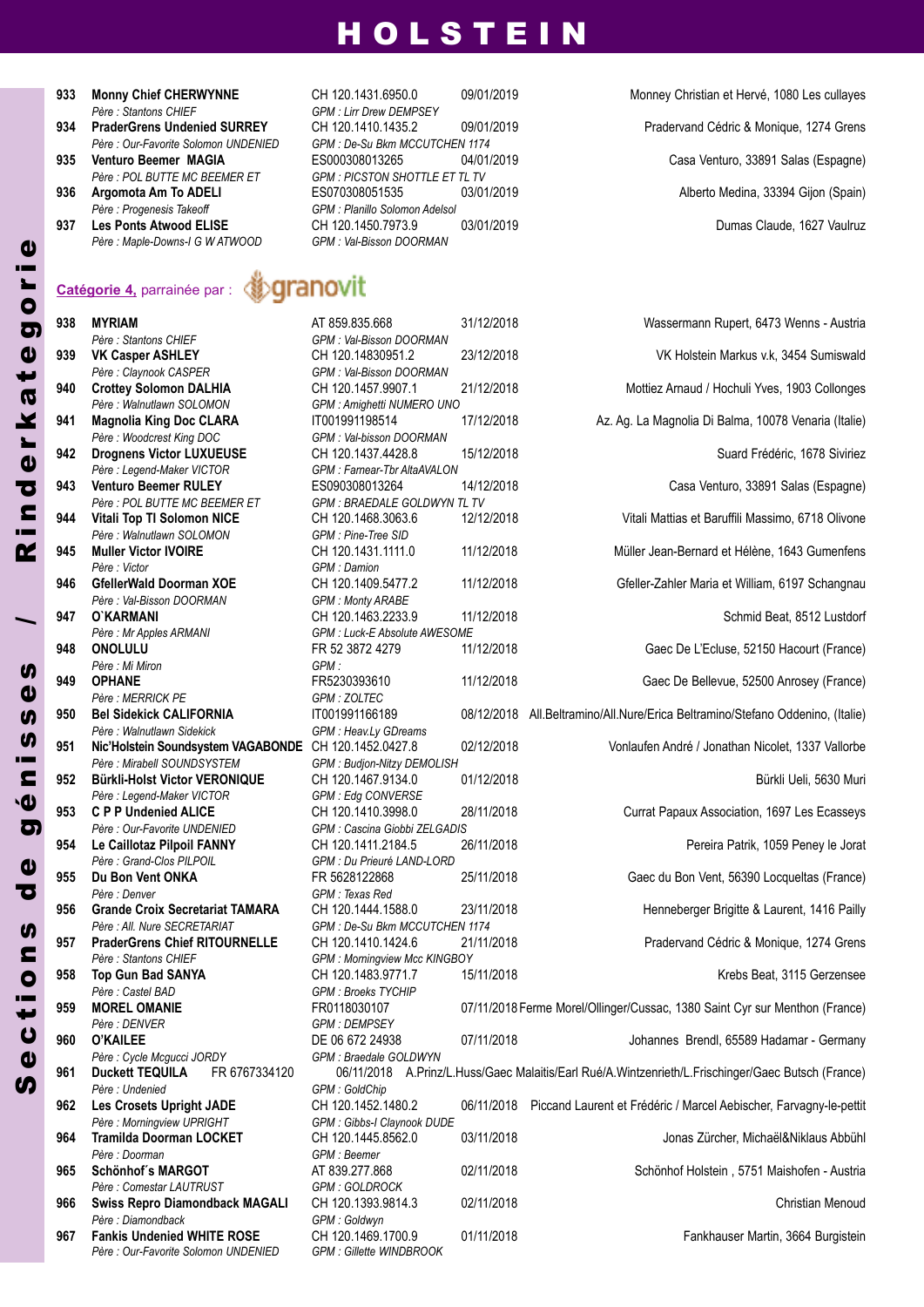# **Catégorie 5,** parrainée par :

| 968 | <b>Les Crosets Victor BOUCLETTE</b><br>Père : Legend-Maker VICTOR         |
|-----|---------------------------------------------------------------------------|
| 969 | <b>Hautmont Hill Rawhide RADI</b>                                         |
| 970 | Père : Rawhide<br>V-Cow Bad O'KYRA                                        |
| 971 | Père : Castel BAD<br><b>Schönhof's Ems RAMIRA</b>                         |
| 972 | Père : MHD Esperado-P EMS<br>Venturo Emilio ROMA ET                       |
| 973 | Père : WILT EMILIO<br>Heinzer Gen. Brokaw MARA                            |
|     | Père: Mr Atwood BROKAW                                                    |
| 974 | <b>Magnolia Beemer CREMA</b><br>Père : Pol Butte Mc BEEMER                |
| 975 | <b>OHMONCOEUR du Tombuy</b><br>Père : Doc                                 |
| 976 | <b>Idee Avalanche LICORICE</b><br>Père : Dymentholm Mr Apples AVALANC     |
| 977 | <b>Drognens Chief LOMBARDIE</b>                                           |
| 978 | Père : Stantons CHIEF<br><b>Hautmont Hill Octane HIGH ESTIN</b>           |
| 979 | Père : High Octane<br><b>Grands-Bois Chief VICTOIRE</b>                   |
| 980 | Père : Stantons CHIEF<br><b>Gygers Unix DONATELLA</b>                     |
| 981 | Père : Croteau Lesperron UNIX<br><b>Ms Gold Barbara BIANCA</b>            |
|     | Père : Diamondback                                                        |
| 982 | <b>Guezel Atlee's OLALA</b><br>Père : De-Su Bkm Mccutchen                 |
| 983 | <b>Bel Secretariat CHILE</b><br>Père : All. Nure SECRETARIAT              |
| 984 | TIARA<br>Père : Croteau Lesperron UNIX                                    |
| 985 | <b>OUPS</b><br>Père : EUDON                                               |
| 986 | Suprême Denver ARENE<br>Père : Brenland DENVER                            |
| 987 | Liddleholme Avalanche AEMY                                                |
| 988 | Père : Dymentholm Mr Apples AVALANC<br><b>Black-Hills Chief MAGNIFICA</b> |
| 989 | Père : Stantons CHIEF<br><b>Hautmont Hill Dempsey DANICH</b>              |
| 990 | Père : Dempsey<br>ODA du Neuhof                                           |
| 991 | Père : Solomon<br>La Waebera Solomon LEIKA                                |
| 992 | Père : Walnutlawn SOLOMON<br><b>C P P Chief AIDA</b>                      |
|     | Père : Stantons CHIEF                                                     |
| 993 | Majoric O'Kaliber OUGANDA<br>Père : GS'Alliance O'Kaliber                 |
| 994 | <b>OAKFIELD du Tombuy</b><br>Père : Pharo                                 |
| 995 | <b>Black-Hills Rambo WOMAN</b><br>Père : Ocd Kingboy RAMBO                |
| 996 | <b>Oldseed Farm Solomon AFRICA</b><br>Père : Walnutlawn SOLOMON           |
| 997 | Rey 859 Solomon COOKINA                                                   |
|     | Père : Walnutlawn Solomon                                                 |
|     |                                                                           |

**Catégorie 6,** parrainée par :

**S** 

 $\mathbf{d}$  $\overline{c}$ t

 $\bullet$ n**In** 

dd)

 $\overline{\mathbf{o}}$ d) n

<u>in</u> **LN**  $\mathbf{d}$ **un** 

/

ء<br>ڪ

 $\overline{\mathbf{C}}$  $\mathbf{d}$ rk $\overline{a}$ td) gor

d)

**998 Drognens Denver LADy GAGA** CH 120.1437.4402.8 31/08/2018 Suard Frédéric, 1678 Siviriez *Père : Brenland DENVER GPM : Heavenly GOLDEN DREAMS* **999 Nussbaumer's Atwood MEDEA** CH 120.1451.0018.1 27/08/2018 Nussbaumer Markus, 6315 Morgarten<br>Père : Maple-Downs-I G W ATWOOD GPM : BIG APPLE  $P\hat{e}$ re *: Maple-Downs-I G W ATWOOD* **1000 Wolfhead Doorman KITTy-ET** CH 120.1402.1664.1 27/08/2018 Monnier Philippe, 2534 Orvin *Père : Val-Bisson DOORMAN GPM : Picston SHOTTLE* **1001 Walson Jordy SInEA** CH 120.1392.2295.0 25/08/2018 Sigrist Matthias, 3625 Heiligenschwendi *Père : Cycle Mcgucci JORDY GPM : Scientific DESTRY*

*Père : Legend-Maker VICTOR GPM : Whittier-Farms S APOLLO Père : Rawhide GPM : High Octane Père : Castel BAD GPM : Luck-E Absolute AWESOME Père : MHD Esperado-P EMS GPM : Gen-I-Beq LAMANO Père : WILT EMILIO GPM : MAPLE-DOWNS-I G W ATWOOD ET TL TV Père : Mr Atwood BROKAW GPM : De-Su Bkm MCCUTCHEN 1174 Père : Pol Butte Mc BEEMER GPM : Gen-I-Beq SAMMY Père : Doc GPM : Goldchip*  $PHE$  *GPM : Mr Chassity GOLD CHIP Père : Stantons CHIEF GPM : Toc-Farm FITZ Père : High Octane GPM : Goldsun Père : Stantons CHIEF GPM : Braedale GOLDWYN Père : Croteau Lesperron UNIX GPM : Damartini ATTITUDE-Red-ET Père : Diamondback GPM : Goldwyn Père : De-Su Bkm Mccutchen GPM : Mr Chassity Gold Chip*  $GPM$  *: Toc-Farm FITZ Père : Croteau Lesperron UNIX GPM : Maple-Downs-I G W ATWOOD*  $GPM$  *: O'GOLD Père : Brenland DENVER GPM : Braedale GOLDWYN*  $BHE$  *GPM* : Mr Chassity GOLD CHIP  $GPM$  *: Larcrest CIVIL Père : Dempsey GPM : Megasire Père : Solomon GPM : Baxter*  $GPM$  *: Braedale*  $GOLDWYN$ *Père : Stantons CHIEF GPM : Ms Atlees Sht AFTERSHOCK Père : GS'Alliance O'Kaliber GPM : Wal-Bisson Doorman Père : Pharo GPM : Doorman*  $GPM$  *: Luncrest MILLARD Père : Walnutlawn SOLOMON GPM : R-E-W SEAVER Père : Walnutlawn Solomon GPM : Flora Bailey Chen Cookie*

 **Les Crosets Victor BOUCLETTE** CH 120.1452.1478.9 30/10/2018 Piccand Laurent et Frédéric, 1726 Farvagny-le-pettit **Hautmont Hill Rawhide RADI** BE663664385 29/10/2018 Hautmont Hill , 4990 Lierneux (Belgique) **V-Cow Bad O`KyRA** CH 120.1457.8182.3 28/10/2018 V-Cows Von Ah Fredy, 6074 Giswil **Schönhof´s Ems RAMIRA** AT 839.380.468 24/10/2018 Schönhof Holstein , 5751 Maishofen - Austria **Venturo Emilio ROMA ET** ES030307981361 18/10/2018 Casa Venturo, 33891 Salas (Espagne) **Heinzer Gen. Brokaw MARA** CH 120.1451.0022.8 17/10/2018 Studer Alfred, 8933 Maschwanden **Magnolia Beemer CREMA** IT001991198476 17/10/2018 Az. Ag. La Magnolia Di Balma, 10078 Venaria (Italie) **OHMOnCOEUR du Tombuy** FR 5502566685 17/10/2018 Ferme du Tombuy - Ferme Derrière La Tour, Gimecourt (France) 12/10/2018 **IDEE LICORY Majoric Holstein**, 1626 Rueyres-Treyfayes **Drognens Chief LOMBARDIE** CH 120.1437.4415.8 11/10/2018 Suard Frédéric, 1678 Siviriez **BE063664374 DE06/10/2018 Hautmont Hill** , 4990 Lierneux (Belgique) **Grands-Bois Chief VICTOIRE** CH 120.1465.2429.0 04/10/2018 Ferme des Grands Bois , 1663 Epagny **Gygers Unix DOnATELLA** CH 120.1391.4726.0 04/10/2018 Gyger Reto et Jonas, 4614 Haegendorf **Ms Gold Barbara BIAnCA** CH 120.1359.3209.9 03/10/2018 Menoud Daniel, 1626 Rueyres-Treyfayes **Guezel Atlee's OLALA** FR5644533084 30/09/2018 Guezel Guillaume / Earl De Bretier, Seglien (France) **Bel Secretariat CHILE** IT 19911661555 29/09/2018 Girard Daniel, 1677 Prez vers Siviriez **TIARA** CH 120.1453.6588.7 27/09/2018 Schatt Armin / Anna-Louise Strodthoff-Schneider, 8835 Feusisberg **OUPS** FR5230393568 26/09/2018 Gaec de Bellevue, 52500 Anrosey (France) **Suprême Denver AREnE** CH 120.1419.3863.4 26/09/2018 Demont Patrick, 1053 Montheron **Liddleholme Avalanche AEMy** CH 120.1348.8542.6 20/09/2018 Eicher Simon, Künzi Rolf, 3618 Süderen **Black-Hills Chief MAGnIFICA** CH 120.1395.4220.1 19/09/2018 Devaud Loic, 1726 Farvagny-le-Petit **Hautmont Hill Dempsey DAnICH** BE863664370 19/09/2018 Hautmont Hill , 4990 Lierneux (Belgique) **ODA du neuhof** FR 6868687933 18/09/2018 Elevage du Neuhof - J-B Genelot, Michelbach le haut (France) **La Waebera Solomon LEIKA** CH 120.1399.6047.0 11/09/2018 Zürcher Jonas / Matias Jungen , 3714 Frutigen **C P P Chief AIDA** CH 120.1410.3941.6 08/09/2018 Baumann Marco et Aebi Christophe, **Majoric O'Kaliber OUGAnDA** CH 120.1458.0715.8 08/09/2018 Overney Frédéric, 1626 Rueyeres-Treyfayes **OAKFIELD du Tombuy** FR 5502566671 05/09/2018 Ferme du Tombuy, 55260 Gimecourt (France) **Black-Hills Rambo WOMAn** CH 120.1395.4216.4 03/09/2018 Devaud Loic, 1726 Farvagny-le-Petit **Oldseed Farm Solomon AFRICA** CH 120.1454.3801.7 01/09/2018 Zürcher Jonas, 3714 Frutigen **91/09/2018 Alberto Medina, 33394 Gijon (Spain)**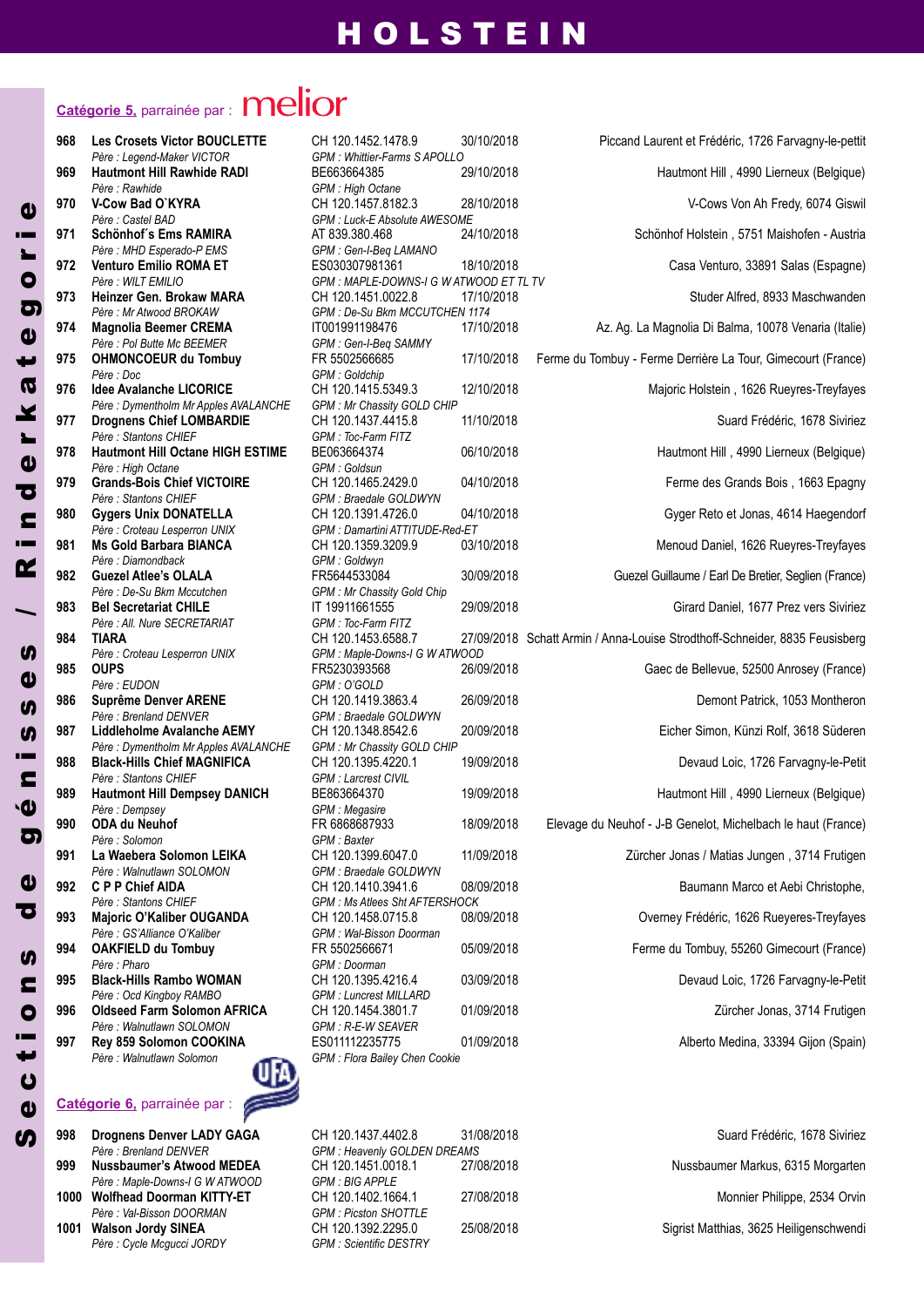| 1002 | La Coutaz Solomon ESMERALDA                                  | CH 120.1429.3778.0                          |
|------|--------------------------------------------------------------|---------------------------------------------|
|      | Père : Walnutlawn SOLOMON                                    | <b>GPM: Heavenly GOLDEN</b>                 |
| 1003 | En Soussat Diamondback FIONA                                 | CH 120.1389.3668.1                          |
|      | Père : Mr D Apple DIAMONDBACK                                | <b>GPM: Mr Ansly ADDICTION</b>              |
|      | 1004 LBB ODELYS<br>Père: 1ST Grade                           | FR4990850951<br>GPM : Aftershock            |
| 1005 | <b>Mox NEDIVA</b>                                            | DE 0817112637                               |
|      |                                                              | GPM : Zani Bolton MASC                      |
|      | Père : Croteau Lesperron UNIX<br><b>Everdes Victor BETTY</b> | CH 120.1401.9195.5                          |
| 1006 |                                                              |                                             |
| 1007 | Père : Legend-Maker VICTOR<br><b>HMP Brendy SYLVIE</b>       | <b>GPM: Everdes NELSON</b><br>FR 6868684425 |
|      | Père : BRENDY                                                | <b>GPM: SANCHEZ</b>                         |
|      | 1008 HiHu RAINBOW                                            | AT 494.534.668                              |
|      | Père : Mr D Apple DIAMONDBACK                                | <b>GPM: BIG APPLE</b>                       |
| 1009 | Heinzer Gen. Kingboy KATHLYN                                 | CH 120.1437.5803.2                          |
|      | Père : Morningview Mcc KINGBOY                               |                                             |
| 1010 | <b>Bel Doorman CHINA</b>                                     | GPM : Mr Chassity GOLD<br>IT001991166137    |
|      | Père : Val-Bisson Doorman                                    | <b>GPM</b> : View-home Monter               |
| 1011 | La Coutaz Undenied GLAMGIRL                                  | CH 120.1429.3775.9                          |
|      | Père : Our-Favorite Solomon UNDENIED                         | GPM : Heavenly GOLDEN                       |
|      | 1012 ODYSEE                                                  | FR 52 3872 4184                             |
|      | Père : ENDURE                                                | GPM:                                        |
|      | 1013 Hullcrest SUBLIME                                       | LU99672898                                  |
|      | Père : Awesome red                                           | GPM : Goldwyn                               |
|      | 1014 Top Gun Solomon PANDORA                                 | CH 120.1447.7356.0                          |
|      | Père : Walnutlawn SOLOMON                                    | GPM : De-Su Bkm MCCU                        |
| 1015 | <b>Campgran Partigiana Golddust</b>                          | ES020904973260                              |
|      | Père : Sonnek Golddust ET                                    | GPM: Vrand-View HEFTY                       |
| 1016 | <b>JB Toullec Army ROXA</b>                                  | FR 2934800050                               |
|      | Père : ARMY                                                  | GPM: ROY                                    |
| 1017 | Sam OZIRIS                                                   | FR 5634388630                               |
|      | Père : JORDY-RED                                             | <b>GPM: DETOX</b>                           |
| 1018 | <b>Magnolia Jacoby CHANTILLY</b>                             | IT001991160610                              |
|      | Père : Cycle Doorman JACOBY                                  | GPM : Maple-Downs ATW                       |
|      | 1019 LB ANYSA                                                | FR 2255512224                               |
|      | Père : IMPRESSION                                            | <b>GPM: GOLDCHIP</b>                        |
| 1020 | <b>Cudaña AMOK Solomon ET</b>                                | ES080604891338                              |
|      | Père : WALNUTLAWN SOLOMON ET                                 | GPM: WABASH-WAY EX                          |
|      | 1021 COCCINELLE                                              | CH 120.1349.6265.3                          |
|      | Père : De-Su Bkm MCCUTCHEN 1174                              | GPM : Mr Apples ARMAN                       |
| 1022 | Noël Bad GOODBADY                                            | CH 120.1433.5969.7                          |
|      | Père : Castel BAD                                            | GPM: Gen-I-Beg ATTICO                       |
|      |                                                              |                                             |

#### **Catégorie 7,** parrainée par :

|      | 1023 Jacobs High Octane LIANN         |
|------|---------------------------------------|
|      | Père : High Octane                    |
|      | 1024 La Coutaz Solomon RUBY           |
|      | Père : Walnutlawn SOLOMON             |
|      | 1025 BB OTTAWA                        |
|      | Père : MCCUTCHEN                      |
| 1026 | <b>Ruegruet Chill PANDORA</b>         |
|      | Père Crasdale CHILL                   |
|      | 1027 Top Gun Darlingo KARDASHIAN      |
|      | Père · Ptit Coeur Doorman DARI INGO   |
|      | 1028 Stauffred Solomon GALANDE        |
|      | Père : Walnutlawn SOLOMON             |
|      | 1029 HeKaLu Unix TWIZZLE              |
|      | Père : Croteau Lesperron UNIX         |
|      | 1030 Grande Croix Brewmaster STARLIGH |
|      | Père : Mapel Wood BREWMASTER          |
| 1031 | <b>ValBioFarms Dempsey ANIKA</b>      |
|      | Père · I irr Drew DFMPSFY             |
| 1032 | <b>Bopi Unix PIOLINA</b>              |
|      | Père : Croteau Lesperron UNIX         |
| 1033 | <b>Campgran KERINCY Deman</b>         |
|      | Père : EDG Deman ET                   |
|      | 1034 Wilt EMIANE                      |
|      | Père : Mr Leaninghouse AMMO-P-ET      |
|      | 1035 Cudaña VALANA Solomon            |
|      | Père : WALNUTLAWN SOLOMON ET          |
| 1036 | <b>Morandale Unix RIVIERE</b>         |

 $GPM$  *: Heavenly*  $GOLDEN$  *DREAMS*  $GPM$  *: Mr Ansly ADDICTION Père : 1ST Grade GPM : Aftershock Père : Croteau Lesperron UNIX GPM : Zani Bolton MASCALESE Père : Legend-Maker VICTOR GPM : Everdes NELSON*  $GPM$  *: SANCHEZ Père : Mr D Apple DIAMONDBACK GPM : BIG APPLE*  $GPM$  *: Mr Chassity GOLD CHIP Père : Val-Bisson Doorman GPM : View-home Monterey Père : Our-Favorite Solomon UNDENIED GPM : Heavenly GOLDEN DREAMS*  $GPM$  : *Père : Awesome red GPM : Goldwyn Père : Walnutlawn SOLOMON GPM : De-Su Bkm MCCUTCHEN 1174 Père : Sonnek Golddust ET GPM : Vrand-View HEFTY ET Père : ARMY GPM : ROY*  $GPM: DETOX$ *Père : Cycle Doorman JACOBY GPM : Maple-Downs ATWOOD Père : IMPRESSION GPM : GOLDCHIP GPM* : *WABASH-WAY EXPLODE ET TL TV*<br>CH 120.1349.6265.3 01/07/201  $GPM$  *: Mr Apples ARMANI* 

 **La Coutaz Solomon ESMERALDA** CH 120.1429.3778.0 23/08/2018 Conus Raphaél et Fabien, 1670 Bionnens **En Soussat Diamondback FIOnA** CH 120.1389.3668.1 22/08/2018 Suchet Pierre-Alain, 1726 Farvagny **LBB ODELyS** FR4990850951 16/08/2018 Elevage LBB / Gaec Benaiteau / T. Malfaty, St Sigismond (France) **DE 0817112637 16/08/2018 Rio Holsteins & Pischele Holsteins, 39030 Pfalzen - Italy Everdes Victor BETTy** CH 120.1401.9195.5 15/08/2018 Yerly Jean-Philippe, 1646 Echarlens **HMP Brendy SyLVIE** FR 6868684425 09/08/2018 Gaec Hoffstetter, 68580 Largitzen (France) **HiHu RAInBOW** AT 494.534.668 08/08/2018 Hihu Holsteins, 6133 Weerberg - Austria **Heinzer Gen. Kingboy KATHLyn** CH 120.1437.5803.2 04/08/2018 Küchler Christof et Jasmin, 6056 Kaegiswil **Bel Doorman CHInA** IT001991166137 02/08/2018 Allevamento Beltramino, 10060 Buriasco (Italie) **La Coutaz Undenied GLAMGIRL** CH 120.1429.3775.9 27/07/2018 Conus Raphaél et Fabien, 1670 Bionnens **ODySEE** FR 52 3872 4184 20/07/2018 Gaec De L'Ecluse, 52150 Hacourt (France) **Hullcrest SUBLIME** LU99672898 18/07/2018 Holstein Bosseler /Antony's Belle-Vue, Limpach (Luxembourg) **Top Gun Solomon PAnDORA** CH 120.1447.7356.0 15/07/2018 Beat, Sabrina, Seline, Pascal Krebs, 3115 Gerzensee **Campgran Partigiana Golddust** ES020904973260 13/07/2018 El Campgran, 8560 Sant Martí Sescorts (Spain) **JB Toullec Army ROXA** FR 2934800050 13/07/2018 Gaec Toullec, 29700 Plomelin (France) **Sam OzIRIS** FR 5634388630 08/07/2018 Gaec Samson, 56580 Rohan (France) **Magnolia Jacoby CHAnTILLy** IT001991160610 06/07/2018 Az. Ag. La Magnolia Di Balma – Baruffini Massimo, Venaria (Italie) **LB AnySA** FR 2255512224 04/07/2018 Perle Genetics et Ily Genetics, 22560 Trébeurden (France) **Cudaña AMOK Solomon ET** ES080604891338 02/07/2018 Cudaña Holstein, 39593 Valdaliga (Espagne) **1021/2018** Monnier Philippe, 2534 Orvin **noël Bad GOODBADy** CH 120.1433.5969.7 01/07/2018 Noël Sylvain et Christophe, 1486 Vuissens

**CH 120.1435.5979.0 30/06/2018** *Père : High Octane GPM : Fever* **CH 120.1429.3771.1 12/06/2018** *Père : Walnutlawn SOLOMON GPM : De-Su Bkm MCCUTCHEN 1174*  $GPM \cdot SHOTTI$  **F CH 120.1415.5058.4** 10/06/2018 Bie *Père : Crasdale CHILL GPM : Pine-Tree SID* **CH 120.1413.8433.2** 04/06/2018  $GPM$  *: Sandy-Valley BOLTON* **CH 120.1419.2194.0 01/06/2018**  $GPM$  *: Crasdale BANKROLL* **CH 120.1402.2546.9 17/05/2018** *Père : Croteau Lesperron UNIX GPM : TGD-Holstein Mccutchen MC MAN-ET* **HT** CH 120.1294.1518.8 11/05/2018 *Père : Mapel Wood BREWMASTER GPM : Lirr Drew DEMPSEY* **CH 120.1438.1797.5 06/05/2018** *Père : Lirr Drew DEMPSEY GPM : Plattery Sam INCAS* **CH 120.1333.8470.8 03/05/2018** *Père : Croteau Lesperron UNIX GPM : Maple-Downs-I G W ATWOOD* **1033 Campgran KERInCy Deman** ES000904839618 29/04/2018 El Campgran, 8560 Sant Martí Sescorts (Spain) *Père : EDG Deman ET GPM : Mr. Chassity CARSON ET Père : Mr Leaninghouse AMMO-P-ET GPM : Toc-Farm FITZ ET* **1035 Cudaña VALAnA Solomon** ES050604862234 15/04/2018 Cudaña Holstein, 39593 Valdaliga (Espagne)  $GPM$  *: SILVERRIDGE V ELUDE ET* **CH 120.1410.7742.5 06/04/2018** *Père : Croteau Lesperron UNIX GPM : Ms Atlees Sht AFTERSHOCK*

| 1023 | Jacobs High Octane LIANN               | CH 120.1435.5979.0                           | 30/06/2018 | Bieri Mathias, Antoine Cadoux, Guillaume Gandelin              |
|------|----------------------------------------|----------------------------------------------|------------|----------------------------------------------------------------|
|      | Père : High Octane                     | GPM : Fever                                  |            |                                                                |
|      | 1024 La Coutaz Solomon RUBY            | CH 120.1429.3771.1                           | 12/06/2018 | Conus Raphaél et Fabien, 1670 Bionnens                         |
|      | Père : Walnutlawn SOLOMON              | GPM: De-Su Bkm MCCUTCHEN 1174                |            |                                                                |
| 1025 | <b>BB OTTAWA</b>                       | FR1538140562                                 | 11/06/2018 | S.C.E.A Besson, 15240 BASSIGNAC (France)                       |
|      | Père : MCCUTCHEN                       | <b>GPM: SHOTTLE</b>                          |            |                                                                |
| 1026 | <b>Ruegruet Chill PANDORA</b>          | CH 120.1415.5058.4                           | 10/06/2018 | Bieri Mathias et Claude / A.Catoux et G. Gandelin, 1237 Avully |
|      | Père : Crasdale CHILL                  | GPM : Pine-Tree SID                          |            |                                                                |
|      | 1027 Top Gun Darlingo KARDASHIAN       | CH 120.1413.8433.2                           | 04/06/2018 | Krebs Beat, 3115 Gerzensee                                     |
|      | Père : Ptit Coeur Doorman DARLINGO     | GPM: Sandy-Valley BOLTON                     |            |                                                                |
|      | 1028 Stauffred Solomon GALANDE         | CH 120.1419.2194.0                           | 01/06/2018 | Stauffred Holstein, 2300 La Chaux de Fonds                     |
|      | Père : Walnutlawn SOLOMON              | <b>GPM: Crasdale BANKROLL</b>                |            |                                                                |
| 1029 | <b>HeKaLu Unix TWIZZLE</b>             | CH 120.1402.2546.9                           | 17/05/2018 | Herren Kramer BG, 3215 Lurtigen                                |
|      | Père : Croteau Lesperron UNIX          | <b>GPM: TGD-Holstein Mccutchen MC MAN-ET</b> |            |                                                                |
|      | 1030 Grande Croix Brewmaster STARLIGHT | CH 120.1294.1518.8                           | 11/05/2018 | Henneberger Brigitte & Laurent, 1416 Pailly                    |
|      | Père : Mapel Wood BREWMASTER           | <b>GPM: Lirr Drew DEMPSEY</b>                |            |                                                                |
|      | 1031 ValBioFarms Dempsey ANIKA         | CH 120.1438.1797.5                           | 06/05/2018 | Zürcher Jonas, 3714 Frutigen                                   |
|      | Père : Lirr Drew DEMPSEY               | <b>GPM: Plattery Sam INCAS</b>               |            |                                                                |
|      | 1032 Bopi Unix PIOLINA                 | CH 120.1333.8470.8                           | 03/05/2018 | Oberson-Pasquier Association, 1625 Maules                      |
|      | Père : Croteau Lesperron UNIX          | GPM: Maple-Downs-I G W ATWOOD                |            |                                                                |
|      | 1033 Campgran KERINCY Deman            | ES000904839618                               | 29/04/2018 | El Campgran, 8560 Sant Martí Sescorts (Spain)                  |
|      | Père : EDG Deman ET                    | GPM : Mr. Chassity CARSON ET                 |            |                                                                |
|      | <b>1034 Wilt EMIANE</b>                | FR6771329103                                 | 29/04/2018 | Gaec Wilt, 67120 Dachstein (France)                            |
|      | Père : Mr Leaninghouse AMMO-P-ET       | GPM: Toc-Farm FITZ ET                        |            |                                                                |
|      | 1035 Cudaña VALANA Solomon             | ES050604862234                               | 15/04/2018 | Cudaña Holstein, 39593 Valdaliga (Espagne)                     |
|      | Père : WALNUTLAWN SOLOMON ET           | <b>GPM: SILVERRIDGE V ELUDE ET</b>           |            |                                                                |
| 1036 | <b>Morandale Unix RIVIERE</b>          | CH 120.1410.7742.5                           | 06/04/2018 | Morand François, 1628 Vuadens                                  |
|      | Père Croteau Lesperron UNIX            | <b>GPM · Ms Atlees Sht AFTFRSHOCK</b>        |            |                                                                |

**S** e $\boldsymbol{\mathsf{U}}$ 

t i o

nU)

**d**  $\mathbf 0$ 

 $\overline{\mathbf{a}}$ é

ni s

 $\boldsymbol{\eta}$  $\mathbf{d}$ **In** 

/

R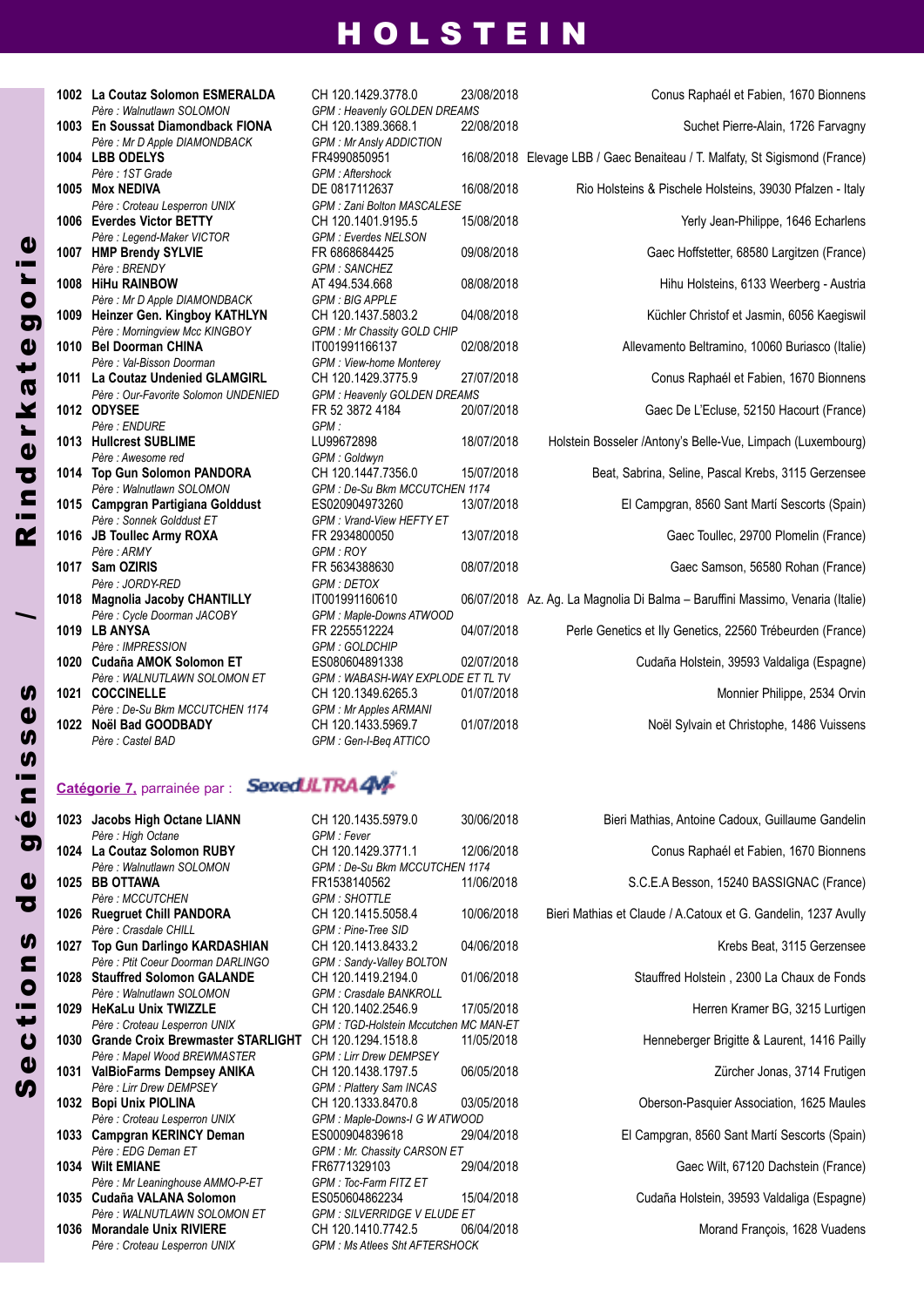*Père : Walnutlawn Solomon GPM : Braedale Goldwyn*

 $P$ ère : Croteau Lesperron UNIX

**Catégorie 8,** parrainée par :



**1037 Bel Solomon CLARA** IT001991107067 02/04/2018 Allevamento Beltramino, 10060 Buriasco (Italie)<br>Père : Walnutlawn Solomon **Branch GPM** : Braedale Goldwyn



|      | 1039 Bürkli-Holst Capture CAMARGUE   | CH 120.1379.4105.1                    | 22/03/2018 | Bürkli Ueli, 5630 Muri                                                       |
|------|--------------------------------------|---------------------------------------|------------|------------------------------------------------------------------------------|
|      | Père : Blondin Zimmer CAPTURE        | GPM: Maple-Downs-I G W ATWOOD         |            |                                                                              |
|      | 1040 Llera Mccutchen BELUTINA ET     | ES040604844797                        | 19/03/2018 | Llera Her, 39593 Valdaliga (Espagne)                                         |
|      | Père : DE-SU BKM MCCUTCHEN 1174 ET   | <b>GPM: ERBACRES DAMION TL TV TR</b>  |            |                                                                              |
|      | 1041 Top Gun County LIGHTNING        | CH 120.1413.8423.3                    | 14/03/2018 | Krebs Beat, 3115 Gerzensee                                                   |
|      | Père: Edg Cat Door COUNTY 8257       | GPM : ROYlane Jordan                  |            |                                                                              |
|      | 1042 JLD LILAC                       | FR4990850894                          | 09/03/2018 | Elevage le Bois Brillant / JLD Genetics, St Sigismond (France)               |
|      | Père : Cadillacst                    | GPM: Goldwyn                          |            |                                                                              |
|      | 1043 Les Faulx Brewmaster-E CANNABIS | CH 120.1381.0760.9                    | 09/03/2018 | Gavillet Alain, 1059 Peney-le-Jorat                                          |
|      | Père : Mapel Wood BREWMASTER         | GPM : Braedale GOLDWYN                |            |                                                                              |
|      | 1044 Studerama Diamondback DORINA    | CH 120.1346.3162.7                    | 07/03/2018 | Studer Alfred, 8933 Maschwanden                                              |
|      | Père : Mr D Apple DIAMONDBACK        | GPM : Bertaiola MINCIO                |            |                                                                              |
|      | 1045 All-Cast Jordy EUROPA           | IT003990141150                        | 06/03/2018 | Il Castagno - Q. Serrabassa Vila - Al. Locatelli, Briga Novarese (Italie)    |
|      | Père : CYCLE MCGUCCI JORDY-RED       | <b>GPM: LUCK-E AWESOME-RED</b>        |            |                                                                              |
|      | 1046 Bossred'v Unix WENDY            | CH 120.1365.8092.3                    |            | 01/03/2018 Boss Vincent et Jean-Daniel / Guillaume Zwahlen, 2058 Le Paguier  |
|      | Père : Croteau Lesperron UNIX        | GPM : Braedale GOLDWYN                |            |                                                                              |
| 1047 | Jk Eder Solomon DARYL                | NL68009616                            | 24/02/2018 | Hautmont Hill, 4990 Lierneux (Belgique)                                      |
|      | Père : Solomon                       | GPM: Goldchip Darling 2               |            |                                                                              |
|      | 1048 H.Tobias Am Solomon ADENA       | ES080107077234                        |            | 19/02/2018 Alberto Medina, Planillo & Huerta Los Tobias, 33394 Gijon (Spain) |
|      | Père : Walnutlawn Solomon            | GPM : H. Tobias Am Mccutchen Adene Et |            |                                                                              |
| 1049 | La Valeyre Altahewn DIAMONDBLACK     | CH 120.1350.7012.8                    | 12/02/2018 | Gavillet Alain, 1059 Peney-le-Jorat                                          |
|      | Père : Mr ALTAHEWN                   | GPM: Canyon-Breeze At AIRLIFT         |            |                                                                              |
|      | 1050 Cudaña ALHAMBRA Jacoby          | ES080604820122                        | 14/01/2018 | Cudaña Holstein, 39593 Valdaliga (Espagne)                                   |
|      | Père : CYCLE DOORMAN JACOBY ET       | <b>GPM : SCHILLDALE OUTBOUND ET</b>   |            |                                                                              |
| 1051 | Valrose Diamondback RIHANNA          | IT073990247405                        | 11/01/2018 | Az. Ag. Nuzzi Domenico & Donato, 10078 Venaria (Italie)                      |
|      | Père : MR Apple DIAMONDBACK          | <b>GPM: Gillette SPEAKER</b>          |            |                                                                              |

Pub Moruline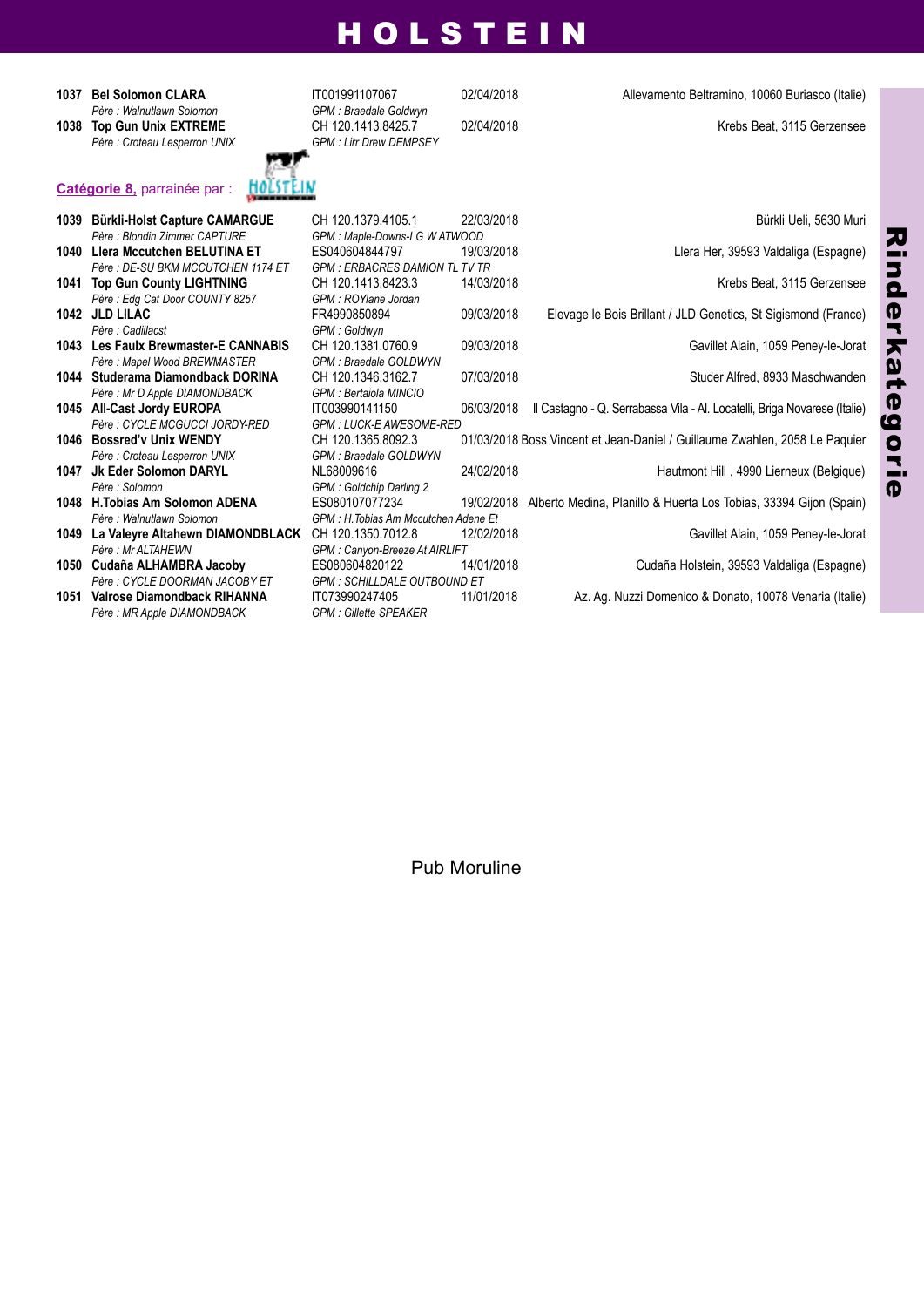**1052 Bachs Charmes Sunlight JOLIE** CH 120.1350.9892.4 03/01/2018 **CHA 120.1350.9892.4** Ayer Patrick, 1678 Siviriez *Père : Sunlight GPM : Sid Père : Val-Bisson DOORMAN GPM : Lirr Drew DEMPSEY*

*Père : Stantons CHIEF GPM : Crackholm FEVER*

#### **Catégorie 9,** parrainée par :

- *Père : Crasdale CHILL GPM : Lirr Drew DEMPSEY*
- *Père : Croteau Lesperron UNIX GPM : Picston SHOTTLE*
- 
- -

# **Catégorie 10,** parrainée par :

*Père : Wilt EMILIO GPM : Mr Atwood BROKAW Père : Pol Butte Mc BEEMER GPM : Amighetti NUMERO UNO Père : Coum Extrem GPM : Coum Extra Père : Val-Bisson DOORMAN GPM : Braedale GOLDWYN Père : Walnutlawn SUNLIGHT GPM : Mr Atwood BROKAW Père : Vieuxsaule FLAME GPM : Pine-Tree SID Père : Croteau Lesperron UNIX GPM : Gillette WINDBROOK Père : Maple-Downs-I G W ATWOOD GPM : Arethusa MANHATTAN Père : Coum Lucky GPM : smokin Père : Braedale GOLDWYN GPM : Tiger-Lily Dtry LADD RED*  $P$ ère : Mountfield Ssi Dcv MOGUL

*Père : Chief GPM : Goldchip*

**S**  $\mathbf{d}$  $\boldsymbol{\mathsf{U}}$ to<br>i t

n $\boldsymbol{\eta}$ 

dd

v $\boldsymbol{\varpi}$  $\boldsymbol{\mathsf{U}}$ he $\boldsymbol{y}$ 

**1053 Milibro Doorman PAnDORA** CH 120.1391.4698.0 13/12/2017 Gyger Reto et Jonas, 4614 Haegendorf **1054 BB** CH 120.1359.8412.8 26/11/2017 Dubois Michel, 2116 Mont-de-Buttes<br>Pere : MR SAVAGE-FT GPM Emerald-Acr-Sa T-RAXTER *Père : MR SAVAGE-ET GPM : Emerald-Acr-Sa T-BAXTER* **1055 Bürkli-Holst Atwood AVIGnOn** CH 120.1379.4085.3 11/11/2017 Bürkli Ueli, 5630 Muri *Père : Maple-Downs-IG W ATWOOD GPM : Clabrett 1 HH CHAMPION* **1056 Drognens Chief KISS ME** CH 120.1399.3107.4 29/10/2017 Suard Frédéric, 1678 Siviriez



*Père : Croteau Lesperron UNIX GPM : Stantons HIGH OCTANE Père : Beemer GPM : Aftershock Père : Walnutlawn SOLOMON GPM : Maple-Downs-I G W ATWOOD Père : Wilt EMILIO GPM : Val-Bisson DOORMAN Père : Pol Butte Mc BEEMER GPM : Maple-Downs-I G W ATWOOD Père : Expander GPM : Goldchip* **1065 Rogy Dempsey NORWAY** CH 120.1199.0411.1 01/01/2018 Demierre Joe, 1697 La Joux Pere : Lirr Drew DEMPSEY GPM : Heavenly GOLDEN DREAMS *Père : Lirr Drew DEMPSEY GPM : Heavenly GOLDEN DREAMS*

versicherung **1066 C P P Chief VALIA** CH 120.1363.1962.2 17/12/2017 Currat Papaux Association, 1697 Les Ecasseys *Père : Stantons CHIEF GPM : Maple-Downs-I G W ATWOOD Père : Stantons HIGH OCTANE GPM : Cascina Giobbi ZELGADIS Père : Illens EISENHOWER GPM : Maple-Downs-I G W ATWOOD Père : Cycle Doorman JACOBY GPM : Ms Atlees Sht AFTERSHOCK Père : Walnutlawn SOLOMON GPM : Eclipse Atwoods ARCHRIVAL-IMP Père : Al. Ce Meridian SNEAKER GPM : Ms Atlees Sht AFTERSHOCK Père : Stantons CHIEF GPM : Springhill-Oh Iron J PIRATE* **1083 Gobeli's Mogul PASSOA** CH 120.1372.0295.4 23/11/2017 Chertain and Chertain, 3792 Saanen<br>Père : Mountfield Ssi Dcv MOGUL GPM : Scientific B DEFIANT **1084 Chételat Chief RILEY** CH 120.1334.9360.8 22/11/2017 Chételat Patrick, 2823 Courcelon Père : Stantons CHIEF GPM : Toc-Farm Duplex GLAUCO *Père : Stantons CHIEF GPM : Toc-Farm Duplex GLAUCO*

 **Longeraie Chill EXCEL** CH 120.1410.2894.6 04/02/2018 Tornare Nicolas, 1733 Treyvaux **1058 Longeraie Unix ELNA** CH 120.1410.2892.2 01/02/2018 Tornare Nicolas, 1733 Treyvaux<br>Père : Croteau Lesperron UNIX GPM : Stantons HIGH OCTANE **Pom Beemer nAURInE** FR 3526146567 22/01/2018 Ferme d Opal / Pom Holstein / Earl Grande Pommeraie (France) **Gobeli's Solomon PInK ROSE** CH 120.1372.0302.9 07/01/2018 Gobeli Holstein, 3792 Saanen **Mollanges Unix ATTITUDE** CH 120.1351.2940.6 04/01/2018 Henchoz Pascal, 1417 Essertines **Moennat Emilio CASEInE** CH 120.1407.4921.7 03/01/2018 Moénnat Jean-Marc, 1687 Vuisternens/Rt **1063 Stuurman Beemer ANDRINA** CH 120.1372.8875.0 02/01/2018 Junker Marc et Erhard, 3305 Iffwil<br>Père : Pol Butte Mc BEEMER GPM : Maple-Downs-I G W ATWOOD **OUIOUI** FR7402776988 01/01/2018 Gaec Alpes Holstein, 74270 Chaumont (France)

# **1067 C P P High Octane VALDA** CH 120.1363.1959.2 16/12/2017 Piller Holstein , 1634 La Roche **1068 Ruchti's Emilio GLAnnIS** CH 120.1281.0942.2 15/12/2017 Ruchti Martin , 3087 Niedermuhlern **1069 Blondin Beemer CAMOMILLE** CH 120.1386.5339.7 14/12/2017 Clément Michel, 1724 Le Mouret **1070 Kolly-JL Eisenhower ALICAnTE** CH 120.1383.4874.3 14/12/2017 Ferme Kolly-Jl, 1649 Pont-la-ville **1071 nova nIXTE** FR 52 5098 9715 13/12/2017 Ph Deru , 52150 Graffigny Chemin (France) **13/12/2017 VK Holstein Markus v.k / Firstlook, Woodhey, Blacklabel, Sumiswald 1073 Hellender Jacoby G'zAyn** CH 120.1402.1368.8 11/12/2017 Ender Andreas et Thomas, 5625 Kallern **1074 KATRySHA** DE 006.6702.1067.2 10/12/2017 Schau Team Bürgi, 6088 Lungern **1075 S Bro Sunlight CHEEPy** CH 120.1279.9197.4 10/12/2017 Steiner Edwin, 8832 Wilen **1076 Praz-Linlia Sneaker PEPPEROnI** CH 120.1407.3223.3 04/12/2017 Papaux Patrice & Thierry, 1624 La Verrerie 1077 Mollanges Flame DARLING CH 120.1351.2933.8 03/12/2017 03/12/2017 Henchoz Pascal, 1417 Essertines **1078 Baroche Unix ASPEGIC** CH 120.1323.3952.5 02/12/2017 Barbey Pascal et Pierre-Yves, 1563 Dompierre **01/12/2017 Currat Papaux Association, 1697 Les Ecasseys 1080 Ptit Coeur Chief GIGA** CH 120.1397.9210.1 01/12/2017 Frossard Roger, 2353 Les Pommerats **1081 Coum nATURE** FR 5236772492 27/11/2017 Gaec De La Coumiere, 52300 Effincourt (France) **1082 ETOILE** CH 120.1390.4673.0 24/11/2017 Guigoz Francis, 1945 Dranse

**1085 nOUMEA du Tombuy** FR 5502483735 14/11/2017 Ferme du Tombuy - Ferme Derrière La Tour, Gimecourt (France)

C<br>M<br>K

d $\mathbf{d}$ r

/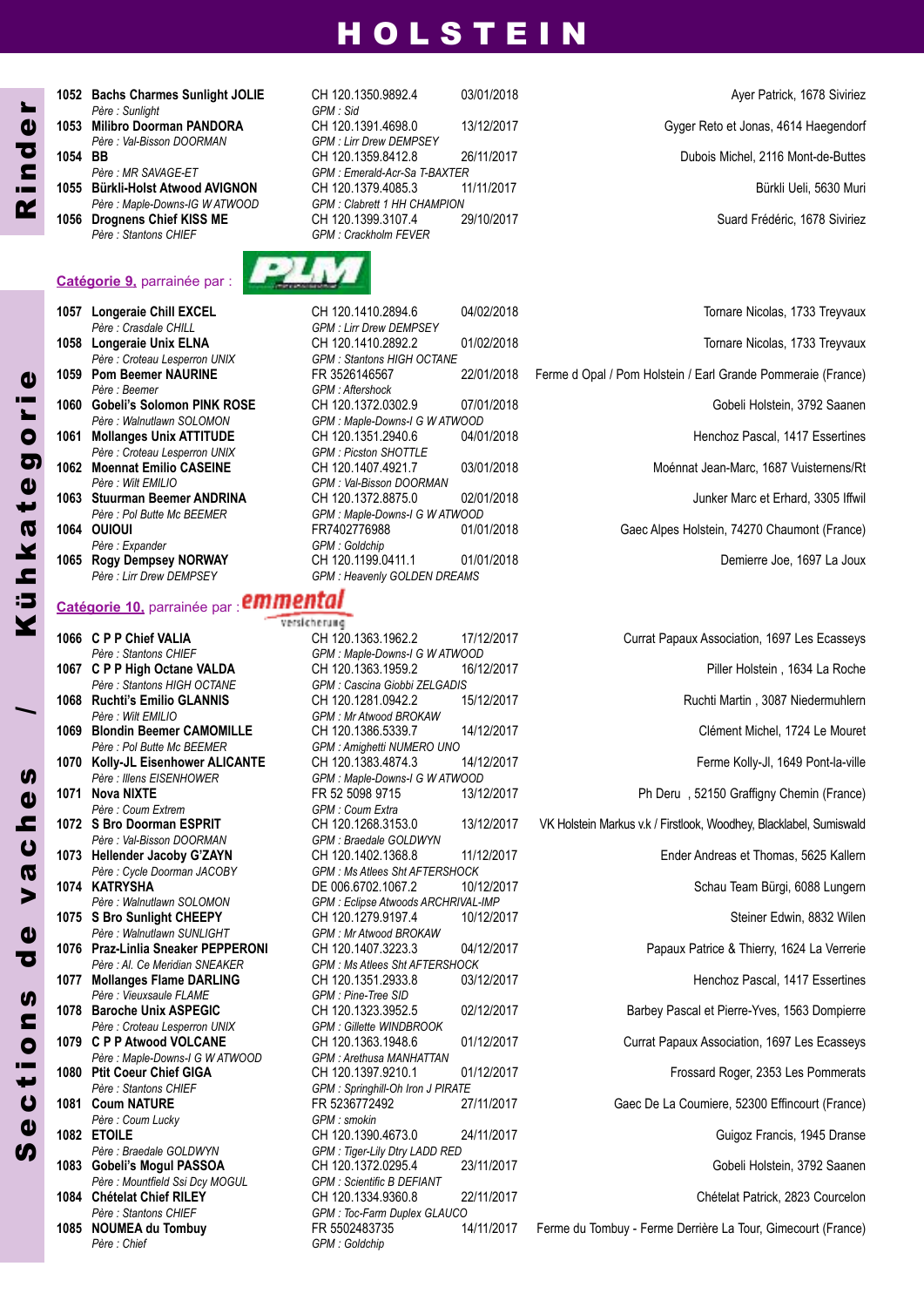| 1086 | <b>Gobeli Atomar DELICIEUSE</b><br>Père : Vinkland ATOMAR | CH 120.1672.0293.0<br><b>GPM: Mr Apple ARMANY</b> | 13/11/2017 | Gobeli Holstein, 3792 Saanen                                                   |
|------|-----------------------------------------------------------|---------------------------------------------------|------------|--------------------------------------------------------------------------------|
| 1087 | Güdel's Bubu BEVERLY                                      | CH 120.1338.9551.8                                | 13/11/2017 | Güdel Holstein Fritz, 3413 Kaltacker                                           |
| 1088 | Père : Jacobs BUBU<br><b>Hellender Chief EYANNA</b>       | GPM: Gen-I-Beg LOOKOUT<br>CH 120.1402.1363.3      | 10/11/2017 | Ender Andreas et Thomas, 5625 Kallern                                          |
|      | Père : Stantons CHIEF                                     | GPM : Braedale GOLDWYN                            |            |                                                                                |
|      | 1089 Ms Starlili Beemer TATTOO                            | CH 120.1384.9816.5                                | 10/11/2017 | Stauffred Holstein, 2300 La Chaux de Fonds                                     |
|      | Père : Pol Butte Mc BEEMER                                | GPM : Maple-Downs-I G W ATWOOD                    |            |                                                                                |
| 1090 | <b>Magnolia Capital Gain BABY</b>                         | IT001991072445                                    |            | 07/11/2017 Az. Ag. La Magnolia Di Balma - Ferro Nicola, 10078 Venaria (Italie) |
|      | Père : Stantons CAPITAL GAIN                              | <b>GPM: Holbra SANADOR</b>                        |            |                                                                                |
|      | 1091 Buchs Fitz EMERY-ET                                  | CH 120.1395.0338.7                                | 02/11/2017 | Schmutz Adrian und Jonas, 3043 Möriswil                                        |
|      | Père : Toc-Farm FITZ                                      | <b>GPM: R-E-W SEAVER</b>                          |            |                                                                                |
|      | 1092 Les Adoux Doorman CHEYENNE                           | CH 12 013 134 092.80                              | 01/11/2017 | Charrière Claude, 1663 Epagny                                                  |
|      | Père : Val-Bisson DOORMAN                                 | <b>GPM: Regancrest-MR Drham SAM</b>               |            |                                                                                |
| 1093 | <b>Magnolia Portea Capital Gain TECLY</b>                 | IT001991072435                                    | 01/11/2017 | Az. Ag. La Magnolia Di Balma - Tir Portea, 10078 Venaria (Italie)              |
|      | Père : Stantons CAPITAL GAIN                              | <b>GPM: Gillette JORDAN</b>                       |            |                                                                                |
|      | 1094 Suprême Atwood VOLTEAM                               | CH 120.1338.1579.0                                | 01/11/2017 | Demont Patrick, 1053 Montheron                                                 |
|      | Père : Maple-Downs-I G W ATWOOD                           | <b>GPM: Klassic BIG TIME</b>                      |            |                                                                                |

# **Catégorie 11,** parrainée par :

| 1095 Illens Chief GLASGOW       | CH 120.1391.0612.0                   | 28/10/2017 | Rouiller Jacques, 1728 Rossens                                              |
|---------------------------------|--------------------------------------|------------|-----------------------------------------------------------------------------|
| Père : Stantons CHIEF           | GPM: Croteau Lesperron UNIX          |            |                                                                             |
| 1096 Sunibelle Dewars E-NIAGARA | CH 120.1304.3407.9                   | 25/10/2017 | Nicolas Sudan, 1636 Broc                                                    |
| Père : Kings-Ransom 1st DEWARS  | GPM: Maple-Downs-I G W ATWOOD        |            |                                                                             |
| 1097 Les Ponts Doorman TELSTAR  | CH 120.1397.6868.7                   | 24/10/2017 | Dumas Claude, 1627 Vaulruz                                                  |
| Père : Val-Bisson DOORMAN       | <b>GPM: Ms Atlees Sht AFTERSHOCK</b> |            |                                                                             |
| 1098 S Bro Doorman EASY         | CH 120.1268.3137.0                   | 21/10/2017 | Steiner Edwin, 8832 Wilen                                                   |
| Père : Val-Bisson DOORMAN       | GPM : Braedale GOLDWYN               |            |                                                                             |
| 1099 C P P Chief VAHALA         | CH 120.1363.1911.0                   | 20/10/2017 | Piller Holstein, 1634 La Roche                                              |
| Père : Stantons CHIEF           | <b>GPM: Zani Bolton MASCALESE</b>    |            |                                                                             |
| 1100 Futura Grade LOPEZ         | IT023990495312                       |            | 19/10/2017 Il Castagno - M.E.Dal Farm Ladina, 28024 Briga Novarese (Italie) |
| Père : Farnear BH 1st Grade     | <b>GPM: Regancrest Dundee</b>        |            |                                                                             |
|                                 |                                      |            |                                                                             |

Pub STAR GREEN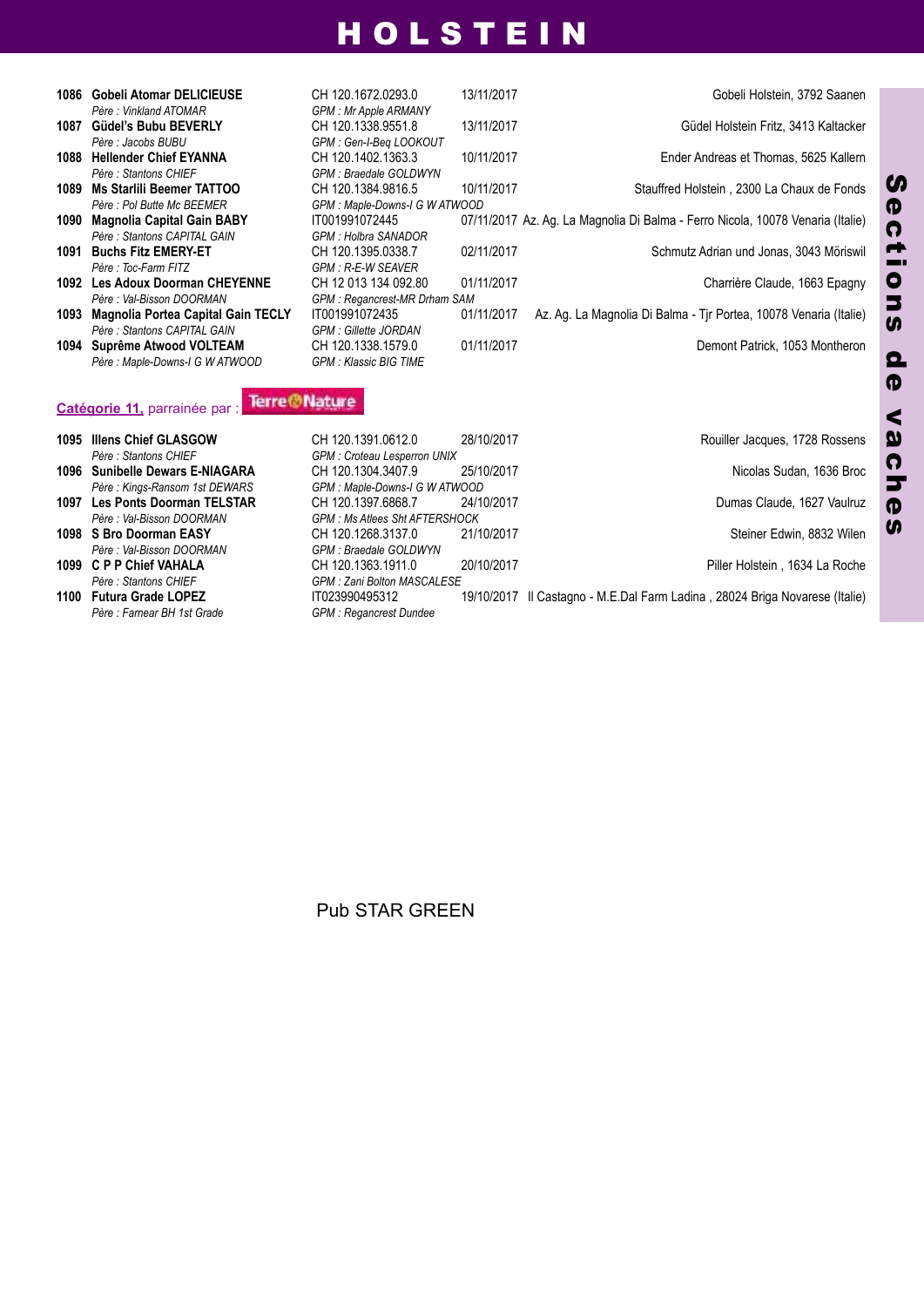*Père : Mr Chassity GOLD CHIP GPM : Regancrest DUNDEE Père : Stantons CHIEF GPM : Piller HARDI Père : Walnutlawn SOLOMON GPM : SILVERSTONE-ET Père : Mr D Apple DIAMONDBACK GPM : Gillette JORDAN Père : Stantons CHIEF GPM : Erbacres DAMION Père : MARIO GPM : SHOTTLE Père : Walnutlawn SOLOMON GPM : Gillette WINDBROOK Père : Wilt EMILIO GPM : Pin-Tree SID ET Père : Dempsey GPM : Alexander Père : Stantons CHIEF GPM : Croteau Lesperron UNIX Père : Stantons CHIEF GPM : Les Ponts BREEDER Père : Walnutlawn SUNLIGHT GPM : Frauchwil SMARAKT Père : Maple-Downs-I G W ATWOOD GPM : Lirr Drew DEMPSEY Père : Maple-Downs-I G W ATWOOD GPM : Regancrest DUNDEE Père : Walnutlawn SUNLIGHT GPM : Dudoc MR BURNS Père : Solomon GPM : Shottle Père : Devours GPM : Doorman Père : De-Su Bkm MCCUTCHEN 1174 GPM : Mr Chassity GOLD CHIP*

#### **Catégorie 12,** parrainée par : **MATTINHOP HOLSTEIN**

*Père : Zani Bolton MASCALESE GPM : Gold-N-Oaks GARDETTO* **1131 Illens Fitz GRACIEUSE** CH 120.1296.6728.0 29/08/2017<br>Père : Toc-Farm FITZ CHE GPM : Mr Chassity GOLD CHIP **1132 Frico-Jack Brokaw LIANA** CH 120.1364.6102.4 25/08/2017 *Père : Mr Atwood BROKAW GPM : Golden-Oaks St ALEXANDER* **1133 Bimouna Gold Chip MIELEUSE** CH 120.1387.0676.5 23/08/2017 *Père : Gold Chip GPM : Lookout* **1134 Comestar Doorman LAU-TESS-ET** CH 120.1183.2604.4 21/08/2017 *Père : Doorman GPM : Damion* **1135 Plattery Mccutchen DAnISSA** CH 120.1355.1650.3 20/08/2017 Plattery Holstein Christian Menoud, 1626 Romanens *Père : De-Su Bkm MCCUTCHEN 1174 GPM : De-Su OBSERVER*

**S**  $\overline{d}$  $\boldsymbol{\mathsf{U}}$ t

 i o n**U** 

 $\overline{c}$  $\mathbf{d}$ 

v**a**  $\overline{c}$ h $\boldsymbol{0}$  $\boldsymbol{\eta}$ 

/

Kühk a t  $\boldsymbol{\omega}$ g o

r i e

*Père : Walnutlawn SOLOMON GPM : Maple-Downs-I G W ATWOOD*



 **Jacobs Gold Chip nEVADA** CH 120.1304.3405.5 14/10/2017 Zürcher Jonas, 3714 Frutigen **C P P High Octane VIGILAnTE** CH 120.1363.1906.6 13/10/2017 Currat Papaux Meylan Association, 1697 Les Ecasseys **C P P Chief VAnELLA** CH 120.1363.1904.2 11/10/2017 Currat Papaux Association, 1697 Les Ecasseys **Wyss's Solomon SAMBA** CH 120.1267.1415.4 11/10/2017 Fiechter Yannik, 3437 Rüderswil **R&C Bürgi Cows Diamondback ARIZONA** CH 120.1389.2391.9 09/10/2017 Schau Team Bürgi, 6088 Lungern **1107 Sunibelle Doorman ESMERALDA** CH 120.1304.3403.1 01/10/2017 <br>Père : Val-Bisson DOORMAN GPM : Lirr Drew DEMPSEY **Chételat Chief nIKI** CH 120.1334.9358.5 29/09/2017 Chételat Patrick, 2823 Courcelon **Gold nUEVA** FR4956638073 29/09/2017 Scea Besson, Gaec Toulze, Famille Benaiteau, Dédé, Th. Gauthier (France) **Les Chaux Solomon AnKARA** CH 120.1389.0187.0 27/09/2017 Pharisa-Jaquet Comex, 1665 Estavannens **1111 Les Chaux Solomon TEQUILA** CH 120.1389.0188.7 27/09/2017 Pharisa-Jaquet Comex, 1665 Estavannens<br>Père : Walnutlawn SOLOMON GPM : Croteau Lesperron UNIX **Wilt yVETTA** FR6771264938 27/09/2017 Gaec Wilt, 67120 Dachstein (France) **Hautmont Hill Dempsey DRAGOn** BE058779091 26/09/2017 Hautmont Hill , 4990 Lierneux (Belgique) **Les Chaux Chief TOKyO** CH 120.1389.0186.3 26/09/2017 Pharisa-Jaquet Comex, 1665 Estavannens **Gobeli's Dewars DEWARIAnA** CH 120.1372.0286.2 24/09/2017 Gobeli Holstein, 3792 Saanen **Oldseed Farm Doorman ALASKA** CH 120.1329.7331.6 23/09/2017 Gfeller-Zahler Maria et William, 6197 Schangnau **Les Ponts Chief BEVERLy** CH 120.1360.4618.4 20/09/2017 Dumas Claude, 1627 Vaulruz **1118 Siegsoleil Devour JENNYLOU** CH 120.1373.2318.5 19/09/2017 Siegenthaler Jean et Steven, 2610 Mont-Soleil<br>Père : Mr Danielle DEVOUR GPM : Golden-Oaks ROCCO Red-ET **Himeyers Sunlight DEMIAnA** CH 120.1329.3949.7 16/09/2017 Meyer Eduard et Pascal, 5613 Hilfikon **Longeraie Unix DELTA** CH 120.1341.8256.3 15/09/2017 Tornare Nicolas, 1733 Treyvaux **zAyAnA** CH 120.1342.5472.7 12/09/2017 Fankhauser Markus und Joel, 3618 Süderen **1122 Richners Sunlight RAYENNE** CH 120.1371.2782.0 11/09/2017 Richner Jürg, 5726 Unterkulm<br>Pere Walnutlawn SUNLIGHT GEM Mr Chassity GOLD CHIP **Morandale Atwood CARIE** CH 120.1381.1507.9 10/09/2017 Morand François, 1628 Vuadens **Rickenbach Sunlight MILA** CH 120.1167.5726.0 09/09/2017 Wölfli Daniel et Sandro & Rufener Stefan , 3617 Fahrni b. Thun **Menoud Red Durango yOUMEA** CH 120.1369.3861.8 08/09/2017 Menoudred Fabrice, 2112 Môtiers **nABACOOL du neuhof** FR 6868662833 06/09/2017 Earl Elevage du Neuhof, 68220 Michelbach le haut (France) **Rebin Devour LEXIE** CH 120.1318.2659.0 04/09/2017 Berset Ludovic et Julien **C P P Mccutchen VICTORIEUSE** CH 120.1363.1886.1 03/09/2017 Piller Holstein , 1634 La Roche **1129 Rogy Dempsey MAURICIA** CH 120.1199.0401.2 01/09/2017<br>*Père : Lirr Drew DEMPSEY* GPM : Regancrest-MR Drham SAM



*Père : Lirr Drew DEMPSEY GPM : Regancrest-MR Drham SAM*

**1130 Menoud Red Mascalese MAËLAnn** CH 120.1369.3848.9 31/08/2017 Menoudred Fabrice, 2112 Môtiers  $GPM$  *: Mr Chassity GOLD CHIP* **1136 Bourgo Solomon BALTIMORE** CH 120.1287.6986.2 19/08/2017 Jaquet Laurent et Jean-Philippe, 1665 Estavannens

| Menoudred Fabrice, 2112 Motiers                |
|------------------------------------------------|
| Rouiller Jacques, 1728 Rossens                 |
| Progin Perrin Seewer Comex, 1624 La Verrerie   |
| Junker Marc & Erhard, 3305 Iffwil              |
| Guigoz Francis, 1945 Liddes                    |
| tery Holstein Christian Menoud, 1626 Romanens  |
| uet Laurent et Jean Dhilippe, 1665 Estevennese |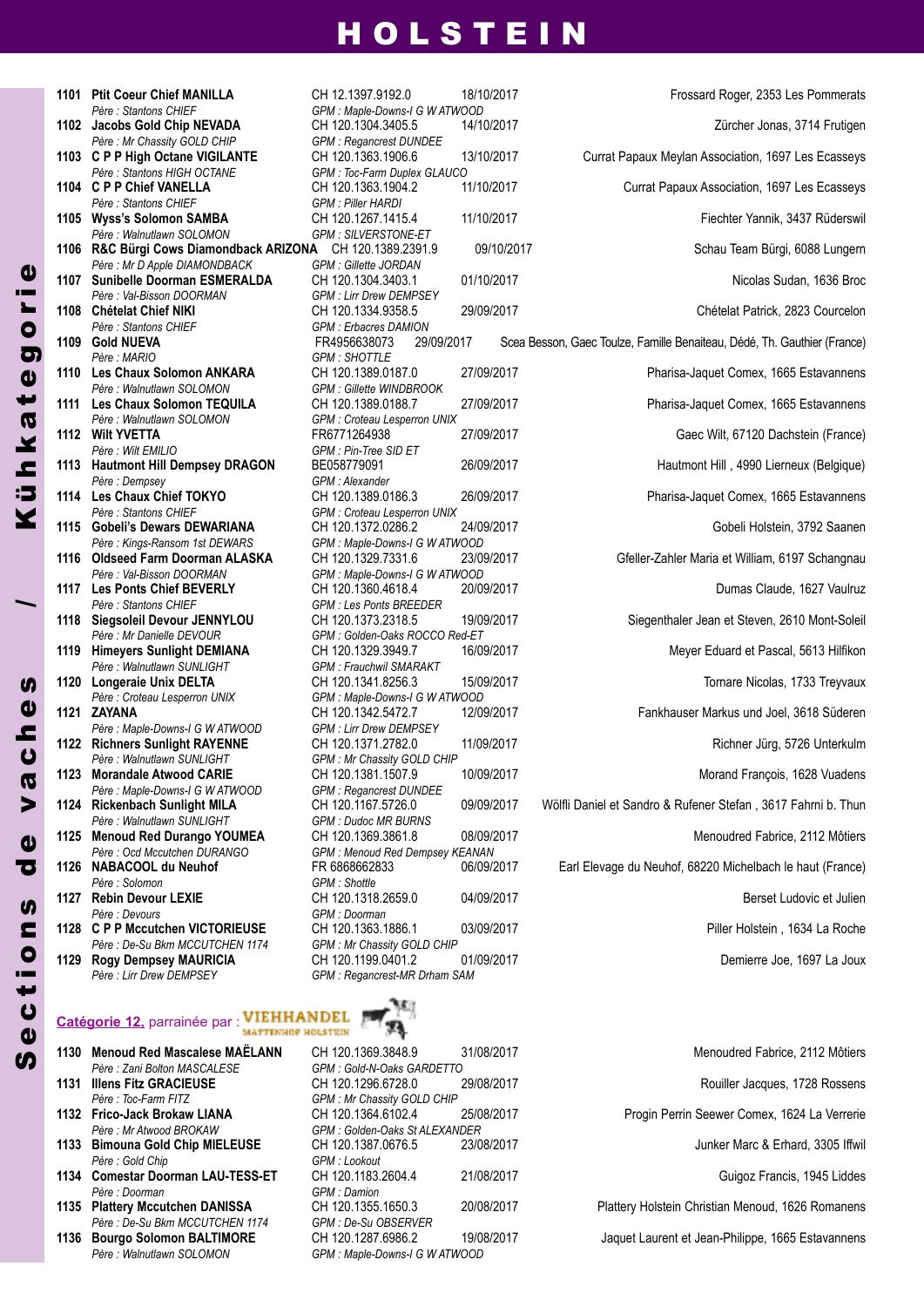| 1137 | Swiss-Repro Diamondback MEDECINA CH 120.1383.8599.1<br>Père : Mr D Apple DIAMONDBACK | GPM : Braedale GOLDWYN                        | 19/0 |
|------|--------------------------------------------------------------------------------------|-----------------------------------------------|------|
| 1138 | <b>C.M.E. Defiant SEMMY RC</b>                                                       | IT020991256128                                | 15/0 |
|      | Père : Scientific DEFIANT                                                            | GPM: Maple-Downs ATWOOD                       |      |
| 1139 | Suprême Gold Chip VODKA                                                              | CH 120.1338.1566.0                            | 15/0 |
|      | Père : Mr Chassity GOLD CHIP                                                         | <b>GPM: MR Paradise PERFORMANCE</b>           |      |
| 1140 | <b>Abbühls Atwood DARLING</b>                                                        | CH 120.1323.9794.5                            | 14/0 |
|      | Père : Maple-Downs-I G W ATWOOD                                                      | GPM : De-Su OBSERVER                          |      |
| 1141 | Suprême Doorman VOLCAIME                                                             | CH 120.1338.1565.3                            | 13/0 |
|      | Père: Val-Bisson DOORMAN                                                             | <b>GPM: Gen-Mark Stmatic SANCHEZ</b>          |      |
| 1142 | <b>Bimouna Colonel MACEDOINE</b>                                                     | CH 120.1355.2549.9                            | 12/0 |
|      | Père : Cotting COLONEL                                                               | <b>GPM: Picston SHOTTLE</b>                   |      |
| 1143 | <b>Bourgo Solomon SUEDE</b>                                                          | CH 120.1287.6985.5                            | 12/0 |
|      | Père : Walnutlawn SOLOMON                                                            | <b>GPM: Ms Atlees Sht AFTERSHOCK</b>          |      |
|      | 1144 Ros Cow NANOUK                                                                  | 5502440584                                    | 12/0 |
|      | Père : Jacoby                                                                        | GPM : Sterling                                |      |
| 1145 | <b>Plattery All About It ELNA</b>                                                    | CH 120.1355.1649.7                            | 09/0 |
|      | Père : Mr ALL ABOUT IT                                                               | GPM : Maple-Downs-I G W ATWOOD                |      |
| 1146 | <b>Jaquard Impact FELICIE</b>                                                        | CH 120.1330.4497.8                            | 07/0 |
|      | Père : Londaly Rockstar IMPACT                                                       | GPM : Pine-Tree SID                           |      |
| 1147 | <b>Farnear Sagard NALA SG</b>                                                        | CH 120.1352.9049.6                            | 04/0 |
|      | Père : Parkhurst SAGARD                                                              | <b>GPM: Mountfield Ssi Dcy MOGUL</b>          |      |
| 1148 | <b>Stauffred Mccutchen FLORIDA</b>                                                   | CH 120.1376.0190.0                            | 03/0 |
|      | Père : De-Su Bkm MCCUTCHEN 1174                                                      | GPM : Braedale GOLDWYN                        |      |
| 1149 | <b>Schönhof's HANNAH</b>                                                             | AT 090.383.668                                | 02/0 |
|      | Père : Schönhof's MC WOOD                                                            | GPM : Heidenskipster GOLDDAY                  |      |
| 1150 | <b>DS NORTH</b>                                                                      | FR003572513967                                | 29/0 |
|      | Père : VAL-BISSON DOORMAN                                                            | <b>GPM: BRAEDALE GOLDWYN</b>                  |      |
| 1151 | <b>EM HALVINA</b>                                                                    | FR0117030208                                  | 28/0 |
|      | Père : SID                                                                           | <b>GPM: GOLDWYN</b>                           |      |
| 1152 | Riedill NIRVANA                                                                      | FR 6771259190                                 | 28/0 |
|      | Père : Beemer                                                                        | GPM : Goldwyn                                 |      |
| 1153 | <b>Ros Cow NINA</b>                                                                  | FR5502440580                                  | 27/0 |
|      | Père : Mario                                                                         | <b>GPM</b> : Lou Marshal                      |      |
| 1154 | Ruegruet Solomon JASMINA                                                             | CH 120.1351.3304.5                            | 26/0 |
|      | Père : Walnutlawn SOLOMON                                                            | GPM : Gen-Mark Stmatic SANCHEZ                | 25/0 |
| 1155 | <b>Ms Aysha Apprentice ASHLEY</b>                                                    | CH 120.1357.6706.6                            |      |
|      | Père : Endco APPRENTICE                                                              | <b>GPM: Calbrett BLUEPRINT</b>                |      |
| 1156 | Beluga Solomon DIAMOND                                                               | CH 120.1346.1089.9                            | 24/0 |
|      | Père : Walnutlawn SOLOMON<br>Cudaña ARENETA Jacoby                                   | <b>GPM: Picston SHOTTLE</b><br>ES040604777782 | 24/0 |
| 1157 |                                                                                      |                                               |      |
|      | Père : CYCLE DOORMAN JACOBY ET                                                       | <b>GPM: GILLETE WINDHAMMER ET</b>             |      |
| 1158 | Zabu Pelu Solomon MYSTIC<br>Père · Walnutlawn SOI OMON                               | CH 120.1370.8204.4                            | 24/0 |
|      | <b>Hautmont Hill Beemer BIG MAC</b>                                                  | GPM : De-Su Bkm MCCUTCHEN 117                 |      |
| 1159 |                                                                                      | BE658779068                                   | 23/0 |
|      | Père : Beemer                                                                        | GPM : Goldchip                                |      |
| 1160 | NECTARINE de la saudraie                                                             | FR2223833000                                  | 17/0 |
|      | Père : Goldchip                                                                      | GPM : dundee                                  |      |
| 1161 | Künzi's Mccutchen LADINA                                                             | CH 120.1348.8512.9                            | 16/0 |
|      | Père : De-Su Bkm MCCUTCHEN 1174                                                      | GPM : Maple-Downs-I G W ATWOOD                |      |
| 1162 | <b>Mox FIORENTINA</b>                                                                | DE 8.1684.3038.8                              | 16/0 |
|      | Père : Mr D Apple DIAMONDBACK                                                        | <b>GPM: Sully Hart MERIDIAN</b>               |      |
| 1163 | Hellender Kenosha LADY LUANA                                                         | CH 120.1316.5037.9                            | 11/0 |
|      | Père: Larcrest KENOSHA 2515                                                          | <b>GPM: Gillette WINDBROOK</b>                |      |
| 1164 | Longeraie Kenosha DAKOTA                                                             | CH 120.1341.8242.6                            | 11/0 |
|      | Père : Larcrest KENOSHA 2515                                                         | GPM : Maple-Downs-I G W ATWOOD                |      |

*Père : Mr D Apple DIAMONDBACK GPM : Braedale GOLDWYN*  $GPM$  *: Maple-Downs ATWOOD Père : Mr Chassity GOLD CHIP GPM : MR Paradise PERFORMANCE Père : Maple-Downs-I G W ATWOOD GPM : De-Su OBSERVER*  $GPM$  *: Gen-Mark Stmatic SANCHEZ*  $GPM$  *: Picston SHOTTLE Père : Walnutlawn SOLOMON GPM : Ms Atlees Sht AFTERSHOCK*  $GPM$  *: Sterling*  $GPM$  *: Maple-Downs-I G W ATWOOD Père : Londaly Rockstar IMPACT GPM : Pine-Tree SID*  $GPM$  *: Mountfield Ssi Dcy MOGUL Père : De-Su Bkm MCCUTCHEN 1174 GPM : Braedale GOLDWYN Père : Schönhof´s MC WOOD GPM : Heidenskipster GOLDDAY*  $GPM$  *: BRAEDALE*  $GOLDWYN$ *Père : SID GPM : GOLDWYN Père : Beemer GPM : Goldwyn*  $GPM$  *: Lou Marshal*  $GPM$  *: Gen-Mark Stmatic SANCHEZ Père : Endco APPRENTICE GPM : Calbrett BLUEPRINT*  $GPM$  *: Picston SHOTTLE Père : CYCLE DOORMAN JACOBY ET GPM : GILLETE WINDHAMMER ET Père : Walnutlawn SOLOMON GPM : De-Su Bkm MCCUTCHEN 1174*  $GPM$  *: Goldchip* 

*Père : Goldchip GPM : dundee Père : De-Su Bkm MCCUTCHEN 1174 GPM : Maple-Downs-I G W ATWOOD*  $GPM$  *: Sully Hart MERIDIAN* **1163 Hellender Kenosha LADy LUAnA** CH 120.1316.5037.9 11/07/2017 Ender Andreas et Thomas, 5625 Kallern *Père : Larcrest KENOSHA 2515 GPM : Gillette WINDBROOK*

 **Swiss-Repro Diamondback MEDECInA** CH 120.1383.8599.1 19/08/2017 Nussbaumer Markus, 6315 Morgarten **C.M.E. Defiant SEMMy RC** IT020991256128 15/08/2017 La Magnolia Di Balma - Baruffini Massimo - Errera Holsteins (Italie) **Suprême Gold Chip VODKA** CH 120.1338.1566.0 15/08/2017 Demont Patrick, 1053 Montheron **Abbühls Atwood DARLInG** CH 120.1323.9794.5 14/08/2017 Abbühl Michael et Niklaus, 3764 Weissenburg **Suprême Doorman VOLCAIME** CH 120.1338.1565.3 13/08/2017 Demont Patrick, 1053 Montheron **Bimouna Colonel MACEDOInE** CH 120.1355.2549.9 12/08/2017 Bifrare Caroline, 1687 Vuisternens-devant-Romont **Bourgo Solomon SUEDE** CH 120.1287.6985.5 12/08/2017 Jaquet Laurent et Jean-Philippe, 1665 Estavannens **Ros Cow nAnOUK** 5502440584 12/08/2017 EARLU Derriere la Tour, 55400 Mogeville (France) **Plattery All About It ELnA** CH 120.1355.1649.7 09/08/2017 Plattery Holstein Christian Menoud, 1626 Romanens **Jaquard Impact FELICIE** CH 120.1330.4497.8 07/08/2017 Gratwohl Favre Florence Sébastien, 1660 Les Moulins **Farnear Sagard nALA SG** CH 120.1352.9049.6 04/08/2017 Gfeller-Zahler Maria et William, 6197 Schangnau CH 120.1376.0190.0 03/08/2017 Stauffred Holstein , 2300 La Chaux de Fonds<br>CPM : Bradale GOLDINAN **Schönhof´s HAnnAH** AT 090.383.668 02/08/2017 Schönhof Holstein , 5751 Maishofen - Austria **DS nORTH** FR003572513967 29/07/2017 Il Castagno - Agriber - Marcello Ladina, Briga Novarese (Italie) **EM HALVInA** FR0117030208 28/07/2017 Ferme Morel / Morel Etienne, 1380 Saint Cyr sur Menthon (France) **Riedill nIRVAnA** FR 6771259190 28/07/2017 Earl Wollenburger, 67600 Bindernheim (France) **Ros Cow nInA** FR5502440580 27/07/2017 EARLU Derriere la Tour, 55400 Mogeville (France) **Ruegruet Solomon JASMInA** CH 120.1351.3304.5 26/07/2017 Rüttimann André & Patrick, 6276 Hohenrain **Ms Aysha Apprentice ASHLEy** CH 120.1357.6706.6 25/07/2017 Yerly Jean-Philippe, 1646 Echarlens **Beluga Solomon DIAMOnD** CH 120.1346.1089.9 24/07/2017 Thomi Res et Pascal / Christof Luginbühl, 3537 Eggiwil **Cudaña AREnETA Jacoby** ES040604777782 24/07/2017 Cudaña Holstein, 39593 Valdaliga (Espagne) **zabu Pelu Solomon MySTIC** CH 120.1370.8204.4 24/07/2017 Stauffred Holstein, Thierry Juillerat, Laurenz Bach, La Chaux de Fonds **Hautmont Hill Beemer BIG MAC** BE658779068 23/07/2017 Hautmont Hill , 4990 Lierneux (Belgique) **nECTARInE de la saudraie** FR2223833000 17/07/2017 Gaec La Saudraie, 22330 Langourla (France) **Künzi's Mccutchen LADInA** CH 120.1348.8512.9 16/07/2017 Künzi Rolf, 3618 Süderen **16/07/2017** 16/07/2017 Clément Michel / WTS-Genetics, 1724 Le Mouret

**1164 Longeraie Kenosha DAKOTA** CH 120.1341.8242.6 11/07/2017 Tornare Nicolas, 1733 Treyvaux

#### **Catégorie 13,** parrainée par :

**S**  $\mathbf{d}$  $\boldsymbol{\mathsf{U}}$ 

t i o

n**un** 

de

v $\boldsymbol{\varpi}$  $\overline{c}$ he**un** 

/

Kühkat $\boldsymbol{\omega}$ gor

d)

| 1165 | <b>Wilt ESI</b>                    | FR6771264915                      | 28/06/2017 |
|------|------------------------------------|-----------------------------------|------------|
|      | Père : BEEMER                      | <b>GPM: AFTERSHOCK</b>            |            |
|      | 1166 C P P Meridian VALINA         | CH 120.1273.9141.5                | 23/06/2017 |
|      | Père : Sully Hart MERIDIAN         | <b>GPM: Mr Regelcreek Shot AL</b> |            |
|      | 1167 Kreuzhof Randall FABIENNE     | CH 120.1351.3297.0                | 20/06/2017 |
|      | Père: Westcoast RANDALL            | <b>GPM: Klassic BIG TIME</b>      |            |
|      | 1168 Toulze NEIGE                  | FR1537212193                      | 17/06/2017 |
|      | Père : DEMPSEY                     | <b>GPM: SANCHEZ</b>               |            |
| 1169 | <b>Ptit Coeur Beemer MARECOTTE</b> | CH 120.1645.0983.4                | 16/06/2017 |
|      | Père : BEEMER                      | <b>GPM: AFTERSHOCK</b>            |            |
|      | 1170 Suprême Atwood VITAMINE       | CH 120.1338.1561.5                | 12/06/2017 |
|      | Père : Maple-Downs-I G W ATWOOD    | GPM: Toc-Farm Duplex GLAUCO       |            |
|      | 1171 Ptit Coeur Jacoby LATUVU      | CH 120.1345.0981.0                | 10/06/2017 |
|      | Père : Cycle Doorman JACOBY        | <b>GPM: Crackholm FEVER</b>       |            |

Equipements Sarl  $GPM$  *: AFTERSHOCK Père : Sully Hart MERIDIAN GPM : Mr Regelcreek Shot AL*  $GPM$  *: Klassic BIG TIME*  $GPM$  *: SANCHEZ* 

Impact

 **Wilt ESI** FR6771264915 28/06/2017 Ferme Morel, 1380 Saint Cyr sur Menthon (France) **C P P Meridian VALInA** CH 120.1273.9141.5 23/06/2017 Piller Holstein , 1634 La Roche **Kreuzhof Randall FABIEnnE** CH 120.1351.3297.0 20/06/2017 Rüttimann André & Patrick, 6276 Hohenrain **Toulze nEIGE** FR1537212193 17/06/2017 Gaec Toulze, 15430 PAULHAC (France) **Ptit Coeur Beemer MARECOTTE** CH 120.1645.0983.4 16/06/2017 Hartmann Willie, 5107 Schinznach-Dorf **Suprême Atwood VITAMInE** CH 120.1338.1561.5 12/06/2017 Demont Patrick, 1053 Montheron

**1111 CH 120.1345.0981.0** 10/06/2017 **Philosophermic CH 120.1345.0981.0** 10/06/2017 WTS-Genetics , 6122 Menznau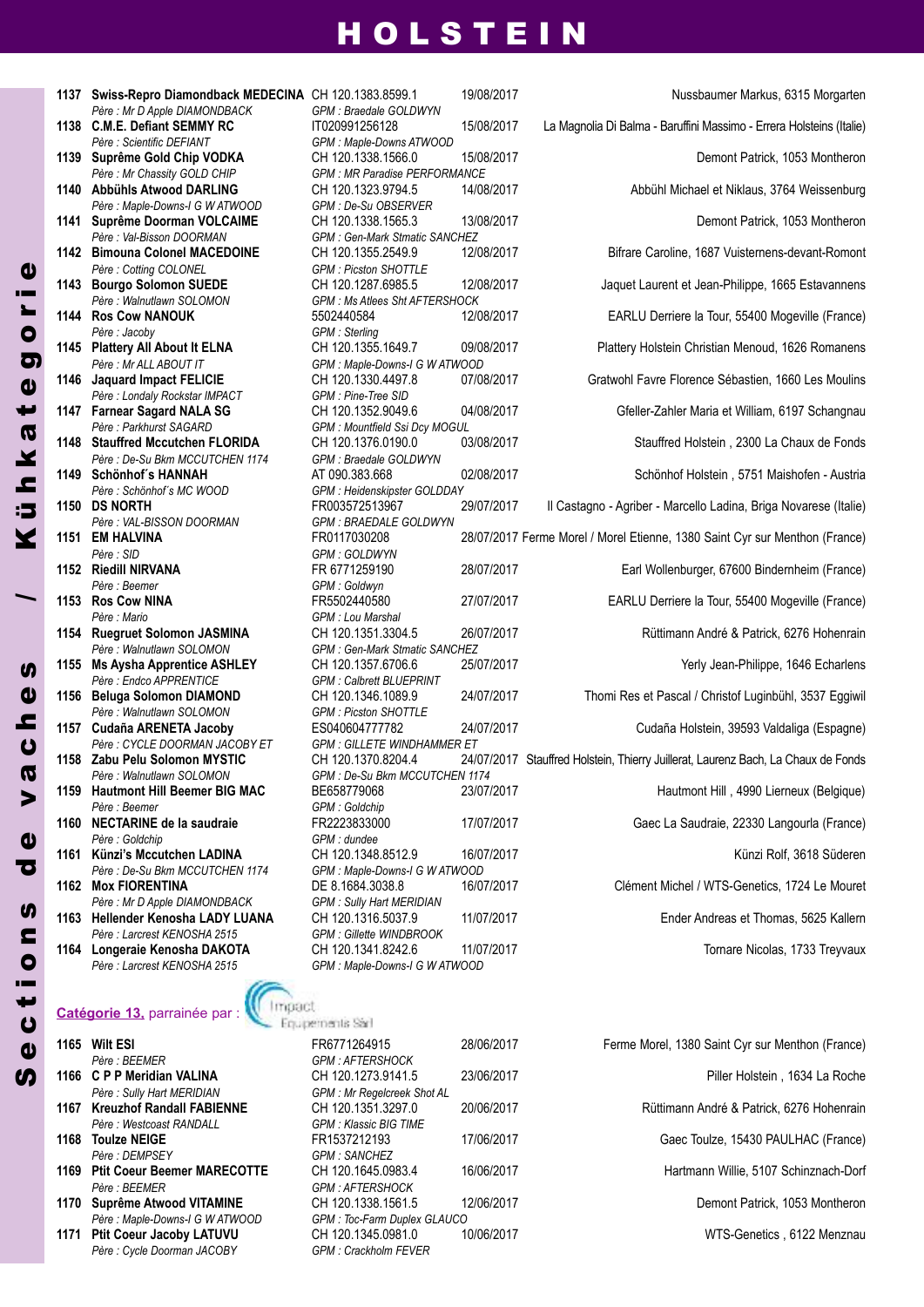|      | 1172 Rogy Mc Demon MORANE                            | CH 120.1199.0398.5                   | 08/0 |
|------|------------------------------------------------------|--------------------------------------|------|
|      | Père : Delary HF MC DEMON                            | <b>GPM: Picston SHOTTLE</b>          |      |
| 1173 | <b>Mattenhof Beemer GEORGIA</b>                      | CH 120.1372.8832.3                   | 04/0 |
|      | Père : Pol Butte Mc BEEMER                           | GPM : Maple-Downs-I G W ATWOOD       |      |
| 1174 | <b>Mattenhof Solomon GEORGINA</b>                    | CH 120.1372.8833.0                   | 04/0 |
|      | Père : Walnutlawn SOLOMON                            | GPM : Maple-Downs-I G W ATWOOD       |      |
| 1175 | <b>Nova NUDELL</b>                                   | FR 52 5098 9535                      | 04/0 |
|      | Père : Blake                                         | <b>GPM</b> : Shout                   |      |
| 1176 | Läderach's Diamondback VANORA                        | CH 120.1360.7802.4                   | 29/0 |
|      | Père : Mr D Apple DIAMONDBACK                        | <b>GPM: Mr Apples ARMANI</b>         |      |
|      | 1177 Llera Byway LERELA                              | ES030604777770                       | 21/0 |
|      | Père : OH-RIVER-SYC BYWAY ET                         | GPM: MAPLE-DOWNS-I G W ATWO          |      |
| 1178 | <b>Menoud Red Commander RIZLANE</b>                  | CH 120.1337.1754.4                   | 19/0 |
|      | Père : Larcrest COMMANDER                            | GPM : Braedale GOLDWYN               |      |
| 1179 | Nic'Holstein County ELMEX                            | CH 120.1343.8400.4                   | 15/0 |
|      | Père : Edg Cat Door COUNTY 8257                      | GPM: Toc-Farm GOLDSUN                |      |
| 1180 | <b>RHONDA</b>                                        | CH 120.1256.8976.7                   | 19/0 |
|      | Père : Duckett-Sa Atwd FREEZE                        | GPM : König's Talent BENTAL          |      |
| 1181 | Fortale Jacoby LOVE-YOU                              | CH 120.1312.8914.2                   | 15/0 |
|      | Père : Cycle Doorman JACOBY                          | <b>GPM: Gillette WINDBROOK</b>       |      |
| 1182 | <b>Fankis Redstream OLIVIA</b>                       | CH 120.1252.5960.1                   | 13/0 |
|      | Père : Arethusa REDSTREAM                            | GPM : GLEN - Valley Bw Captain       |      |
| 1183 | Dano NEDEN                                           | 5698211379                           | 10/0 |
|      | Père : Doorman                                       | GPM : Zelgadis                       |      |
| 1184 | <b>NAGE TH</b>                                       | FR 6868657891                        | 21/0 |
|      | Père : AKSEL DENT                                    | <b>GPM: MR TOP</b>                   |      |
| 1185 | S Bro Diamondback O'KAYA                             | CH 120.1279.9182.0                   | 20/0 |
|      | Père : Mr D Apple DIAMONDBACK                        | GPM : Maple-Downs-I G W ATWOOD       |      |
| 1186 | <b>C P P Atwood VERENA</b>                           | CH 120.1273.9111.8                   | 18/0 |
|      | Père : Maple-Downs-I G W ATWOOD                      | GPM : Pine-Tree SID                  |      |
| 1187 | Gratgerber's Diamondback CHEYENNE CH 120.0667.0759.9 |                                      | 14/0 |
|      | Père : Mr D Apple DIAMONDBACK                        | <b>GPM: Ms Atlees Sht AFTERSHOCK</b> |      |
| 1188 | <b>Comestar NINON</b>                                | FR641471609<br>01/02/2017            |      |
|      | Père : Doorman                                       | GPM: Goldwyn                         |      |
| 1189 | Güdel's Leduc LILI                                   | CH 120.1338.9526.6                   | 01/0 |
|      | Père : Güdel's Lebron LEDUC                          | GPM: Güdel's Atwood ADRIAN           |      |
| 1190 | Sandy-Valley Superstar SAPHIR-ET                     | CH 120.1309.2007.7                   | 01/0 |
|      | Père: De-Su AltaSUPERSTAR                            | <b>GPM: Mountfield Ssi Dcy MOGUL</b> |      |
|      |                                                      |                                      |      |
|      | Catégorie 14. parrainée par : GGI-SPERMEX            |                                      |      |
|      |                                                      |                                      |      |

| <b>Rogy Mc Demon MORANE</b>                          | CH 120.1199.0398.5                      | 08/06/2017 | Demierre Joe, 1697 La Joux                                                  |
|------------------------------------------------------|-----------------------------------------|------------|-----------------------------------------------------------------------------|
| Père : Delary HF MC DEMON                            | <b>GPM: Picston SHOTTLE</b>             |            |                                                                             |
| <b>Mattenhof Beemer GEORGIA</b>                      | CH 120.1372.8832.3                      | 04/06/2017 | Junker Marc et Erhard, 3305 Iffwil                                          |
| Père : Pol Butte Mc BEEMER                           | GPM : Maple-Downs-I G W ATWOOD          |            |                                                                             |
| <b>Mattenhof Solomon GEORGINA</b>                    | CH 120.1372.8833.0                      | 04/06/2017 | Junker Marc et Erhard, 3305 Iffwil                                          |
| Père : Walnutlawn SOLOMON                            | GPM : Maple-Downs-I G W ATWOOD          |            |                                                                             |
| <b>Nova NUDELL</b>                                   | FR 52 5098 9535                         | 04/06/2017 | Ph Deru, 52150 Graffigny Chemin (France)                                    |
| Père : Blake                                         | GPM : Shout                             |            | 2-02 109 3772 3.01 2.87                                                     |
| Läderach's Diamondback VANORA                        | CH 120.1360.7802.4                      | 29/05/2017 | Läderach Fritz, 3076 Worb                                                   |
| Père : Mr D Apple DIAMONDBACK                        | <b>GPM: Mr Apples ARMANI</b>            |            |                                                                             |
| Llera Byway LERELA                                   | ES030604777770                          | 21/05/2017 | Llera Her, 39593 Valdaliga (Espagne)                                        |
| Père : OH-RIVER-SYC BYWAY ET                         | GPM : MAPLE-DOWNS-I G W ATWOOD ET TL TV |            |                                                                             |
| <b>Menoud Red Commander RIZLANE</b>                  | CH 120.1337.1754.4                      | 19/05/2017 | Menoudred Fabrice, 2112 Mé'tiers                                            |
| Père : Larcrest COMMANDER                            | GPM : Braedale GOLDWYN                  |            |                                                                             |
| Nic'Holstein County ELMEX                            | CH 120.1343.8400.4                      | 15/04/2017 | Nicolet Jonathan, 1357 Lignerolle                                           |
| Père: Edg Cat Door COUNTY 8257                       | GPM: Toc-Farm GOLDSUN                   |            |                                                                             |
| <b>RHONDA</b>                                        | CH 120.1256.8976.7                      | 19/03/2017 | Hauswirth Reto, 3780 gstaad                                                 |
| Père : Duckett-Sa Atwd FREEZE                        | GPM : König's Talent BENTAL             |            |                                                                             |
| Fortale Jacoby LOVE-YOU                              | CH 120.1312.8914.2                      | 15/03/2017 | Ayer Bernard et Patrick, 1678 Siviriez                                      |
| Père : Cycle Doorman JACOBY                          | <b>GPM: Gillette WINDBROOK</b>          |            |                                                                             |
| <b>Fankis Redstream OLIVIA</b>                       | CH 120.1252.5960.1                      | 13/03/2017 | Fankhauser Martin, 3664 Burgistein                                          |
| Père : Arethusa REDSTREAM                            | GPM : GLEN - Valley Bw Captain          |            |                                                                             |
| Dano NEDEN                                           | 5698211379                              | 10/03/2017 | Gaec Pom Holstein / Rey Holsteins, 35160 Monterfil (France)                 |
| Père : Doorman                                       | GPM : Zelgadis                          |            |                                                                             |
| <b>NAGE TH</b>                                       | FR 6868657891                           | 21/02/2017 | Gaec Tilleul Holstein, 68210 TRAUBACH LE BAS (France)                       |
| Père : AKSEL DENT                                    | <b>GPM: MR TOP</b>                      |            |                                                                             |
| S Bro Diamondback O'KAYA                             | CH 120.1279.9182.0                      | 20/02/2017 | Steiner Edwin / Frank & Diane Borba, 8832 Wilen                             |
| Père : Mr D Apple DIAMONDBACK                        | GPM : Maple-Downs-I G W ATWOOD          |            |                                                                             |
| <b>C P P Atwood VERENA</b>                           | CH 120.1273.9111.8                      | 18/02/2017 | Piller Holstein, 1634 La Roche                                              |
| Père : Maple-Downs-I G W ATWOOD                      | GPM : Pine-Tree SID                     |            |                                                                             |
| Gratgerber's Diamondback CHEYENNE CH 120.0667.0759.9 |                                         | 14/02/2017 | Gerber Walter, 3534 Signau                                                  |
| Père : Mr D Apple DIAMONDBACK                        | <b>GPM: Ms Atlees Sht AFTERSHOCK</b>    |            |                                                                             |
| <b>Comestar NINON</b>                                | 01/02/2017<br>FR641471609               |            | Elevage LBB / Rey Holsteins / B. Martens / Gaec Les Vignes Rousses (France) |
| Père : Doorman                                       | GPM: Goldwyn                            |            | 2-06 116 3311 4,37 3,17                                                     |
| Güdel's Leduc LILI                                   | CH 120.1338.9526.6                      | 01/02/2017 | Baumgartner Isabelle und Adrian, 3419 Biembach                              |
| Père : Güdel's Lebron LEDUC                          | <b>GPM: Güdel's Atwood ADRIAN</b>       |            | 1-10 296 7150 3.83 3.03                                                     |
| Sandy-Valley Superstar SAPHIR-ET                     | CH 120.1309.2007.7                      | 01/02/2017 | Schrago Frères, 1749 Middes                                                 |
| Père : De-Su AltaSUPERSTAR                           | GPM: Mountfield Ssi Dcy MOGUL           |            |                                                                             |

#### **SPERMEX Catégorie 14,** parrainée par :

| 1191 | <b>Gobeli's Durango PERRY</b>       |
|------|-------------------------------------|
|      | Père: Ocd Mccutchen DURANGO         |
| 1192 | <b>SOPHIA</b>                       |
|      | Père : Larcrest CANCUN              |
| 1193 | <b>Guillet Golden Dream DARLING</b> |
|      | Père : Heavenly GOLDEN DREAMS       |
| 1194 | <b>HeKaLu Golden Dream QUEEN</b>    |
|      | Père : Heavenly GOLDEN DREAMS       |
| 1195 | <b>NOELLE des Pérelles</b>          |
|      | Père : Progenesis NOVO              |
| 1196 | <b>Gobeli's Beemer HONEY</b>        |
|      | Père · Pol Butte Mc BFFMFR          |
| 1197 | <b>Gastlosen-B Gold Chip HAILEY</b> |
|      | Père : Mr Chassity GOLD CHIP        |
| 1198 | Abbühls Doorman TALINA              |
|      | Père: Val-Bisson DOORMAN            |
| 1199 | <b>MARMARA du Neuhof</b>            |
|      | Père : Jacoby                       |
| 1200 | C P P High Octane TCHOUPETTE        |
|      | Père · Stantons HIGH OCTANE         |
| 1201 | La Fontaine Golden Dream LEGEI      |
|      | Père : Heavenly GOLDEN DREAMS       |
| 1202 | Suprême Brokaw TONKA                |
|      | Père: Mr Atwood BROKAW              |
| 1203 | <b>Mac Silver MIREYA</b>            |
|      | Père : Seagull-Bay SILVER           |
| 1204 | La Matenne Diamondback SANAR        |
|      | Père : Mr D Apple DIAMONDBACK       |
| 1205 | Les Pralies Gold Chip LOUBELLE      |
|      | Père : Mr Chassity GOLD CHIP        |
| 1206 | <b>Ptit Coeur Unix DARLINGA</b>     |

Se $\boldsymbol{\mathsf{U}}$ 

t i o

ns

dd)

v**a**  $\overline{c}$ **h**  $\boldsymbol{\omega}$ s

/

Kühk $\boldsymbol{\omega}$ t $\mathbf{d}$  $\overline{\mathbf{c}}$ or

 $\mathbf a$ 

*Père : Larcrest CANCUN GPM : Vuismoun FRISON* **1193 Guillet Golden Dream DARLInG** CH 120.1324.5030.5 13/01/2017 Guillet Elsa, 1423 Villars-Burquin  $GPM$  *: Mr Regelcreek Shot AL Père : Progenesis NOVO GPM : Gotham Père : Pol Butte Mc BEEMER GPM : BOLDWYN Père : Val-Bisson DOORMAN GPM : Mr Regelcreek Shot AL Père : Heavenly GOLDEN DREAMS GPM : Morandale JETTRO Père : Mr D Apple DIAMONDBACK GPM : Curr-Vale DELECT-Red-ET* **1205 Les Pralies Gold Chip LOUBELLE** CH 120.1286.1498.8 22/11/2016 Menoud Pascal, 1697 La Joux *Père : Mr Chassity GOLD CHIP GPM : Duckett-Sa FREMONT Père : Croteau Lesperron UNIX GPM : Mr Chassity GOLD CHIP 2 305 9132 3,1 3,08*

**1191 Gobeli's Durango PERRy** CH 120.1189.2298.7 27/01/2017 Gobeli Holstein, 3792 Saanen *Père : Ocd Mccutchen DURANGO GPM : Maple-Downs-I G W ATWOOD 2 278 7591 3,53 3,14* **1192 SOPHIA** CH 120.1326.8957.6 24/01/2017 Fardel Pascal et François / Sylvain Bolens, 1428 Mutrux

**1194 HeKaLu Golden Dream QUEEn** CH 120.1325.0143.4 12/01/2017 Herren Kramer BG, 3215 Lurtigen *Père : Heavenly GOLDEN DREAMS GPM : End-Road BEACON 1-11 280 7922 4,24 2,97* **1195 nOELLE des Pérelles** FR6950958716 10/01/2017 Earl La Ferme Des Pérelles, 69220 Taponas (France)

**1196 Gobeli's Beemer HOnEy** CH 120.1189.2296.3 08/01/2017 Gfeller-Zahler Maria et William, 6197 Schangnau

**1197 Gastlosen-B Gold Chip HAILEy** CH 120.1265.9330.8 05/01/2017 Schuwey Christian / Buchs Olivier, 1656 Jaun *Père : Mr Chassity GOLD CHIP GPM : Les Ponts GORDON 2-01 257 7089 3,54 3,1* **1198 Abbühls Doorman TALInA** CH 120.1323.9784.6 01/01/2017 Abbühl Michael et Niklaus, 3764 Weissenburg

**1199 MARMARA du neuhof** FR 6868662753 14/12/2016 Earl Elevage du Neuhof, 68220 Michelbach le haut (France) *Père : Jacoby GPM : Yorick 2-08 80 2641 3.19 2.81* **1200 C P P High Octane TCHOUPETTE** CH 120.1273.9082.1 10/12/2016 Currat Papaux Association / Oscar Dupasquier, Les Ecasseys *Père : Stantons HIGH OCTANE GPM : Maple-Downs-I G W ATWOOD 2 305 9391 3,85 3,26* **1201 La Fontaine Golden Dream LEGERE** CH 120.1260.5024.5 09/12/2016 Gobeli Holstein/ Rubin Hannes, 3792 Saanen

**1202 Suprême Brokaw TOnKA** CH 120.1338.1547.9 09/12/2016 Challet Gilles, 1304 Cossonay *Père : Mr Atwood BROKAW GPM : Ms Atlees Sht AFTERSHOCK 2 283 8472 4,02 3,23* **1203 Mac Silver MIREyA** CH 120.1280.9371.4 03/12/2016 Junker Marc et Erhard / Staub Thomas, 3305 Iffwil *Père : Seagull-Bay SILVER GPM : Lirr Drew DEMPSEY 2 298 8271 4,2 3,14* **1204 CH 120.1121.2151.5** 23/11/2016 Liechti Etienne et Antony, 2717 Fornet-Dessous

**120.1270.9630.3** 09/11/2016 Frossard Roger / Yves Saucy, 2353 Les Pommerats<br>
GPM: Mr Chassity GOLD CHIP<br>
2 3.08 9132 3.1 3.08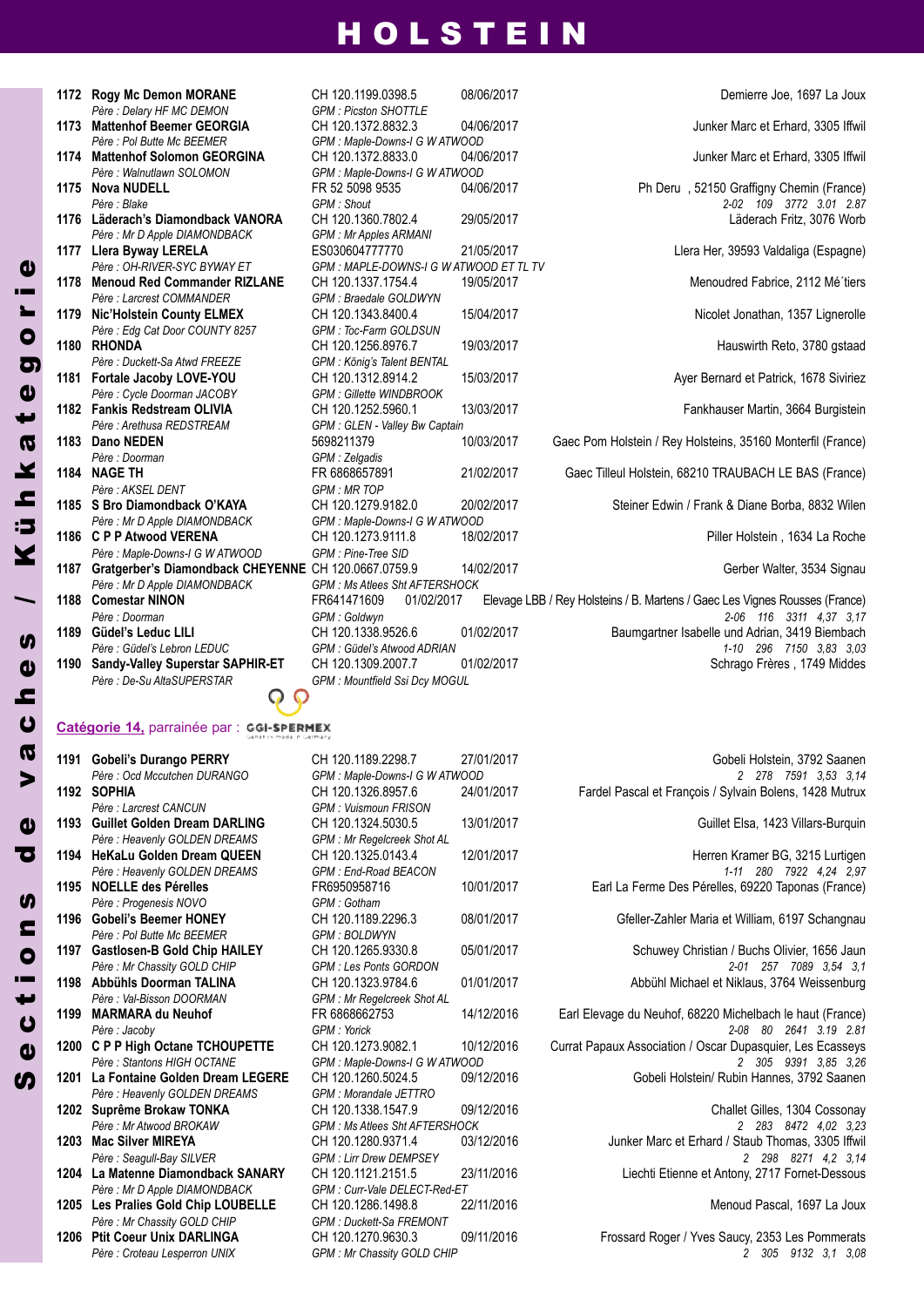*Père : Mr Atwood BROKAW GPM : Khw Elm-Park ACME 2 299 7545 3,69 3,1*

#### **Catégorie 15,** parrainée par :

*Père : Silverridge V ELUDE GPM : Domicole CHELIOS* **1217 S Bro Gold Chip ALEXIS** *Père : Quality Doorman MARIO GPM : Heavenly GOLDEN DREAMS* **1223 Nova MUDE** *29/0223* **3/46 1224 Les Frênes Eudon OAHACA**  $P\text{ère : Walnutlawn SOLOMON}$ **1228 C P P Mccutchen TAQUINE 1232 C P P High Octane TRIOMPHE 1233 Rogy Doorman LASKA**<br>*Père : Val-Bisson DOORMAN* 

#### **Catégorie 16,** parrainée par :

swiss

herdbook

- 
- 
- 
- 

**1207 Chételat Brokaw BROOKLyn** CH 120.1269.9095.4 07/11/2016 Chételat Patrick, 2823 Courcelon **1208 AGH LOLA** FR002255512078 04/11/2016 All.Beltramino/BAG2/Ferme Morel, 10060 Buriasco (Italie) *Père : Toc-Farm Fitz GPM : Braedale Goldwyn 258 7886 3,9 3,2*

*Père : Mr Chassity GOLD CHIP GPM : Erbacres DAMION 2-02 287 8187 3,71 3,43* 1213 **HeKaLu Mccutchen PALMIRA** CH 120.1325.0116.8 22/10/2016 **CH** Herren Kramer BG, 3215 Lurtigen *Père : Mr Chassity GOLD CHIP GPM : Maple-Downs-I G W ATWOOD Père : S-S-I Montross JEDI GPM : Gibbs-I Claynook DUDE 2-02 271 8165 3,8 3,2 Père : Mollanges COLTMAR GPM : Pursuit SEPTEMBER Storm*<br>**1226 PraderGrens Solomon O'CLAIRE CH 120.1251.9927.3** 25/09/2016

**1209 Mollanges Gold Chip FRANCE** CH 120.1278.9129.8 28/10/2016 Henchoz Pascal, 1417 Essertines<br>Pere : Mr Chassity GOLD CHIP GPM : Erbacres DAMION 2-02 287 8187 3.71 3.43 **1210 JLD MISS** FR4937769639 27/10/2016 Elevage LBB / JLD Genetics / Gaec Benaiteau (France) *Père : Gold Chip GPM : Damion 2-09 99 2603 4,18 2,99* **Bucher Thomas / Haas Ruedi, 6206 Neuenkirch** *Père : Maple-Downs-I G W ATWOOD GPM : Picston SHOTTLE 2 305 7997 3,88 3,02* **1212 Botvilla Bot Elude MITzy** FR 2221612113 24/10/2016 Gobeli Holstein/ Gasser/ Räz, 3792 Saanen

*Père : De-Su Bkm MCCUTCHEN 1174 GPM : Heavenly GOLDEN DREAMS 2-01 273 7135 4,67 3,64* **1214 Heinzer Gen. Defiant JUAnITA** CH 120.1246.8881.5 13/10/2016 Heinzer Peter / Marco Bürgi, 6318 Walchwil *Père : Scientific B DEFIANT GPM : Crackholm FEVER 2 305 8495 4,13 3,19* **13/10/2016 13/10 Ph Deru** , 52150 Graffigny Chemin (France)<br>
GPM Fiffe Duf **Ph Deru** , 52150 GPM 11339 250 281 *Père : Coum Extrem GPM : Fiffe Duf 2-10 311 11339 2.50 2.81* **1216 Blondin Goldwyn ALINE-ET** CH 120.1278.3985.6 10/10/2016 Gobeli Holstein/ Burkhard/ Glauser, 3792 Saanen<br>1.5.17 Père : Braedale GOLDWYN Gram CHN : Khw Kite ADVENT-Red-ET *Père : Braedale GOLDWYN GPM : Khw Kite ADVENT-Red-ET 2-01 305 6644 4,7 3,51*

**1218 Illens All About It FELICA** CH 120.1296.6672.6 09/10/2016 Rouiller Jacques, 1728 Rossens *Père : Mr ALL ABOUT IT GPM : Glenn-Ann PALERMO 1-10 305 6108 4,04 3,45* **1219 Currat Papaux Association, 1697 Les Ecasseys** *Père : Walnutlawn SOLOMON GPM : Morsan RED EYE 2-01 293 7129 3,43 3,29* **1220 C P P Fitz TABAnA** CH 12 012 739 033.30 04/10/2016 Charrière Claude, 1663 Epagny *Père : Toc-Farm FITZ GPM : Maple-Downs-I G W ATWOOD 2-03 271 6607 3,49 3,33* **1201 1221 1221 1231 1241 120 1293.6990.0 30/09/2016 Stauffred Holstein , 2300 La Chaux de Fonds<br>132 123 1240 1242 Père : S-S-I Montross JEDI 1222 Güdel's Mario MANDY** CH 120.1244.3870.0 29/09/2016 CH Pere : Quality Doorman MARIO<br>Père : Quality Doorman MARIO GPM : Heavenly GOLDEN DREAMS **1223 nova MUDE** FR 5250989333 29/09/2016 Novalait / PH Deru, 52150 Graffigny Chemin (France) *Père : BOLT GPM : FULTON 305 7489 3,5 3,25 Père : Go-Farm Royal EUDON GPM : Lirr Drew DEMPSEY 1-11 305 7937 3,5 2,95* **1225 Mollanges Coltmar SALOME** CH 120.1278.9158.8 25/09/2016 Henchoz Pascal, 1417 Essertines<br>*12.03* Pere : Mollanges COLTMAR GPM : Pursuit SEPTEMBER Storm **COLTMAR** 2-03 302 8330 4.19 3.28 **1226 PraderGrens Solomon O'CLAIRE** CH 120.1251.9927.3 25/09/2016 Pradervand Cédric & Monique / François Julmy, 1274 Grens **1227 <b>HMP** Rocking MOCA FR 6868640364 24/09/2016 Gaec Hoffstetter, 68580 Largitzen (France)<br>Pers : ROCKING 2-00 AUG GPM LADD P RED *Père : ROCKING GPM : LADD P RED 2-00 305 6773 4.37 3.58 Père : De-Su Bkm MCCUTCHEN 1174 GPM : Mr Chassity GOLD CHIP 2-02 297 7023 4,03 3,18* **1229 Hendel-Vatland Atwood TESS** DE 6668462748 13/09/2016 Schatt Armin / Anna-Louise Strodthoff-Schneider, 8835 Feusisberg *Père : Maple-Downs-I G W ATWOOD GPM : Regancrest-MR Drham SAM 2 291 11383 4,15 3* **1230 Comestar Doorman O'KATRySHA** CH 120.1244.9328.0 12/09/2016 WTS-Genetics / Comestar Holsteins, 6122 Menznau *Père : Val-Bisson DOORMAN GPM : Gillette WINDBROOK 2 278 7627 4,18 3,42* **1231 Wilt ERINA** FR 067.7120.9778.3 12/09/2016 Grasser Sandra, 8732 Neuhaus<br>Père : Mars YORICK GPM : Mr Chassity GOLD CHIP **GPM** 1200 THE 2-01 297 7225 4.05 3.21 *Père : Mars YORICK GPM : Mr Chassity GOLD CHIP 2-01 297 7225 4,05 3,21 Père : Stantons HIGH OCTANE GPM : Maple-Downs-I G W ATWOOD 2-01 305 7857 3,17 2,67 Père : Val-Bisson DOORMAN GPM : KHW Kite ADVENT 2-01 305 7558 4,59 3,29* **1234 C P P Windbrook TALIAnA** CH 120.1273.9018.0 05/09/2016 Currat Papaux Association, 1697 Les Ecasseys *Père : Gillette WINDBROOK GPM : Maple-Downs-I G W ATWOOD 2-02 275 6826 3,63 3,27*

*Père : Mountfield Ssi Dcy MOGUL GPM : Maple-Downs-I G W ATWOOD 2-03 305 7732 4,16 3,25 Père : Rager Red GPM : Moses*

**1235 Gygers Brokaw ALASKA** CH 120.1276.1473.6 30/08/2016 Gyger Reto et Jonas, 4614 Haegendorf<br>Pere : Mr Atwood BROKAW GPM: Cascina Giobbi ZELGADIS *Père : Mr Atwood BROKAW GPM : Cascina Giobbi ZELGADIS 2-02 303 8568 4,3 3,33* **1236 Ptit Coeur Tychip GALLETTEDERy** CH 120.1270.9606.8 28/08/2016 Frossard Roger, 2353 Les Pommerats *Père : Broeks TYCHIP GPM : Monument IMPRESSION 2-02 281 8565 3,32 3,11* **1237 Ptit Coeur Silver MILVEnA** CH 120.1270.9609.9 27/08/2016 Frossard Roger, 2353 Les Pommerats *Père : Seagull-Bay SILVER GPM : Maple-Downs-I G W ATWOOD 2-02 305 8677 3,38 3,09* **1238 Reussmüllers Mogul FLORI** CH 120.1275.5986.0 22/08/2016 VK Holstein Markus v.k / Müller Marcel, Steffen Lukas, Sumiswald **1239 MAMAMIA** FR7402688657 16/08/2016 Gaec La Meuraz et Dream & Cow, 74140 Massongy (France)

**124008/2016 Currat Papaux Association, 1697 Les Ecasseys** *Père : Mr Chassity GOLD CHIP GPM : Pine-Tree SID 2-02 305 7117 4,58 3,44*

 $\overline{c}$ t $\bullet$  $\blacksquare$ **S TO**  $\mathbf{a}$ v $\overline{\mathbf{Q}}$  $\overline{c}$ h $\mathbf{d}$ **SP** / Kü $\epsilon$ k $\boldsymbol{\sigma}$ t $\mathbf{d}$  $\overline{\mathbf{o}}$ 

or

 $\mathbf a$ 

 $\boldsymbol{\omega}$  $\mathbf{a}$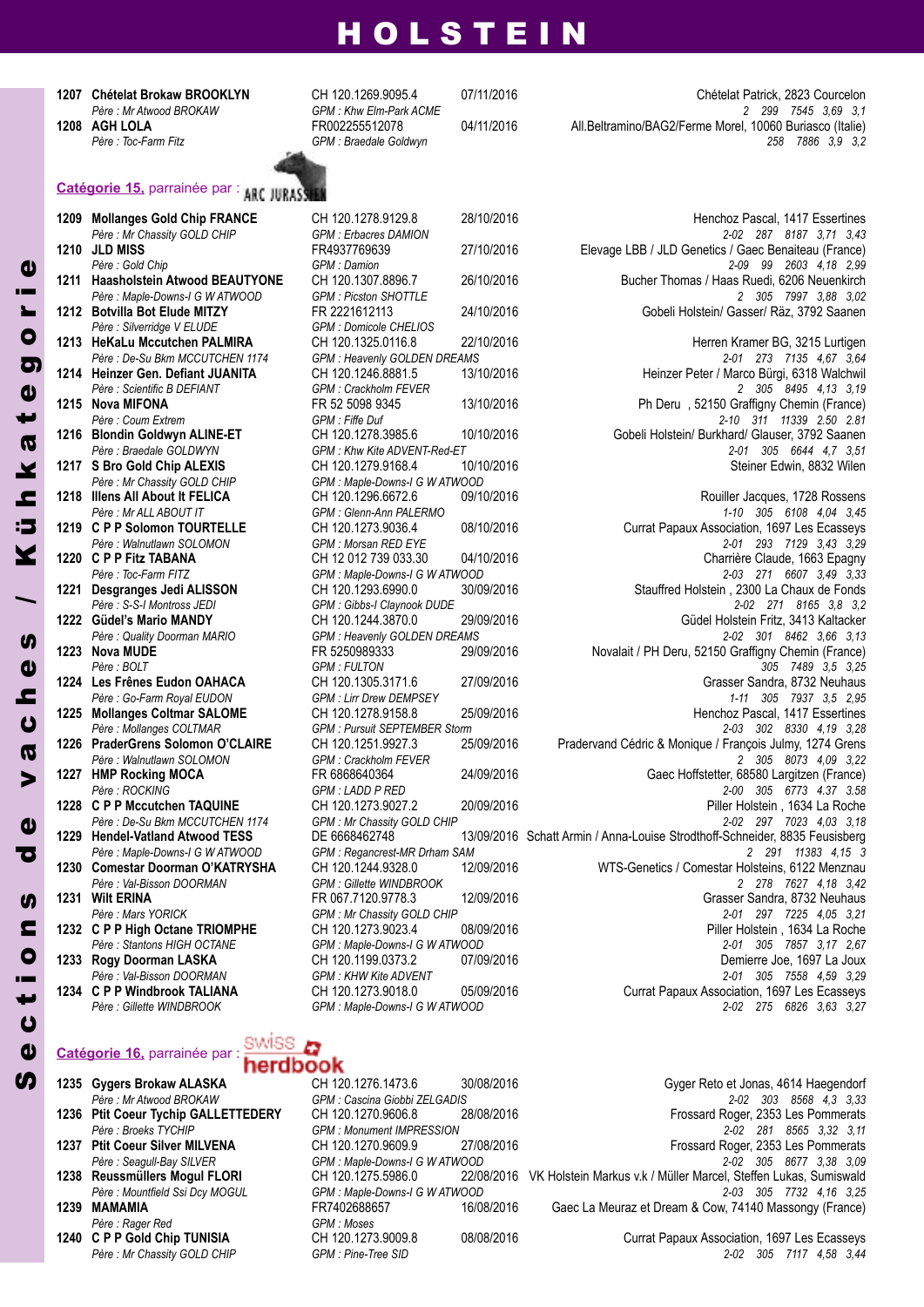|      | 1241 ECLIPSE du Neuhof                                                                                           | CH 120.1310.4968.5                   | 05/08/2016 | Siegenthaler Jean et Steven, 2610 Mont-Soleil                              |  |  |
|------|------------------------------------------------------------------------------------------------------------------|--------------------------------------|------------|----------------------------------------------------------------------------|--|--|
|      | Père : Heavenly GOLDEN DREAMS                                                                                    | <b>GPM: Gen-Mark Stmatic SANCHEZ</b> |            | 2 297 7868 3.84 3.38                                                       |  |  |
|      | 1242 Illens Gold Chip ILSE                                                                                       | CH 120.1296.6645.0                   | 01/08/2016 | Rouiller Jacques, 1728 Rossens                                             |  |  |
|      | Père : Mr Chassity GOLD CHIP                                                                                     | GPM : Pine-Tree SID                  |            | 2 305 6272 4.21 3.44                                                       |  |  |
|      | 1243 Morel MASSY                                                                                                 | FR0116035424                         | 28/07/2016 | Ferme Morel, 1380 Saint Cyr sur Menthon (France)                           |  |  |
|      | Père : MONTEREY                                                                                                  | <b>GPM: SANCHEZ</b>                  |            | 2-06 275 10276 3.66 3.46                                                   |  |  |
|      | 1244 MOWGLI du Tombuy                                                                                            | FR 5502402529                        | 27/07/2016 | Ferme du Tombuy, 55260 Gimecourt (France)                                  |  |  |
|      | Père : Mesdoor                                                                                                   | GPM : Dépanneur du Tombuy            |            | 2-04 304 7388 4.02 3.76                                                    |  |  |
| 1245 | <b>EM HARISSA</b>                                                                                                | FR0116035420                         |            | 25/07/2016 Ferme Morel/ Morel Etienne, 1380 Saint Cyr sur Menthon (France) |  |  |
|      | Père: MONTERY                                                                                                    | <b>GPM: GOLDWYN</b>                  |            | $2-02$ 305<br>10920 3.44 3.42                                              |  |  |
|      | 1246 Jégouzo MIDNIGHT                                                                                            | FR 5615062146                        | 22/07/2016 | Morand François / Le Stanguennec Jonathan, 1628 Vuadens                    |  |  |
|      | Père: Toc-Farm FITZ                                                                                              | <b>GPM: Ms Atlees Sht AFTERSHOCK</b> |            | 2 305 7881 4.29 3.64                                                       |  |  |
| 1247 | <b>Tex MARITZA</b>                                                                                               | 3529090922                           | 22/07/2016 | Gaec Pom Holstein / Rey Holsteins, 35160 Monterfil (France)                |  |  |
|      | Père : Isitolo                                                                                                   | GPM : Cancun                         |            | 10505 3.88 3.11                                                            |  |  |
|      | 1248 C P P Chip TAMILA                                                                                           | CH 120.1273.8999.3                   | 17/07/2016 | Currat Papaux Association, 1697 Les Ecasseys                               |  |  |
|      | Père : Mr Chassity GOLD CHIP                                                                                     | <b>GPM: Khw Elm-Park ACME</b>        |            |                                                                            |  |  |
|      | 1249 NOVA MIDA                                                                                                   | FR 52 5098 9274                      | 17/07/2016 | Ph Deru, 52150 Graffigny Chemin (France)                                   |  |  |
|      | Père : Coum Extrem                                                                                               | <b>GPM: Stanleycup</b>               |            | 3-00 279 8090 3.87 3.39                                                    |  |  |
|      | 1250 Les Chaux Mcdougal TIGRESSE                                                                                 | CH 120.1267.3977.5                   | 16/07/2016 | Pharisa-Jaquet Comex, 1665 Estavannens                                     |  |  |
|      | Père : Ladys-Manor MCDOUGAL                                                                                      | GPM : Bertaiola MINCIO               |            | 2-03 251 6443 4.1 3.34                                                     |  |  |
| 1251 | <b>Castel Chip CHRISTIE</b>                                                                                      | CH 120.1229.1541.8                   | 07/07/2016 | Junker Marc et Erhard / Staub Thomas, 3305 Iffwil                          |  |  |
|      | Père : Mr Chassity GOLD CHIP                                                                                     | GPM : De-Su Bkm MCCUTCHEN 1174       |            | 2-03 305 8914 3.28 2.94                                                    |  |  |
|      | 1252 Pregiro Tonka FRIME                                                                                         | CH 120.1289.7636.9                   | 06/07/2016 | Girard Daniel, 1677 Prez vers Siviriez                                     |  |  |
|      | Père : Claynook TONKA                                                                                            | <b>GPM: Crackholm FEVER</b>          |            | 305 7364 4.01 3.26<br>2-01                                                 |  |  |
|      | 1253 Petitclerc Archrival SALTA                                                                                  | FR 044.2982.7021.2                   | 01/07/2016 | Steiner Edwin, 8832 Wilen                                                  |  |  |
|      | Père : Eclipse Atwoods ARCHRIVAL-IMP                                                                             | GPM : Braedale GOLDWYN               |            | $2 - 03$<br>269<br>7531 3,85 3,17                                          |  |  |
|      | Championnat intermédiaire: les 1 <sup>ère</sup> et 2 <sup>ère</sup> des catégories 9 à 16 reviennent sur le ring |                                      |            |                                                                            |  |  |



| 1254 Coum MASDA      | FR 5236772164         | 26/06/2016 | Gaec De La Coumiere, 52300 Effincourt (France)           |
|----------------------|-----------------------|------------|----------------------------------------------------------|
| Père : Dude Gib      | <b>GPM</b> : Bradnick |            | 2-03 305 9127 3.46 3.25                                  |
| 1255 Riedill MELISSA | FR 6771207518         | 24/06/2016 | Earl Wollenburger, 67600 Bindernheim (France)            |
| Père : Merrick       | <b>GPM: Spectrum</b>  |            |                                                          |
| 1256 Lux MARGOT      | FR 55 0240 1517       | 19/06/2016 | Gaec Missouri / Ph Deru, 52150 Graffigny Chemin (France) |
| Père : Elude Sir     | GPM : Seaver          |            | 3-03 258 8397 4.47 3.38                                  |

HANNI FARM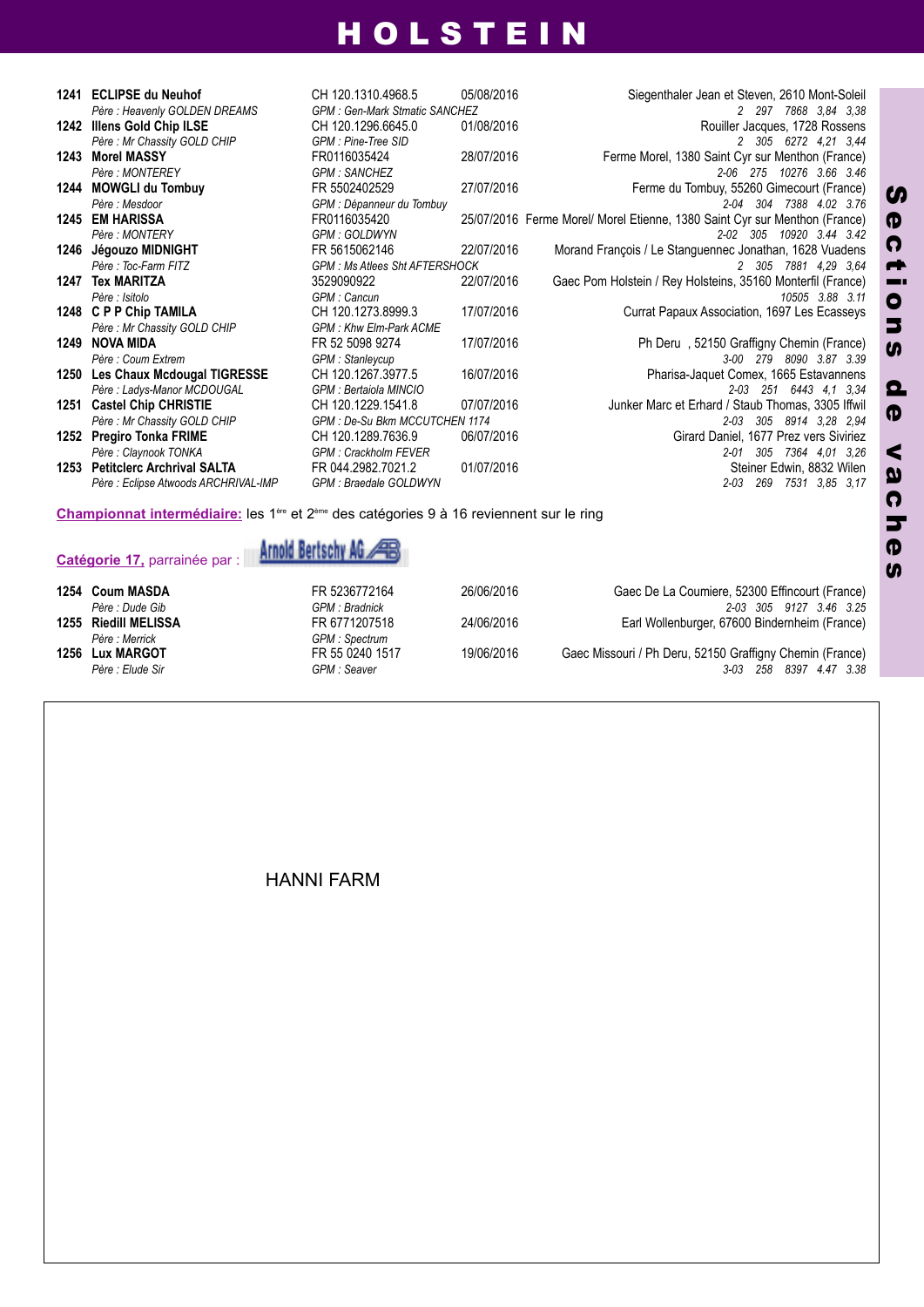| 1257 | Les Longes Overboard MUETTE<br>Père : Les Verdaux Absolute OVERBO                               |
|------|-------------------------------------------------------------------------------------------------|
| 1258 | MIA                                                                                             |
| 1259 | Père : GOLDCHIP<br><b>Prinz ADEENA</b>                                                          |
| 1260 | Père : IMOLA<br><b>C P P Airlift TORNADA</b>                                                    |
| 1261 | Père : Canyon-Breeze At AIRLIFT<br>Rogy Solomon LUSAKA                                          |
| 1262 | Père : Walnutlawn SOLOMON<br><b>Ptit Coeur Mogul MAGOULA</b>                                    |
| 1263 | Père : Mountfield Ssi Dcy MOGUL<br><b>MADISON du Tombuy</b>                                     |
| 1264 | Père : Doorman<br><b>Wilt ELAYA</b>                                                             |
| 1265 | Père : Toc-Farm FITZ ET<br>Hänni Farms Kingboy BELLAVIT                                         |
| 1266 | Père : Morningview Mcc KINGBOY<br><b>Scierne-Yaux Brokaw LANTERN</b><br>Père : Mr Atwood BROKAW |
| 1267 | <b>C P P Chip TRICOTINE</b><br>Père : Mr Chassity GOLD CHIP                                     |
| 1268 | Mapleyard O Kaliber NAIRA<br>Père : Gs Alliance O KALIBER                                       |
| 1269 | <b>Mollanges Coltmar FERRARI</b><br>Père : Mollanges COLTMAR                                    |
| 1270 | Suprême Gold Chip THE TEAM<br>Père : Mr Chassity GOLD CHIP                                      |
| 1271 | <b>C P P Atwood TALASSA</b><br>Père : Maple-Downs-I G W ATWOOD                                  |
| 1272 | <b>MENTHE du Neuhof</b><br>Père : Durango RF                                                    |
| 1273 | <b>Joliff Atwood BREE</b><br>Père : Atwood                                                      |
| 1274 | <b>MEDICINA du Neuhof</b><br>Père : Golden Dreams                                               |
| 1275 | <b>Frydom Gold Chip MELODIE</b><br>Père : Mr Chassity GOLD CHIP                                 |
| 1276 | <b>Thosta High Octane BARBIE-ET</b><br>Père : Stantons HIGH OCTANE                              |
| 1277 | MAJUSCULE de l'Herbagère<br>Père : Stantons HIGH OCTANE                                         |
| 1278 | <b>META du Neuhof</b><br>Père : Gold Chip                                                       |
| 1279 | <b>Walson Sid JESSICA</b><br>Père : Pine-Tree SID                                               |
| 1280 | Nic'Holstein Mccutchen LIBERIA<br>Père : De-Su BKM MCCUTCHEN 1174                               |
| 1281 | <b>SHo Godewind FRISCA</b><br>Père : GODEWINGD                                                  |
| 1282 | <b>Coum MISA</b><br>Père : Atwood                                                               |
| 1283 | <b>Jacobs Reginald DAUPHINE-ET</b><br>Père : Regancrest REGINALD                                |
| 1284 | <b>HeKaLu Mogul NELKE</b><br>Père : Mountfield Ssi Dcy MOGUL                                    |
|      |                                                                                                 |
|      | Catégorie 18, parrainée par :                                                                   |
|      | 1285 LESLY-VRAY<br>Père : Stantons HIGH OCTANE                                                  |

**1286 Levanchy High Octane METAnE** CH 120.1217.1978.9 03/12/2015 Burkhalter Jérémiah, *Père : Stantons HIGH OCTANE GPM : Crackholm FEVER* **1287 Ptit Cœur GOLRIAnO PAMPLEMOUSSE** CH 120.1214.6530.3 26/11/2015 Frossard Roger, 2353 Les Pommerats *Père : GOLRIANO GPM : DEMPSEY* **1288 Menoud Red Rosy-Bolt SIDOInE** CH 120.1233.0597.3 22/11/2015 Menoudred Fabrice, 2112 Mé´tiers **1291 GS Alliance Mario ENYA** CH 120.1176.2316.8 20/11/2015

**S**  $\overline{a}$  $\boldsymbol{\mathsf{U}}$ 

t i o n<br>o

**SP** 

dd)

v $\overline{\mathbf{v}}$  $\overline{c}$ h $\mathbf 0$ **un** 

/

Kühk $\boldsymbol{\mathsf{a}}$ tØ g o

r i e

**120.1269.6139.8 18/06/2016** 2ürcher Jonas, 3714 Frutigen<br>
GPM: Toc-Farm Duplex GLAUCO 2016 *Père : Les Verdaux Absolute OVERBOARD-ET GPM : Toc-Farm Duplex GLAUCO 2-03 305 7685 3,42 3,42 Père : Toc-Farm FITZ ET GPM : Regancrest-GV S Brfadnick-ET 2-02 305 9523 4.01 3.38*  $GPM$  *: Cotting ACTEUR* 

*Père : Stantons HIGH OCTANE GPM : Maple-Downs-I G W ATWOOD 2-04 305 11419 3,31 2,93*

**1258 MIA** FR 222386932 10/06/2016 Gaec De Coetfrot, 22210 Plemet (France) *Père : GOLDCHIP GPM : KNOWLEDGE 2-01 389 10546 4.36 3.35* **1259 Prinz ADEEnA** FR 6868636230 06/06/2016 Earl Prinz, 68130 Hausgauen (France) *Père : IMOLA GPM : MC CUTCHEN 2-02 342 10043 4.49 3.64* **1260 C P P Airlift TORnADA** CH 120.1273.8990.0 02/06/2016 Currat Papaux Association, 1697 Les Ecasseys *Père : Canyon-Breeze At AIRLIFT GPM : Ms Atlees Sht AFTERSHOCK 2-02 305 7782 3,82 3,12* **1261 Rogy Solomon LUSAKA** CH 120.1199.0369.5 02/06/2016 Demierre Joe, 1697 La Joux *Père : Walnutlawn SOLOMON GPM : Braedale GOLDWYN 2-03 305 8610 4,26 3,3* **1262 Ptit Coeur Mogul MAGOULA** CH 120.1270.9580.1 01/05/2016 Frossard Roger, 2353 Les Pommerats *Père : Mountfield Ssi Dcy MOGUL GPM : ROYlane Jordan 2-04 305 9544 3,77 3,02* **1263 MADISOn du Tombuy** FR 5502322490 23/04/2016 Ferme du Tombuy - Chantal Burteaux, 55260 Gimecourt (France) *Père : Doorman GPM : Dempsey 2-06 351 8836 4.01 3.44* **1264 Wilt ELAyA** FR6771209741 11/04/2016 Gaec Wilt, 67120 Dachstein (France) **1265 Hänni Farms Kingboy BELLAVITA** CH 120.1156.8048.4 06/04/2016 Ayer Bernard et Patrick, 1678 Siviriez *Père : Morningview Mcc KINGBOY GPM : Alexas DALAI LAMA 2-06 305 8509 3,8 3,16* **Gratwohl Favre Florence Sébastien / Bach Lorenz, Les Moulins** *Père : Mr Atwood BROKAW GPM : Braedale GOLDWYN 2-05 264 6833 4,06 3,58* **1267 C P P Chip TRICOTInE** CH 120.1273.8972.6 31/03/2016 Currat Papaux Association, 1697 Les Ecasseys *Père : Mr Chassity GOLD CHIP GPM : Maple-Downs-I G W ATWOOD 2-05 297 7519 3,98 3,05* **1268 Mapleyard O Kaliber nAIRA** CH 120.1269.8855.5 28/03/2016 Mapleyard Holstein, 3045 Meikirch *Père : Gs Alliance O KALIBER GPM : Gen-Mark Stmatic SANCHEZ 2-03 305 9197 3,68 3,22* **1269 Mollanges Coltmar FERRARI** CH 120.1278.9137.3 13/03/2016 Henchoz Pascal, 1417 Essertines **1270 Suprême Gold Chip THE TEAM** CH 120..1209.5013.8 10/03/2016 Demont Patrick, 1053 Montheron *Père : Mr Chassity GOLD CHIP GPM : Erbacres DAMION 2-04 305 9521 3,67 3,43* **1271 C P P Atwood TALASSA** CH 120.1273.8958.0 21/02/2016 Piller Holstein , 1634 La Roche *Père : Maple-Downs-I G W ATWOOD GPM : Erbacres DAMION 2-04 305 7349 4,18 3,33* **1272 MEnTHE du neuhof** FR 6868636438 19/02/2016 Earl Elevage du Neuhof, 68220 Michelbach le haut (France) *Père : Durango RF GPM : Gold Chip 2-07 288 8535 3.45 3.20* **1273 Joliff Atwood BREE** FR2218837016 08/02/2016 Elevage le Bois Brillant / Rey Holsteins / Joliff holstein (France) *Père : Atwood GPM : Sanchez 2-09 290 7577 3,29 2,75* **1274 MEDICInA du neuhof** FR 6868636435 08/02/2016 Earl Elevage du Neuhof, 68220 Michelbach le haut (France) *Père : Golden Dreams GPM : Shottle 2-01 305 8447 3.80 3.44* **1275 Frydom Gold Chip MELODIE** CH 120.1237.6362.9 07/02/2016 Moënnat Jean-Marc, 1687 Vuisternens/Rt *Père : Mr Chassity GOLD CHIP GPM : Gillette STANLEYCUP 2-02 305 7308 3,66 3,42* **1276 Thosta High Octane BARBIE-ET** CH 120.1128.7396.4 25/01/2016 VK Holstein Markus v.k, 3454 Sumiswald *Père : Stantons HIGH OCTANE GPM : Picston SHOTTLE 2-04 305 9348 3,42 2,74* **1277 MAJUSCULE de l'Herbagère** BE 005.5384.6672.3 22/01/2016 Fankhauser Martin, 3664 Burgistein *Père : Stantons HIGH OCTANE GPM : Gillette WINDBROOK 2-03 305 9275 4,11 3,46* **1278 META du neuhof** FR 6868636430 22/01/2016 Earl Elevage du Neuhof, 68220 Michelbach le haut (France) *Père : Gold Chip GPM : Baxter 2-02 305 9832 3.38 2.84* **1279 Walson Sid JESSICA** CH 120.1234.6261.4 22/01/2016 Sigrist Matthias, 3625 Heiligenschwendi *Père : Pine-Tree SID GPM : Gillette WINDBROOK 2-04 305 9160 3,69 3,35* **1280 120.1236.5709.6** 22/01/2016 22/01 22/01 Nicolet Jonathan, 1357 Lignerolle *Père : De-Su BKM MCCUTCHEN 1174 GPM : Lunecrest MILLARD 2-06 305 5294 4,46 3,68* **1281 SHo Godewind FRISCA** CH 120.1253.5589.1 15/01/2016 Bürkli Ueli, 5630 Muri *Père : GODEWINGD GPM : Maple-Downs-I G W ATWOOD 2-03 305 8324 3,45 3,32* **1282 Coum MISA** FR 5236772105 14/01/2016 Gaec De La Coumiere, 52300 Effincourt (France) *Père : Atwood GPM : windbrook 2-01 305 8250 3.83 3.09* **1283 Jacobs Reginald DAUPHInE-ET** CH 120.12.48.3438.0 10/01/2016 Stauffred Holstein , 2300 La Chaux de Fonds *Père : Regancrest REGINALD GPM : Gen-Mark Stmatic SANCHEZ 2-05 305 7397 3,87 3,35* **12841 120.1249.5894.9 01/01/2016 120.1249.5894.9 01/01/2016 120.1249.5894.9 01/01/2016** *Père : Mountfield Ssi Dcy MOGUL GPM : Mr Regelcreek Shot AL 3 272 9575 4,47 3,46*

**1285 LESLy-VRAy** FR 44298224451 14/12/2015 Gubelmann Patrick, 8732 Neuhaus

*Père : Menoud Red Goldwyn ROSY-BOLT-ET GPM : 2-04 305 9936 4,29 3,57* **1289 z'Holstar High Octane DJ BIAnCA** CH 120.1245.1473.2 22/11/2015 Moënnat Jean-Marc, 1687 Vuisternens/Rt *Père : Stantons HIGH OCTANE GPM : Gillette WINDBROOK 2-08 305 7832 4,14 3,28* **1290 Dueholm Salsa IMERy** DE DK 005.7220.04290.7 20/11/2015 VK Holstein Markus v.k / TGD Holstein, 3454 Sumiswald *Père : Ri-Val-Re Cash SALSA GPM : Dymentholm S SYMPATICO 2-06 305 10139 4,12 3,07 Père : Quality Doorman MARIO GPM : Ms Atlees Sht AFTERSHOCK 2-01 305 8457 3,93 3,2*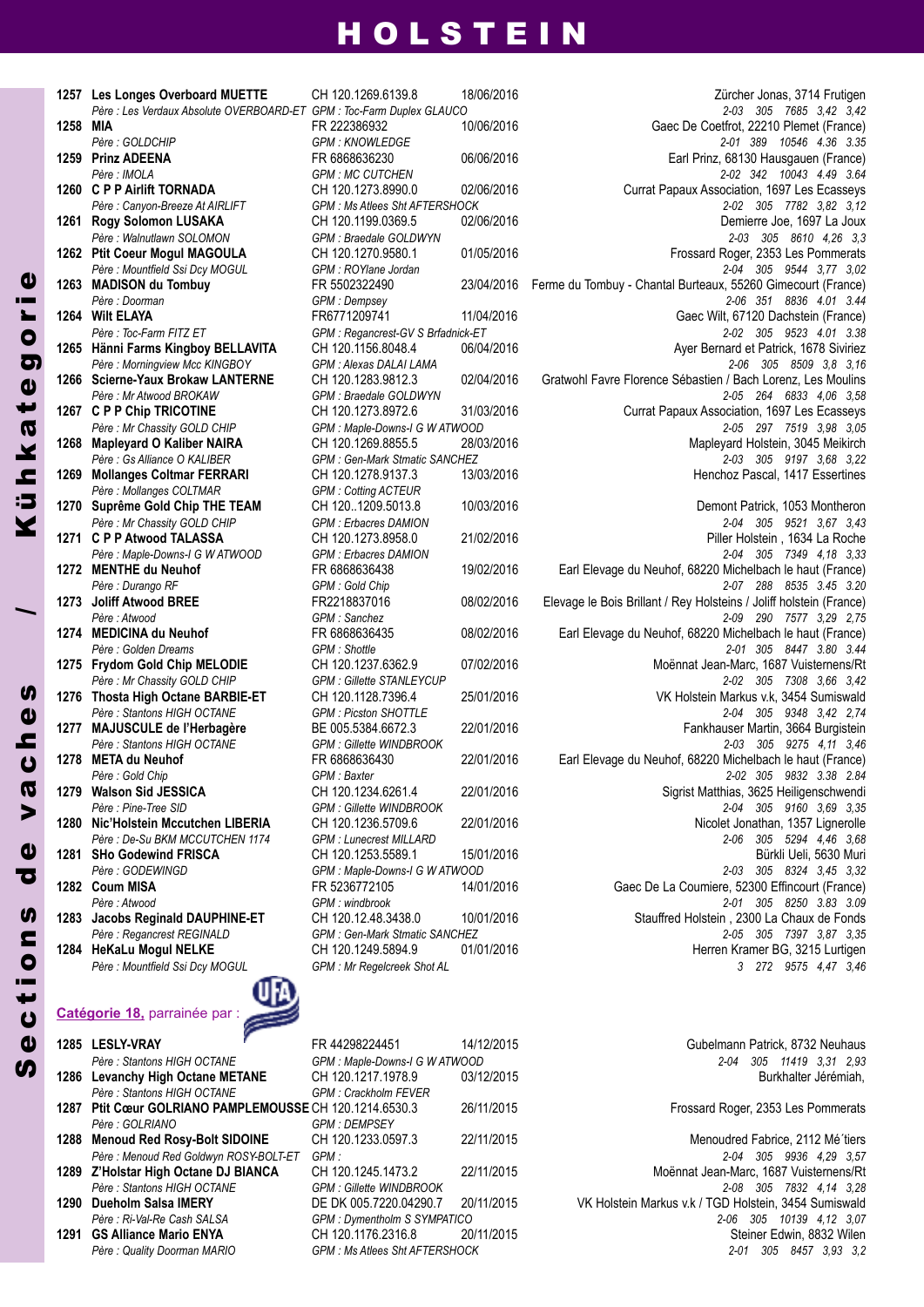|      | 1292 Germain Chip ANGEL              |
|------|--------------------------------------|
|      | Père : Mr Chassity GOLD CHIP         |
| 1293 | <b>PraderGrens Contrast NOCITA</b>   |
|      | Père : Larcrest CONTRAST             |
| 1294 | <b>Wilt ELYANA</b>                   |
|      | Père : Heavenly GOLDEN DREAMS        |
| 1295 | La Montagne Commander ROXAN          |
|      | Père : Larcrest COMMANDER            |
| 1296 | <b>Les Pralies Armani LISETTE</b>    |
|      | Père : Mr Apples ARMANI              |
| 1297 | <b>CARMELITA</b>                     |
|      | Père : La Prairie GOLRIANO           |
| 1298 | Hellender Goldwyn GO FOR GOLI        |
|      | Père : Braedale GOLDWYN              |
| 1299 | <b>Ptit Coeur Mcdougal NIVEOLE</b>   |
|      | Père : Ladys-Manor MCDOUGAL          |
| 1300 | <b>Ptit Coeur High Octane MALONE</b> |
|      | Père: Stantons HIGH OCTANE           |
| 1301 | La Russille O Kaliber JIXIE          |
|      | Père : Gs Alliance O KALIBER         |
| 1302 | Ptit Coeur High Octane MOÏKANA       |
|      | Père: Stantons HIGH OCTANE           |
| 1303 | <b>Fleury Unix TABASCA</b>           |
|      | Père : Croteau Lesperron UNIX        |
| 1304 | <b>Sous Revers O Kaliber ODESSA</b>  |
|      |                                      |
|      | Père : Gs Alliance O KALIBER         |
| 1305 | <b>CAPJ LAKE</b>                     |
|      | Père : Seagull-Bay SILVER            |
| 1306 | <b>Ruchti's Doorman ELSINA</b>       |
|      | Père Val-Bisson DOORMAN              |
| 1307 | <b>Sunibelle Atwood ESTELLE</b>      |
|      | Père : Maple-Downs-I G W ATWOOD      |
| 1308 | Itens's O Kaliber JAQUELINE          |
|      | Père : Gs Alliance O KALIBER         |
| 1309 | Heinzer Gen. Golden Dream GLYN       |
|      | Père : Heavenly GOLDEN DREAMS        |
| 1310 | <b>Chanterelles LITCHIE FM</b>       |
|      | Père : Atwood                        |
| 1311 | <b>Gobeli's Atwood ATRIANA</b>       |

*Père : Maple-Downs-I G W ATWOOD GPM : Gillette WINDBROOK 3-03 305 6980 4,31 3,65*

# **1292 Germain Chip AnGEL** CH 120.1213.5852.0 19/11/2015 Germain Philippe, 1188 St-George  $GPM$  *: Ms Atlees Sht AFTERSHOCK*

*Père : Mr Chassity GOLD CHIP GPM : Express BOLLY 3 258 7930 4,07 3,29* **1293 PraderGrens Contrast nOCITA** CH 120.1251.9870.2 18/11/2015 Challet Gilles, 1304 Cossonay *Père : Larcrest CONTRAST GPM : Crackholm FEVER 2-11 302 11104 4,16 3,17* **1294 Wilt ELyAnA** FR 67712097097 06/11/2015 Gubelmann Patrick, 8732 Neuhaus **NE** CH 120.1177.3264.8 24/10/2015 Maillard Pierre-Alain & Jean-Pierre, 1683 Brenles *Père : Larcrest COMMANDER GPM : Mr Btr Shottle BURNY 3 305 10213 4,24 3,42* **1296 Les Pralies Armani LISETTE** CH 120.1201.3076.9 23/10/2015 Menoud Pascal, 1697 La Joux *Père : Mr Apples ARMANI GPM : BIG APPLE 3-01 305 8011 5,7 3,62* **1297 CARMELITA** CH 120.12404828.2 22/10/2015 Menoudred Fabrice, 2112 Mé´tiers *Père : La Prairie GOLRIANO GPM : Maple-Downs-I G W ATWOOD 2-08 305 9165 3,39 3,23* **1298 Hellender Goldwyn GO FOR GOLD** CH 120.1220.2854.5 18/10/2015 Ender Andreas et Thomas, 5625 Kallern *Père : Braedale GOLDWYN GPM : Canyon Breeze ALLEN 2-03 305 7660 4,03 3,31* **1299 Ptit Coeur Mcdougal nIVEOLE** CH 120.1214.6509.9 16/10/2015 Vonlaufen André, 1337 Vallorbe *Père : Ladys-Manor MCDOUGAL GPM : Maple-Downs-I G W ATWOOD 2-01 305 9805 3,31 3,12* **1300 Ptit Coeur High Octane MALOnE** CH 120.1214.6507.5 10/10/2015 Frossard Roger, 2353 Les Pommerats *Père : Stantons HIGH OCTANE GPM : Maple-Downs-I G W ATWOOD 3-02 299 11037 3,08 2,85* **Nicolet Jonathan, 1357 Lignerolle** *Père : Gs Alliance O KALIBER GPM : Comestar LAVANGUARD 2-03 283 6761 3,5 3,3* **1302 Ptit Coeur High Octane MOÏKAnA** CH 120.1214.6505.1 01/10/2015 Menoudred Fabrice, 2112 Mé´tiers *Père : Stantons HIGH OCTANE GPM : Maple-Downs-I G W ATWOOD 2-10 305 13210 4,35 3,69* **1303 Fleury Unix TABASCA** CH 120.1207.5795.9 20/09/2015 Steffen Peter, 3042 Ortschwaben *Père : Croteau Lesperron UNIX GPM : 2-1 305 8802 4,1 3,14* **1304 Sous Revers O Kaliber ODESSA** CH 120.1177.4633.1 13/09/2015 Gratwohl Favre Florence Sébastien / Bach Lorenz, Les Moulins *Père : Gs Alliance O KALIBER GPM : Las Farm Mr Sam ARDEN 3 305 8808 4,2 3,19* **1305 CAPJ LAKE** FR 29412622542 08/09/2015Gubelmann Patrick /Andi Bacher (Swiss Repo) / Luck-E Holsteins, Neuhaus *Père : Seagull-Bay SILVER GPM : FRIST Pjp 2-02 305 7952 4,25 3,27* **1306 Ruchti's Doorman ELSInA** CH 120.1133.7471.2 07/09/2015 Ruchti Martin, 3087 Niedermuhlern *Père : Val-Bisson DOORMAN GPM : Mr Atwood BROKAW 3 305 10429 3,38 3,41* **120.1084.3315.8** 05/09/2015 **Sunibelle At a Sunite CH 120.1084.3315.8** 05/09/2015 Nicolas Sudan, 1636 Broc<br>
GPM: De-Su GILLESPY *Père : Maple-Downs-I G W ATWOOD GPM : De-Su GILLESPY 3-02 303 10452 4,11 3,18* **1308 Itens's O Kaliber JAQUELInE** CH 120.1185.3136.3 31/08/2015 Heinzer Peter & Luzia, 6318 Walchwil *Père : Gs Alliance O KALIBER GPM : Hellender COLIN 3-01 305 9196 4,26 3,44* **1309 Heinzer Gen. Golden Dream GLynn** CH 120.1246.8792.4 10/08/2015 Heinzer Peter, 6318 Walchwil *Père : Heavenly GOLDEN DREAMS GPM : Sandy-Valley BOLTON 2-11 305 10810 4,27 2,87* **1310 Chanterelles LITCHIE FM** FR7402627489 07/08/2015 Gaec Les Chanterelles, 74270 Chene en Semine (France) *Père : Atwood GPM : Forever Fm 305 10072 3.81 3.62* **1311 Gobeli's Atwood ATRIAnA** CH 120.1189.2231.4 01/08/2015 Gobeli Holstein, 3792 Saanen

# **Catégorie 19,** parrainée par :

| 1312 | <b>Cher LYNDA</b>                   |
|------|-------------------------------------|
|      | Père : Windbrook                    |
| 1313 | <b>Drognens Millennium INOCENTE</b> |
|      | Père : Mr Donalynn MILLENNIUM       |
| 1314 | <b>GS Alliance Doorman DIJURY</b>   |
|      | Père · Val-Bisson DOORMAN           |
| 1315 | La Waebera Sid SUZIE                |
|      | Père : Pine-Tree SID                |
| 1316 | <b>Frico-Jack Dempsey JAVANAISE</b> |
|      | Père · I irr Drew DFMPSFY           |
| 1317 | <b>Les Chaux Unix TIGRESSE</b>      |
|      | Père : Croteau Lesperron UNIX       |
| 1318 | <b>GS Alliance Atwood ELINA</b>     |
|      | Père : Maple-Downs-I G W ATWOOD     |
| 1319 | <b>LITUANIE</b>                     |
|      | Père Alexander                      |
| 1320 | Haenni Dorcy CELIA                  |
|      | Père : Coyne-Farms DORCY            |
| 1321 | <b>Beluga Seaver ALANA</b>          |
|      | Père: R-E-W SEAVER                  |
| 1322 | <b>CD SAUGE IVANKA</b>              |
|      | Père : Maple-Downs-I G W ATWOOD     |
| 1323 | Le Dorze LOLITA                     |
|      | Père : De-Su Bkm MCCUTCHEN 1174     |
| 1324 | Schönhof's MEGASHOCK                |
|      | Père Ms Atlees Sht AFTFRSHOCK       |
| 1325 | <b>C P P Observer SATURNE</b>       |
|      | Père : De-Su OBSERVER               |
| 1326 | <b>Mapleyard Atwood NURJA</b>       |

*Père : Alexander GPM : Dude Gib*  $GPM$  *: Windy-Knoll-View PRODEE Père : De-Su OBSERVER GPM : Khw Elm-Park ACME 3-08 295 9689 3,92 3,22* **1326 Mapleyard Atwood nURJA** CH 120.1185.9710.9 21/02/2015 Mapleyard Holstein, 3045 Meikirch *Père : Maple-Downs-I G W ATWOOD GPM : Hunsberger ALCHEMY 3-05 305 11109 4 3,5*

**1312 Cher LynDA** FR 35 6479 3920 30/07/2015 Rey Holstein / Ph Deru, 52150 Graffigny Chemin (France) *Père : Windbrook GPM : 3-08 333 8758 3.98 2.99* **1313 Drognens Millennium InOCEnTE** CH 120.1171.3456.5 29/07/2015 Suard Frédéric, 1678 Siviriez *Père : Mr Donalynn MILLENNIUM GPM : Lirr Drew DEMPSEY 3-04 304 13134 3,78 3,07* **1314 GS Alliance Doorman DIJURy** CH 120.1184.8932.9 28/07/2015 Steiner Edwin, 8832 Wilen *Père : Val-Bisson DOORMAN GPM : Pine-Tree SID 3-03 305 10254 4,16 3,35* **1315 La Waebera Sid SUzIE** CH 120.1220.0852.3 28/07/2015 Clément Michel, 1724 Le Mouret *Père : Pine-Tree SID GPM : Maple-Downs-I G W ATWOOD 3-04 282 9650 3,92 3,2* **1316 Frico-Jack Dempsey JAVAnAISE** CH 120.1229.6684.7 23/07/2015 Progin Perrin Seewer Comex, 1624 La Verrerie *Père : Lirr Drew DEMPSEY GPM : Plaisance LIVINGSTON 3-01 305 10507 3,83 3,36* **1317 Les Chaux Unix TIGRESSE** CH 120.1241.9078.3 27/06/2015 Clément Michel, 1724 Le Mouret *Père : Croteau Lesperron UNIX GPM : R-E-W SEAVER 3-03 276 8855 4,71 3,77* **1318 GS Alliance Atwood ELInA** CH 120.1176.2300.7 24/06/2015 Steiner Edwin / All. Nure, De Micheli Pietro&Matteo, 8832 Wilen *Père : Maple-Downs-I G W ATWOOD GPM : Braedale GOLDWYN 2-03 305 9564 4,04 3,37* 12/06/2015 Gaec La Meuraz et Dream & Cow, 74140 Massongy (France) **1320 Haenni Dorcy CELIA** CH 120.0707.4436.8 24/05/2015 Challet Gilles, 1304 Cossonay *Père : Coyne-Farms DORCY GPM : Khw Elm-Park ACME 3-06 252 11530 3,46 3,12* **1321 Beluga Seaver ALAnA** CH 120.1223.4758.5 01/05/2015 Zürcher Jonas, 3714 Frutigen *Père : R-E-W SEAVER GPM : Ruegruet BLAIDE 3-04 305 9219 4,12 3,62* **1322 CD SAUGE IVAnKA** BE 1560931895 25/04/2015 Gubelmann Patrick / Matteo Caponcelli / HHH, Neuhaus **1323 Le Dorze LOLITA** FR 56371324286 12/04/2015 Dumas Claude, 1627 Vaulruz *Père : De-Su Bkm MCCUTCHEN 1174 GPM : Cascina Giobbi ZELGADIS 2-05 305 8232 3,89 3,6* **1324 Schönhof´s MEGASHOCK** AT 798.794.828 16/03/2015 Schönhof Holstein , 5751 Maishofen - Austria *Père : Ms Atlees Sht AFTERSHOCK GPM : Pine-Tree SID 301 9303 3,62 3,21* **1325 C P P Observer SATURnE** CH 120.1198.0542.5 13/03/2015 Currat Papaux Association, 1697 Les Ecasseys

## **S**  $\mathbf{d}$  $\boldsymbol{\mathsf{U}}$ t i o n<br>o **SP** dev $\overline{\mathbf{Q}}$  $\overline{c}$ h $\boldsymbol{0}$ **u**

/

Kühk $\boldsymbol{\mathsf{a}}$ tØ g o

r i e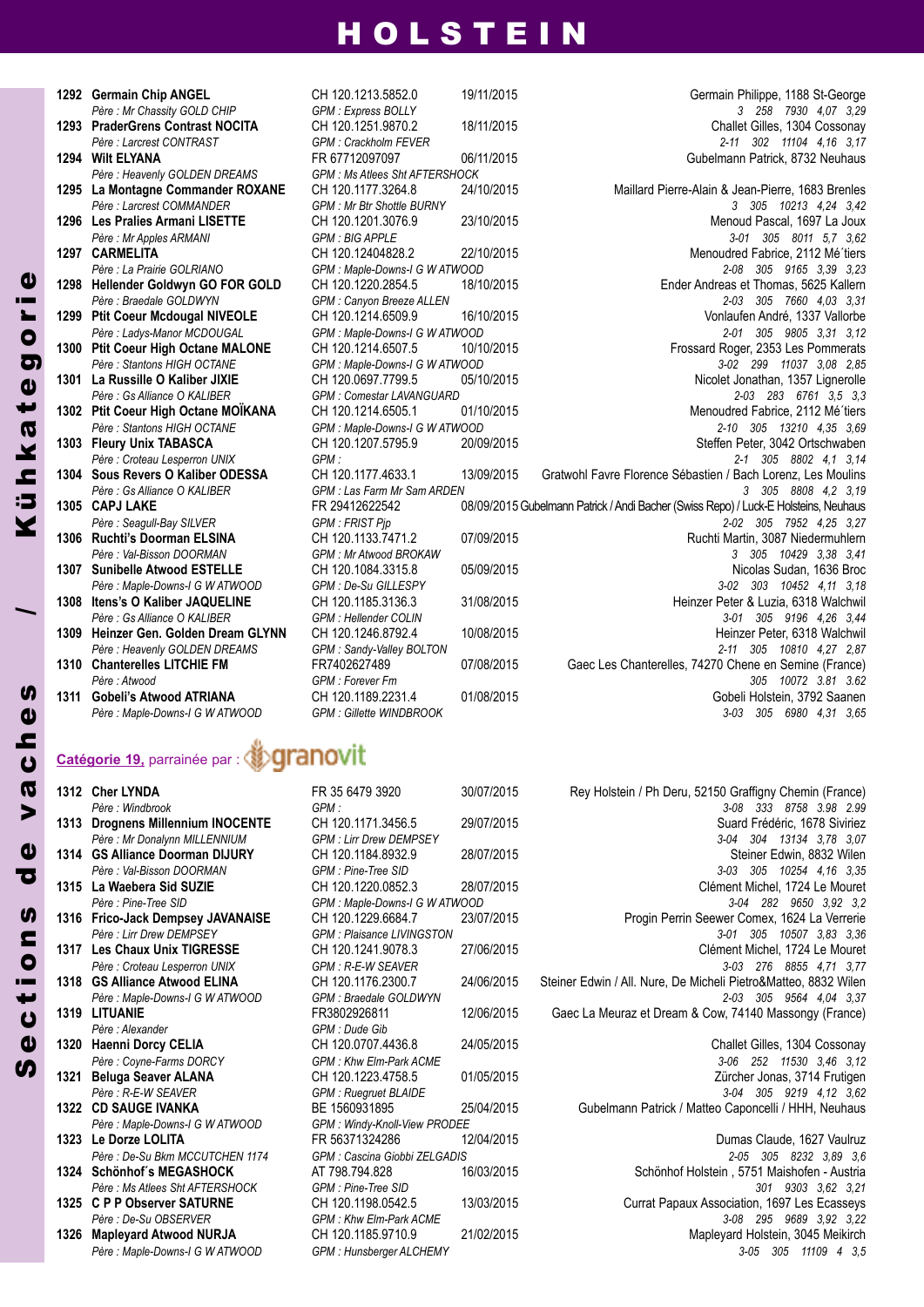| 1327 Chanterelles LOLA FM       | FR7402587429                  | 20/02/2015 | Gaec Les Chanterelles, 74270 Chene en Semine (France)       |
|---------------------------------|-------------------------------|------------|-------------------------------------------------------------|
| Père : Armani                   | GPM : Attitude                |            | 305 10567 3.81 3.31                                         |
| 1328 GOYA                       | CH 120.1186.0260.5            | 08/02/2015 | Steiner Edwin / Ferme la Waebera / All. Nure, 8832 Wilen    |
| Père : Gs Alliance O KALIBER    | GPM: ASTOR                    |            | 3-04 305 9637 4.27 3.53                                     |
| 1329 GS Alliance Atwood DARIA   | CH 120.1176.2293.2            | 01/02/2015 | Steiner Edwin, 8832 Wilen                                   |
| Père : Maple-Downs-I G W ATWOOD | <b>GPM: Gillette JORDAN</b>   |            | 2-06 305 9131 4.37 3.22                                     |
| 1330 LIEGEOISE de la Meloquerie | FR 5029760263                 | 31/01/2015 | Feuillet C./ Fourmentin V. / Gaec de La Méloquerie (France) |
| Père : Atwood                   | GPM : Talent                  |            | 3-09 306 9302 4.10 3.14                                     |
| 1331 Sihu O'Kaliber GENESIS     | CH 120.1139.1407.9            | 20/01/2015 | Siegenthaler Hansueli, 3765 Oberwil im Simmental            |
| Père : Gs Alliance O KALIBER    | <b>GPM: Scientific DESTRY</b> |            | 3-09 283 10659 4.14 3.26                                    |
|                                 |                               |            |                                                             |

# **Catégorie 20,** parrainée par :

| $\boldsymbol{\omega}$    |      | Catégorie 20, parrainée par : JOHN DEERE                        |               |
|--------------------------|------|-----------------------------------------------------------------|---------------|
| Ē<br>$\blacksquare$      | 1332 | <b>JINGLEBEL</b>                                                | FR380         |
|                          |      | Père : Atwood                                                   | GPM:          |
| $\bullet$                | 1333 | Suprême Golden Dream RAIPONCE                                   | CH 12         |
|                          |      | Père : Heavenly GOLDEN DREAMS                                   | GPM:          |
| ත                        | 1334 | <b>Grands-Bois Gold Chip LADY-GAGA</b>                          | <b>CH 12</b>  |
| $\ddot{\mathbf{0}}$      |      | Père : Mr Chassity GOLD CHIP                                    | GPM:          |
|                          | 1335 | <b>Meier's Mccutchen FRANCA</b>                                 | CH 12         |
| P                        |      | Père : De-Su Bkm MCCUTCHEN 1174                                 | GPM:          |
|                          | 1336 | Illens O'Gold DOLOMITES                                         | CH 12         |
| $\boldsymbol{\varpi}$    |      | Père : Gs Alliance O'GOLD                                       | GPM:          |
| ¥                        | 1337 | AI.Ce. Doorman ELLEN                                            | IT098         |
|                          |      | Père : Val-Bisson Doorman                                       | GPM:          |
| 으                        | 1338 | <b>Chollet-Star Gold Chip VERONA</b>                            | CH 12         |
|                          |      | Père : Mr Chassity GOLD CHIP                                    | GPM:          |
| :5                       | 1339 | <b>Madec JAVANELLE</b>                                          | FR 29         |
|                          |      | Père : PITBULL                                                  | GPM:          |
| Y                        | 1340 | <b>Modolino Doorman DORI</b>                                    | IT 020        |
|                          |      | Père: Val-Bisson DOORMAN                                        | GPM:          |
|                          | 1341 | <b>AGH LILA</b>                                                 | FR002         |
|                          |      | Père : Braedale Goldwyn                                         | GPM:          |
|                          | 1342 | <b>Bourgo Atwood BABIOLE</b>                                    | <b>CH 12</b>  |
| U)                       |      | Père : Maple-Downs-I G W ATWOOD                                 | GPM:          |
|                          | 1343 | <b>JULIANA Gervy-Holstein</b>                                   | FR 00         |
| $\boldsymbol{\omega}$    |      | Père : Mr Lookout Pesce ALTA5G                                  | GPM:          |
|                          | 1344 | <b>JELENA du Neuhof</b>                                         | FR 68         |
| C                        |      | Père : Golden Dreams                                            | GPM:          |
| $\boldsymbol{\omega}$    | 1345 | <b>Bamert's Atwood AMBRA</b>                                    | <b>CH 12</b>  |
|                          |      | Père : Maple-Downs-I G W ATWOOD                                 | GPM:          |
| 0                        | 1346 | <b>EHA JEVEA</b>                                                | FR537         |
|                          |      | Père : DEMPSEY                                                  | GPM:          |
| $\blacktriangleright$    | 1347 | <b>MOREL JESABEL</b>                                            | FR011         |
|                          |      | Père : DARYL                                                    | GPM:          |
|                          | 1348 | Du Bon Vent JANNA CAMA                                          | FR562         |
| $\boldsymbol{\omega}$    |      | Père : Aftershock                                               | GPM :         |
|                          | 1349 | <b>Bel Dreams VALERIA</b>                                       | IT 019        |
| Ъ                        | 1350 | Père : Heavenly GOLDEN DREAMS<br><b>Desgranges Dude ARIZONA</b> | GPM:<br>CH 12 |
|                          |      | Père : Gibbs-I Claynook DUDE                                    | GPM :         |
|                          | 1351 | Desgranges DOORMAN ABIGAIL                                      | CH 12         |
| U)                       |      | Père : Wal-Bisson Doorman                                       | GPM:          |
| E                        | 1352 | Jégouzo JACOUSIE                                                | FR 56         |
|                          |      | Père: Tiger-Lily Dtry LADD                                      | GPM:          |
| $\bullet$                | 1353 | <b>Sunibelle Dempsey ESPRIT</b>                                 | CH 12         |
|                          |      | Père : Lirr Drew DEMPSEY                                        | GPM:          |
| ÷                        | 1354 | DuGrosChene Snowden JORALIE 27                                  | FR 22         |
| $\overline{\phantom{0}}$ |      | Père : BRU-DALE SNOWDEN                                         | GPM:          |
| $\mathbf 0$              | 1355 | <b>BeSu Dempsey DIVA</b>                                        | CH 12         |
|                          |      | Père · I irr Drew DFMPSFY                                       | $GPM$ .       |

| 1332 JINGLEBEL                       | FR3802926791                         | 22/12/2014 | Gaec La Meuraz et Dream & Cow, 74140 Massongy (France)                      |
|--------------------------------------|--------------------------------------|------------|-----------------------------------------------------------------------------|
| Père : Atwood                        | GPM : Negundo                        |            |                                                                             |
| 1333 Suprême Golden Dream RAIPONCE   | CH 120.1124.8894.6                   | 20/12/2014 | Demont Patrick, 1053 Montheron                                              |
| Père : Heavenly GOLDEN DREAMS        | <b>GPM: Picston SHOTTLE</b>          |            | 3-01 305 11214 4.1 3.31                                                     |
| 1334 Grands-Bois Gold Chip LADY-GAGA | CH 120.1132.8336.6                   | 09/12/2014 | Ferme des Grands Bois, 1663 Epagny                                          |
| Père : Mr Chassity GOLD CHIP         | <b>GPM: Gillette WINDBROOK</b>       |            | 3-09 293 9808 3,84 2,94                                                     |
| 1335 Meier's Mccutchen FRANCA        | CH 120.1182.6117.8                   | 03/12/2014 | Gubelmann Patrick, 8732 Neuhaus                                             |
| Père : De-Su Bkm MCCUTCHEN 1174      | <b>GPM: Picston SHOTTLE</b>          |            | 3 289 9170 4.22 3.31                                                        |
| 1336 Illens O'Gold DOLOMITES         | CH 120.1109.9772.3                   | 22/11/2014 | Rouiller Jacques, 1728 Rossens                                              |
| Père : Gs Alliance O'GOLD            | GPM : Braedale GOLDWYN               |            | 3-07 305 10285 4 3,22                                                       |
| 1337 Al.Ce. Doorman ELLEN            | IT098990493092                       | 27/10/2014 | All.Beltramino/ALCE Farm, 10060 Buriasco (Italie)                           |
| Père : Val-Bisson Doorman            | GPM : Maple-Downs-I G W Atwood       |            | 305 9550 4,1 3,3                                                            |
| 1338 Chollet-Star Gold Chip VERONA   | CH 120.1173.5542.7                   | 10/10/2014 | Gratwohl Favre Florence Sébastien / Bach Lorenz, Les Moulins                |
| Père : Mr Chassity GOLD CHIP         | <b>GPM: LONARD</b>                   |            | 3-07 305 11019 3.41 2.81                                                    |
| 1339 Madec JAVANELLE                 | FR 2923863197                        | 04/10/2014 | Gaec Madec, 29460 Hanvec (France)                                           |
| Père : PITBULL                       | <b>GPM: CARIBOU</b>                  |            | 3-06 432 12654 4.10 3.38                                                    |
| 1340 Modolino Doorman DORI           | IT 020990945463                      |            | 26/09/2014 Schönhof Holsteins & Carnica Holsteins, 5751 Maishofen - Austria |
| Père: Val-Bisson DOORMAN             | GPM: Golden-Oaks St ALEXANDER        |            | 299 8452 4,18 3,53                                                          |
| 1341 AGH LILA                        | FR002255511949                       | 24/09/2014 | All.Beltramino/BAG2/All.Nure/L.Bach/L.Sarreri, Buriasco (Italie)            |
| Père : Braedale Goldwyn              | GPM : Regancrest El. Durham          |            | 305 13556 3.7 2.9                                                           |
| 1342 Bourgo Atwood BABIOLE           | CH 120.1103.1351.6                   | 12/09/2014 | Jaquet Laurent et Jean-Philippe, 1665 Estavannens                           |
| Père : Maple-Downs-I G W ATWOOD      | <b>GPM: Gillette WINDBROOK</b>       |            | 4-01 305 13367 3.98 2.97                                                    |
| 1343 JULIANA Gervy-Holstein          | FR 007.1466.3640.0                   |            | 10/09/2014Pradervand Cédric & Monique / Gaec Holstein Passion, 1274 Grens   |
| Père : Mr Lookout Pesce ALTA5G       | <b>GPM: Regancrest DOLMAN</b>        |            | 3-11 305 11246 3,69 3,29                                                    |
| 1344 JELENA du Neuhof                | FR 6868591006                        | 31/08/2014 | Earl Elevage du Neuhof, 68220 Michelbach le haut (France)                   |
| Père : Golden Dreams                 | GPM : Damion                         |            | 3-07 305 10289 3.92 3.39                                                    |
| 1345 Bamert's Atwood AMBRA           | CH 120.1083.8472.6                   | 26/08/2014 | Steiner Edwin, 8832 Wilen                                                   |
| Père : Maple-Downs-I G W ATWOOD      | GPM: Plain-O Durham ROSS-331         |            | 3-05 305 10964 4,46 3,16                                                    |
| 1346 EHA JEVEA                       | FR5371796302                         | 07/08/2014 | Gaec Toulze, Thierry Gauthier, Famille Angau, Paulhac (France)              |
| Père : DEMPSEY                       | <b>GPM : NORMAN</b>                  |            | 2-02 268 8703 3.33 2.90                                                     |
| 1347 MOREL JESABEL                   | FR0114028855                         | 05/08/2014 | Ferme Morel, 1380 Saint Cyr sur Menthon (France)                            |
| Père : DARYL                         | <b>GPM: PALERMO</b>                  |            | 3-04 305 12942 3.22 3.31                                                    |
| 1348 Du Bon Vent JANNA CAMA          | FR5628122401                         | 16/07/2014 | Elevage le Bois Brillant / Rey Holsteins, St Sigismond (France)             |
| Père: Aftershock                     | GPM : Goldwyn                        |            | 3-08 305 10887 4,01 2,87                                                    |
| 1349 Bel Dreams VALERIA              | IT 019.9076.5648.0                   | 21/06/2014 | Germain Philippe, 1188 St-George                                            |
| Père : Heavenly GOLDEN DREAMS        | <b>GPM: BERRYHILL</b>                |            | 3-05 305 10403 3,6 3,15                                                     |
| 1350 Desgranges Dude ARIZONA         | CH 120.1148.5629.3                   | 24/05/2014 | Stauffred Holstein, 2300 La Chaux de Fonds                                  |
| Père : Gibbs-I Claynook DUDE         | <b>GPM: Picston SHOTTLE</b>          |            | 3-10 305 13657 3,84 2,93                                                    |
| 1351 Desgranges DOORMAN ABIGAIL      | CH 120.1148.5622.4                   | 28/04/2014 | Overney Frédéric, 1626 Rueyeres-Treyfayes                                   |
| Père : Wal-Bisson Doorman            | GPM : Glenhaven Carnival             |            | 3-06 305 9500 3,24 3,19                                                     |
| 1352 Jégouzo JACOUSIE                | FR 56150620059                       | 27/04/2014 | WTS-Genetics, 6122 Menznau                                                  |
| Père : Tiger-Lily Dtry LADD          | <b>GPM: Gillette WINDBROOK</b>       |            | 4-04 305 12837 3,8 3,25                                                     |
| 1353 Sunibelle Dempsey ESPRIT        | CH 120.1084.3236.6                   | 01/04/2014 | Markus v.k / N.Sudan, G.Jones, P.Conroy, Agriber, Q. Serrabassa, Sumiswald  |
| Père : Lirr Drew DEMPSEY             | <b>GPM: Gen-Mark Stmatic SANCHEZ</b> |            | 3-06 305 10998 4,04 3,36                                                    |
| 1354 DuGrosChene Snowden JORALIE 27  | FR 22122322184                       | 28/02/2014 | WTS-Genetics, 6122 Menznau                                                  |
| Père : BRU-DALE SNOWDEN              | <b>GPM: Dudoc MR BURNS</b>           |            | 4-06 304 12164 3,99 3,28                                                    |
| 1355 BeSu Dempsey DIVA               | CH 120.1093.6270.9                   | 02/02/2014 | Zürcher Jonas / Koni Pfulg, Zahler William, 3714 Frutigen                   |
| <i>Père : Lirr Drew DEMPSEY</i>      | GPM : Benner JOAH                    |            | 4 305 10728 3.93 3.45                                                       |

*Père : Lirr Drew DEMPSEY GPM : Benner JOAH 4 305 10728 3,93 3,45*

# Catégorie 21, parrainée par : **Melior**

 $\boldsymbol{\omega}$ e

|                                 | FR 2255511915                                                                                                                                       | 31/12/2013 | Steffen Peter, 3042 Ortschwaber                                           |
|---------------------------------|-----------------------------------------------------------------------------------------------------------------------------------------------------|------------|---------------------------------------------------------------------------|
| Père : Val-Bisson DOORMAN       | GPM: Gen-I-Beg BRAWLER                                                                                                                              |            | 4-09 305 10374 4.41 3.57                                                  |
|                                 | FR 52 5098 8540                                                                                                                                     | 18/12/2013 | Ph Deru, 52150 Graffigny Chemin (France)                                  |
| Père : Fever                    | GPM : Terrason                                                                                                                                      |            | 5-10 359 16028 3.49 3.13                                                  |
|                                 | CH 120.1116.0637.2                                                                                                                                  | 15/11/2013 | Clément Michel, 1724 Le Moure                                             |
| Père : Lirr Drew DEMPSEY        | GPM: Apples ABSOLUTE                                                                                                                                |            | 4-02 305 14637 4.28 3.34                                                  |
|                                 | CH 120.1112.6081.9                                                                                                                                  | 12/11/2013 | Currat Papaux Association, 1697 Les Ecasseys                              |
| Père : Picston SHOTTLE          | <b>GPM: Erbacres DAMION</b>                                                                                                                         |            | 4-02 305 10741 3.92 3.21                                                  |
|                                 | CH 120.1077.5247.2                                                                                                                                  |            | 08/08/2013 Heinzer Peter / Jasmin Küchler & Marcel Gwerder, 6318 Walchwil |
| Père : Ms Atlees Sht AFTERSHOCK | GPM : Braedale GOLDWYN                                                                                                                              |            | 4-09 305 11446 4.08 2.94                                                  |
|                                 | 1356 Kerroc'h Doorman IDEEFIX<br>1357 Nova IFTY<br>1358 La Waebera Dempsey JETTA<br>1359 C P P Shottle POPSTAR<br>1360 Gs Alliance Aftershock ELENA |            |                                                                           |